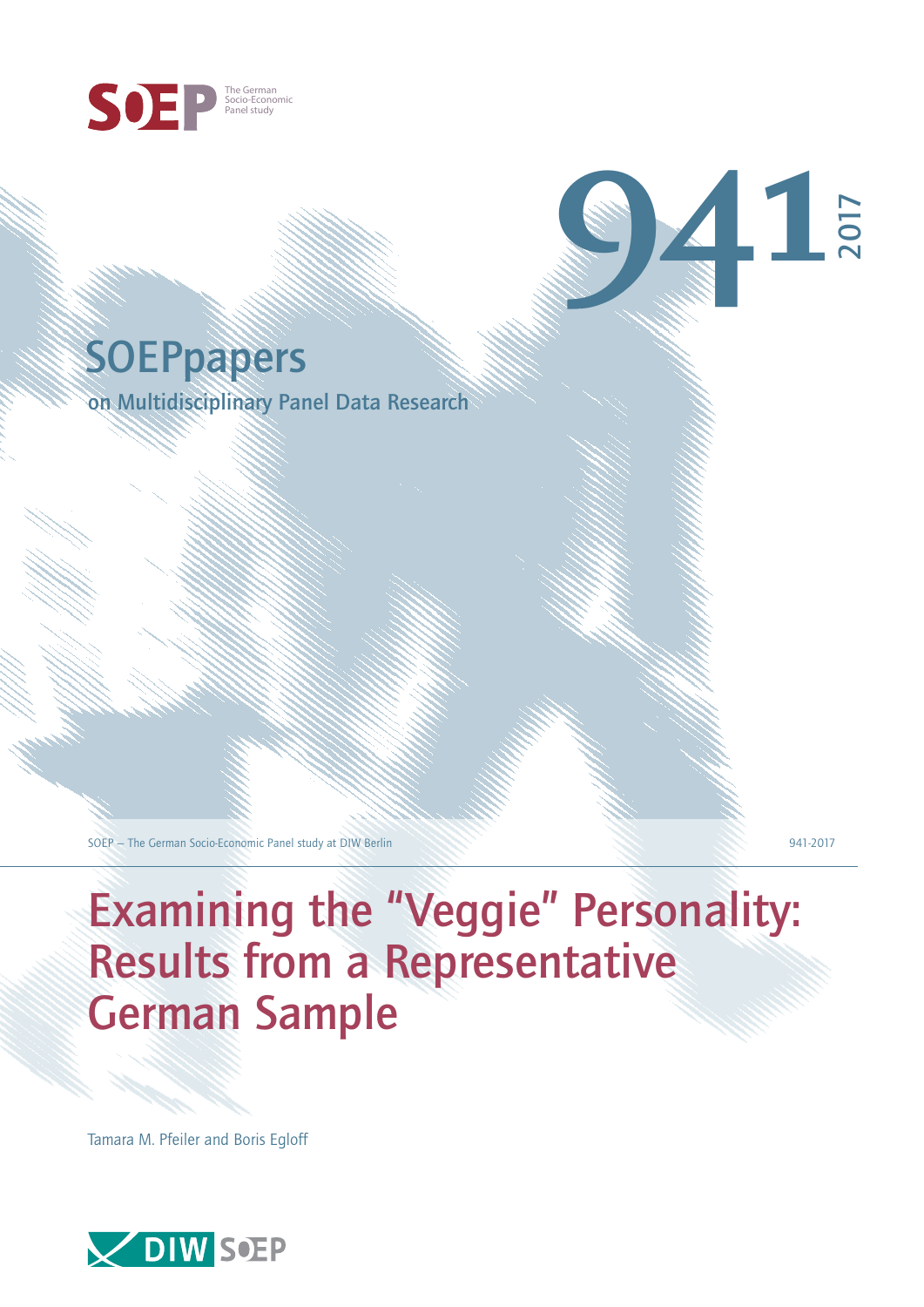## **SOEPpapers on Multidisciplinary Panel Data Research** at DIW Berlin

This series presents research findings based either directly on data from the German Socio-Economic Panel study (SOEP) or using SOEP data as part of an internationally comparable data set (e.g. CNEF, ECHP, LIS, LWS, CHER/PACO). SOEP is a truly multidisciplinary household panel study covering a wide range of social and behavioral sciences: economics, sociology, psychology, survey methodology, econometrics and applied statistics, educational science, political science, public health, behavioral genetics, demography, geography, and sport science.

The decision to publish a submission in SOEPpapers is made by a board of editors chosen by the DIW Berlin to represent the wide range of disciplines covered by SOEP. There is no external referee process and papers are either accepted or rejected without revision. Papers appear in this series as works in progress and may also appear elsewhere. They often represent preliminary studies and are circulated to encourage discussion. Citation of such a paper should account for its provisional character. A revised version may be requested from the author directly.

Any opinions expressed in this series are those of the author(s) and not those of DIW Berlin. Research disseminated by DIW Berlin may include views on public policy issues, but the institute itself takes no institutional policy positions.

The SOEPpapers are available at **http://www.diw.de/soeppapers**

#### **Editors:**

Jan **Goebel** (Spatial Economics) Martin **Kroh** (Political Science, Survey Methodology) Carsten **Schröder** (Public Economics) Jürgen **Schupp** (Sociology)

Conchita **D'Ambrosio** (Public Economics, DIW Research Fellow) Denis **Gerstorf** (Psychology, DIW Research Director) Elke **Holst** (Gender Studies, DIW Research Director) Frauke **Kreuter** (Survey Methodology, DIW Research Fellow) Frieder R. **Lang** (Psychology, DIW Research Fellow) Jörg-Peter **Schräpler** (Survey Methodology, DIW Research Fellow) Thomas **Siedler** (Empirical Economics, DIW Research Fellow) C. Katharina **Spieß** (Education and Family Economics) Gert G. **Wagner** (Social Sciences)

ISSN: 1864-6689 (online)

German Socio-Economic Panel (SOEP) DIW Berlin Mohrenstrasse 58 10117 Berlin, Germany

Contact: soeppapers@diw.de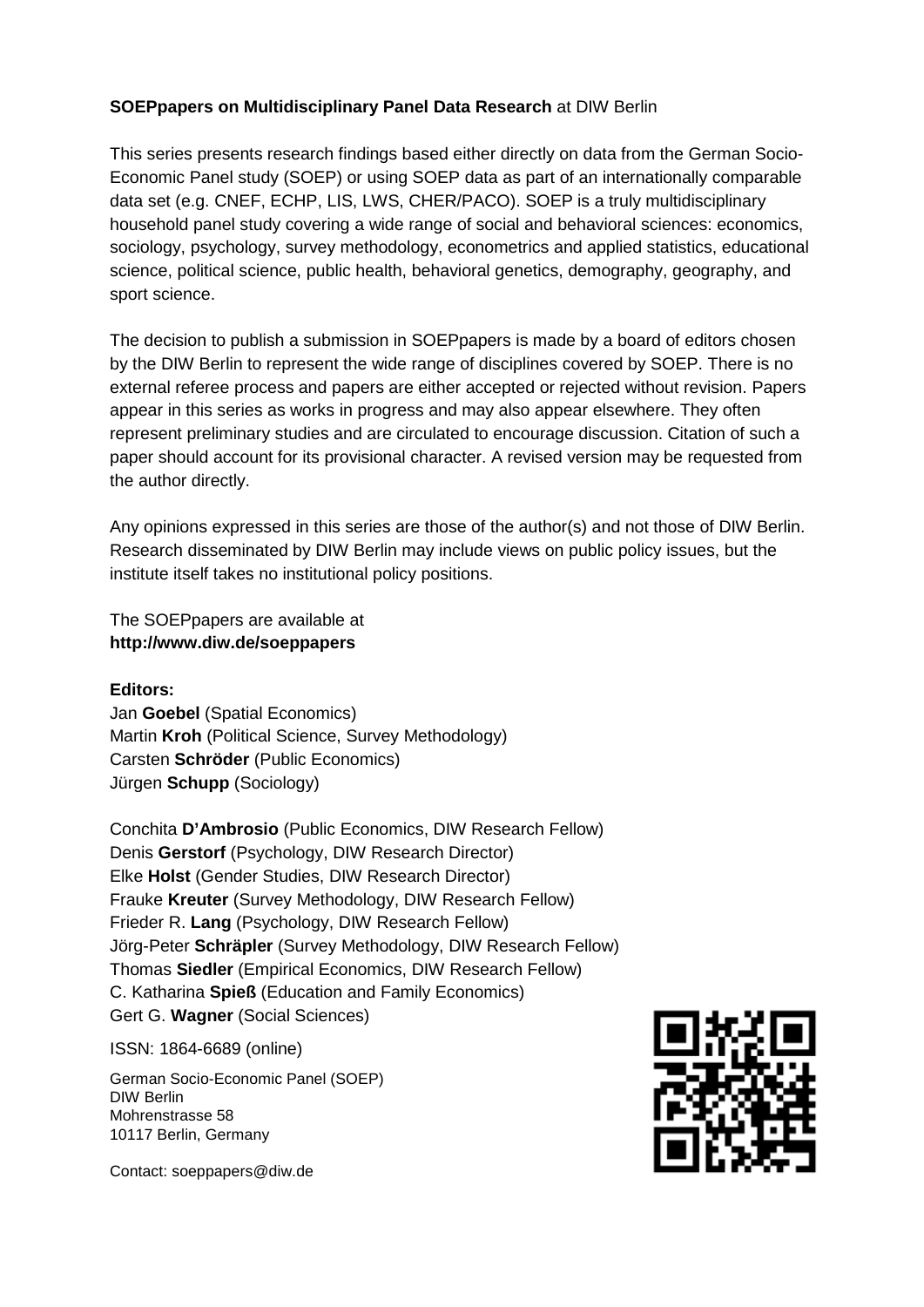#### **Examining the "Veggie" Personality: Results from a Representative German Sample**

#### **(***forthcoming in:* **Appetite, 2018)**

Tamara M. Pfeiler and Boris Egloff

Johannes Gutenberg University Mainz, Germany

*This is an unedited manuscript that has been accepted for publication. The manuscript will undergo copyediting, typesetting, and review of the resulting proof before it is published in its final* 

*form.* 

#### **COPYRIGHT @ ELSEVIER**

<https://www.journals.elsevier.com/appetite/>

This original article in its final version published in the ELSEVIER journal can be found at

<http://www.sciencedirect.com/science/article/pii/S0195666317305305>

Full citation of this article:

Pfeiler, T. M. & Egloff, B. (2018). Examining the "Veggie" personality: Results from a

representative German sample. *Appetite, 120,* 246-255. doi: [10.1016/j.appet.2017.09.005](https://doi.org/10.1016/j.appet.2017.09.005)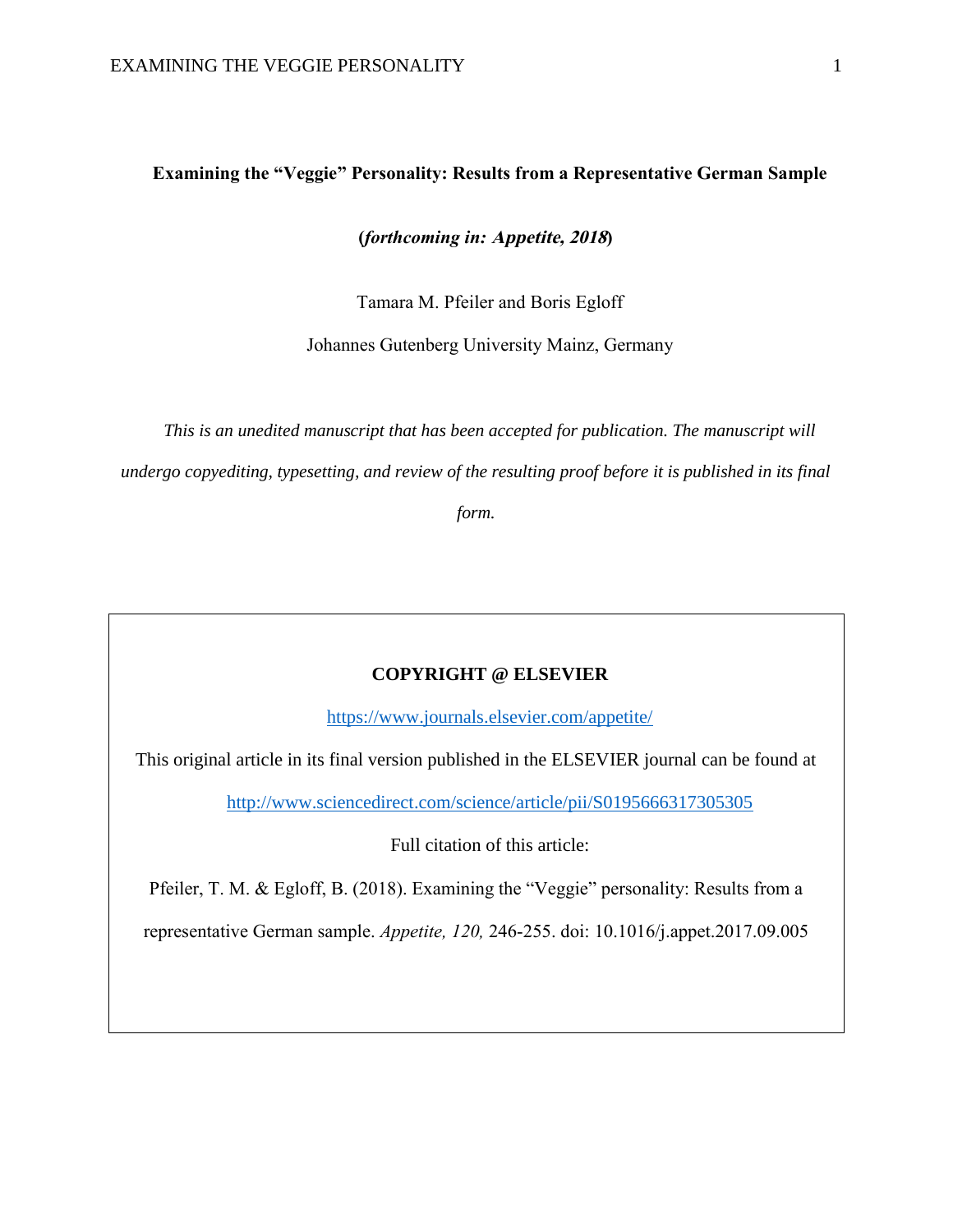# **Author Note**

Correspondence should be addressed to: Tamara M. Pfeiler, Department of Psychology,

Johannes Gutenberg University Mainz, Binger Str. 14–16, 55099 Mainz, Germany. E-mail:

[pfeiler@uni-mainz.de.](mailto:pfeiler@uni-mainz.de)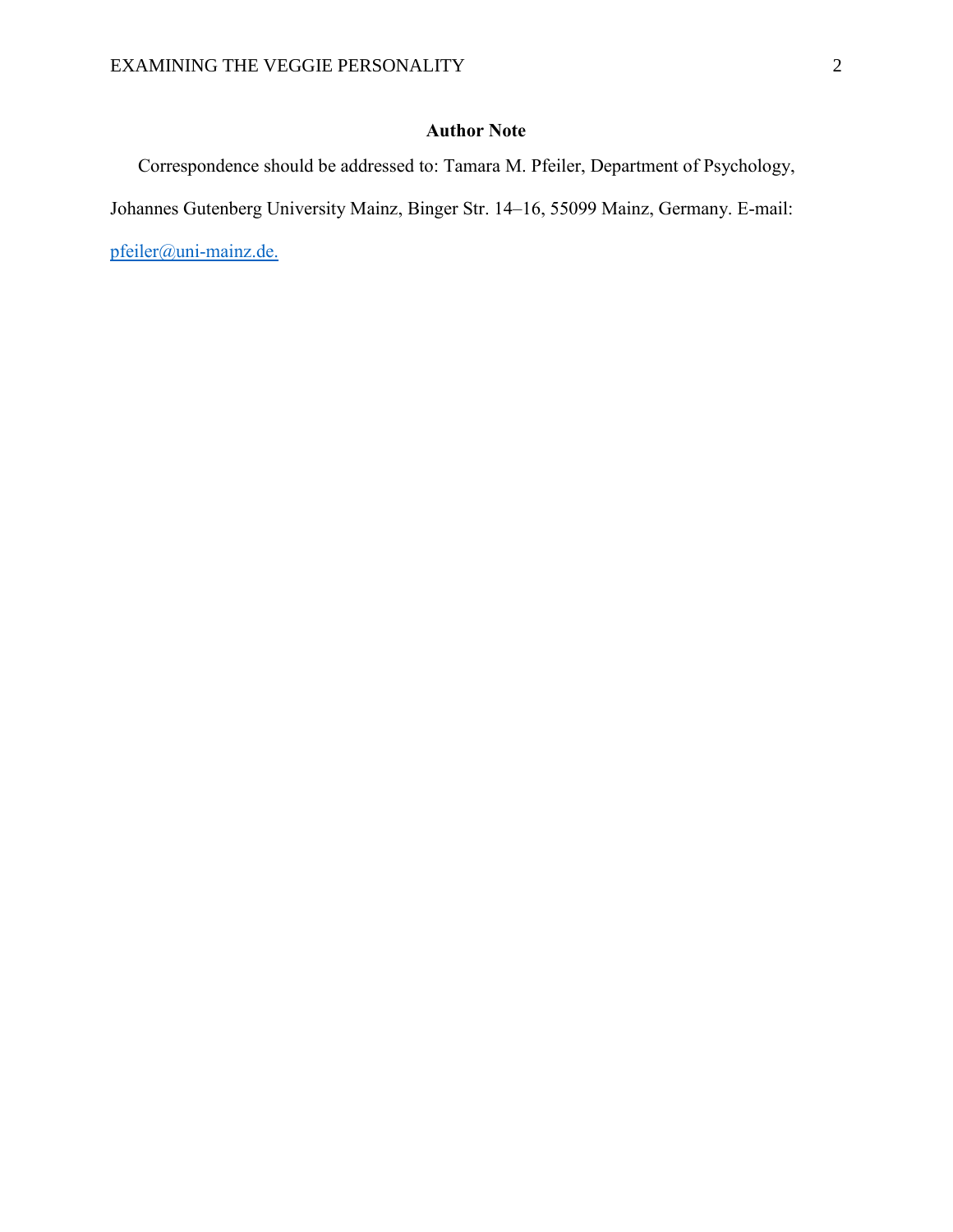#### **Abstract**

An increasing proportion of people choose to follow a vegetarian diet. To date, however, little is known about if and how individual differences in personality relate to following a vegetarian diet. In the two studies presented here, we aimed to (1) estimate the prevalence of self-defined vegetarians in two waves of a German representative sample  $(N = 4,496 \text{ and } 5,125,$  respectively), (2) analyze the effect of socio-demographic variables on dietary behavior, and (3) examine individual differences between vegetarians and meat eaters in personality traits, political attitudes, and health-related variables. In Study 1, a strict definition of vegetarians was used, while in Study 2 the definition was laxer, to include also individuals who only predominantly followed a vegetarian diet. The prevalence of self-defined vegetarians was 2.74% in Study 1, and 5.97% in Study 2. Participants who were female, younger, and more educated were more likely to report following a vegetarian diet in both studies, and vegetarians had higher income as compared to meat eaters in Study 2. We also found differences between vegetarians and meat eaters with regard to personality traits, political attitudes, and health-related variables. Stepwise logistic regression analyses showed a unique effect beyond socio-demographic variables for openness (Studies 1 and 2), conscientiousness (Study 1), trust (Study 2), conservatism (Studies 1 and 2), and level of interest in politics (Study 1) on diet: Individuals with higher scores in openness and political interest had a higher probability of being vegetarian, whereas people with higher scores in conscientiousness and conservatism had a smaller likelihood of being vegetarian. We conclude that there are individual differences between vegetarians and meat eaters in socio-demographics, personality traits, and political attitudes.

*Keywords*: Vegetarian diet, personality traits, Big Five, prevalence, meat eating, political attitudes.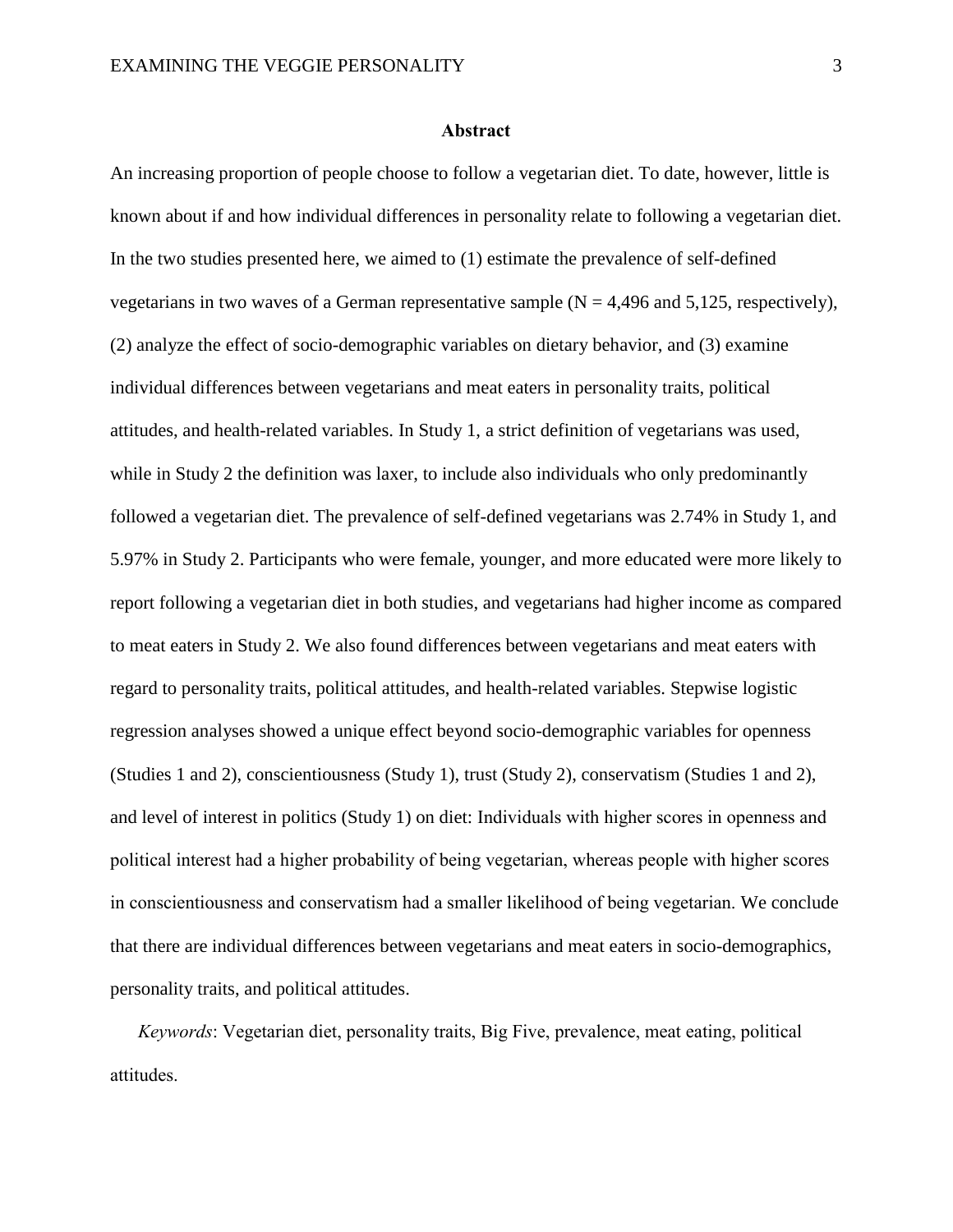#### **Examining the "Veggie" Personality: Results from a Representative German Sample**

## **1. Introduction**

Vegetarianism and veganism have a growing international following, and the choice to stop eating meat or other animal products is a widely discussed and social relevant issue. A representative survey conducted in 2006 in Germany found that only 1.6% of respondents reported not eating meat (Max-Rubner Institut, 2008); in a more recent representative survey conducted by the Robert-Koch Institute, the percentage of vegetarians had increased to 4.3% (Mensink, Barbosa, & Brettschneider, 2016). Vegetarianism and veganism are not only influencing food choices, but are part of a growing social movement regarding animal welfare and animal rights. In line with this assumption, there is a growing body of research investigating individual differences in political and animal-rights related attitudes, with regard to how they correlate with diet (Dhont & Hodson, 2014; Monteiro, Pfeiler, Milburn, & Patterson, 2017). However, few studies to date have examined broader personality differences between vegetarians and meat eaters. In the present two studies, we therefore aimed to fill this gap by investigating individual differences between vegetarians and meat eaters in socio-demographic variables, personality traits, political attitudes, and health-related variables in two waves of a German representative sample.

#### **1.1. Definitions of vegetarian diet**

A vegetarian diet is commonly defined as one that excludes both red and white meat, including fish and seafood (Ruby, 2012), while a vegan diet excludes all animal products (Rosenfeld & Burrow, 2017). However, not all vegetarians adhere to these definitions (Ruby, 2012), with many self-defined vegetarians still consuming red or white meat products, as well as fish or seafood (Barr & Chapman, 2002; Gossard & York, 2003; Krizmanic, 1992; Kwan & Roth,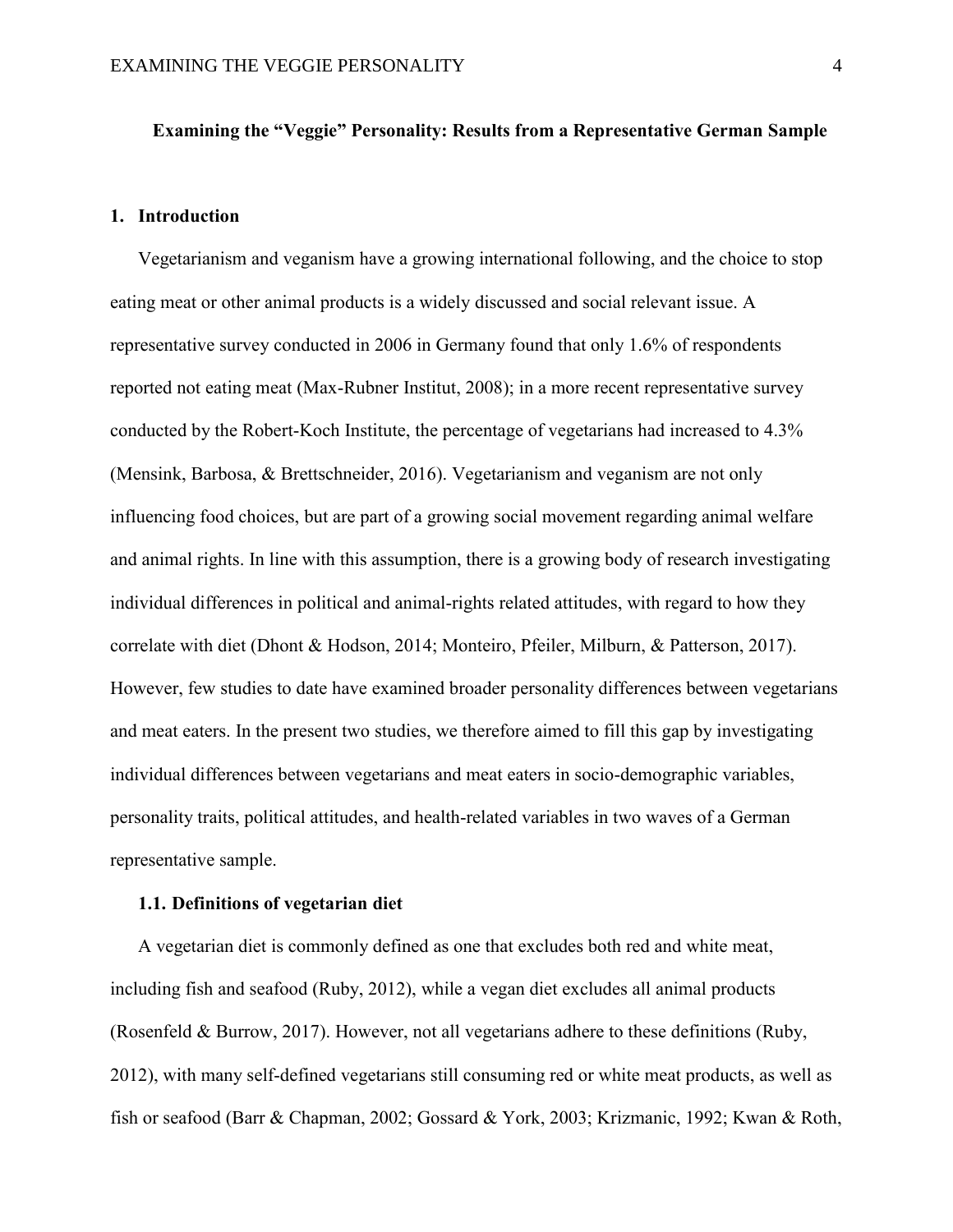2004; Willets, 1997). These findings indicate that people may self-identify as vegetarians, but still eat meat occasionally. Moreover, estimates of the prevalence of vegetarianism fluctuate over time, country, and specific study. The prevalence of a vegetarian diet has varied between 2% and 10% in the past 20 years in Germany (Mensink et al., 2016), and between 2% and 9% in other Western Europe countries and the United States (Leitzmann, 2014). Given these considerable differences, clearly defining vegetarianism is crucial to creating comparable studies on vegetarianism.

#### **1.2. Individual differences between vegetarians and meat eaters**

Gender, age, and socioeconomic status are the sociodemographic factors most associated with diet (Lea & Worsley, 2001; Stoll-Kleemann, 2014). Women are more often vegetarian than men (Allen, Wilson, Ng, & Dunne, 2000; Neumark-Sztainer et al., 1997; Tobler, Visschers, & Siegrist, 2011). Meat has long been a symbol of male strength and dominance over nature (Rothgerber, 2013; Ruby & Heine, 2011), and even in present times, meat is seen as the archetypical food for men (Adams, 2010; Rozin, Hormes, Faith, & Wansink, 2012; Sobal, 2005). In contrast, the consumption of fruits, vegetables, and grains is generally associated with femininity and weakness (Beardsworth & Bryman, 1999; Fraser, Welch, Luben, Bingham, & Day, 2000).

Other studies have found that vegetarians are younger and have a higher level of education compared to meat eaters (Aston, Smith, & Powles, 2013; Wiig & Smith, 2008). Leahy et al. (2010) found a positive association between a vegetarian diet and income, while Darmon and Drewnowski (2008) found that people of higher socioeconomic status reported eating lower quantities of fatty meats. However, social norms and culture play an important role in these relationships. For example, in emerging economies such as China, meat consumption is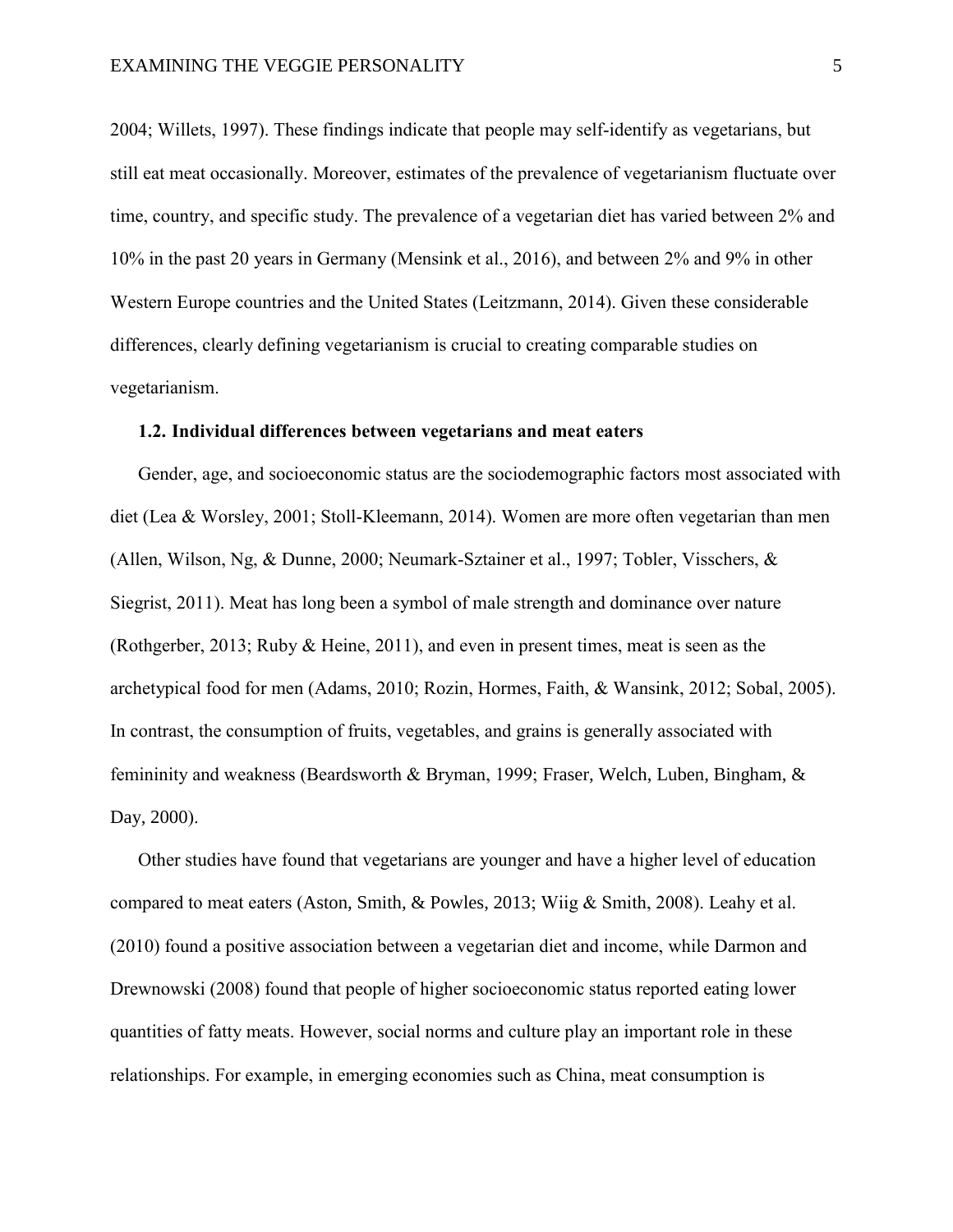positively related to income (Garnett & Wilkes, 2014), as this continues to be a way to display one's wealth.

With respect to personality traits, the Big Five personality traits *(i.e., openness,* conscientiousness, agreeableness, extraversion, and neuroticism; Digman, 1990) have been associated with what people eat (Brummett, Siegler, Day, & Costa, 2008; Goldberg & Strycker, 2002; Keller & Siegrist, 2015). Conscientiousness has been negatively associated with unhealthy eating (Bogg & Roberts, 2004), while extraversion and openness have been shown to have positive relationships with healthy eating (Brummet et al., 2008; Keller & Siegrist, 2015). Steptoe et al. (1995) also reported that willingness to try new foods is related to openness, and Conner et al. (2017) found that openness and extraversion were related to greater fruit and vegetable consumption in young adults.

However, to our knowledge, only five studies have examined the association between the Big Five and a vegetarian diet. In a Swiss convenience sample, Keller and Siegrist (2015) found that agreeableness and conscientiousness were negatively associated with meat consumption, while extraversion, neuroticism, and openness were not associated with diet. Goldberg and Strycker (2002) reported that the avoidance of meat fats was positively related to openness in a US community sample. In a large sample of Estonians, Mõttus et al. (2012) investigated meat consumption as part of a traditional diet, and found that extraversion and openness were negatively associated with a traditional diet. In a study of older adults in Scotland, Mõttus et al. (2013) further reported that openness, conscientiousness, and agreeableness were positively associated with a health-aware diet that included less meat consumption. Kessler et al. (2016) investigated personality traits in an online survey of members and supporters of the German Vegetarian Society. In this study, vegetarians showed significantly less extraversion, along with higher openness, agreeableness, and conscientiousness compared to meat eaters; in addition,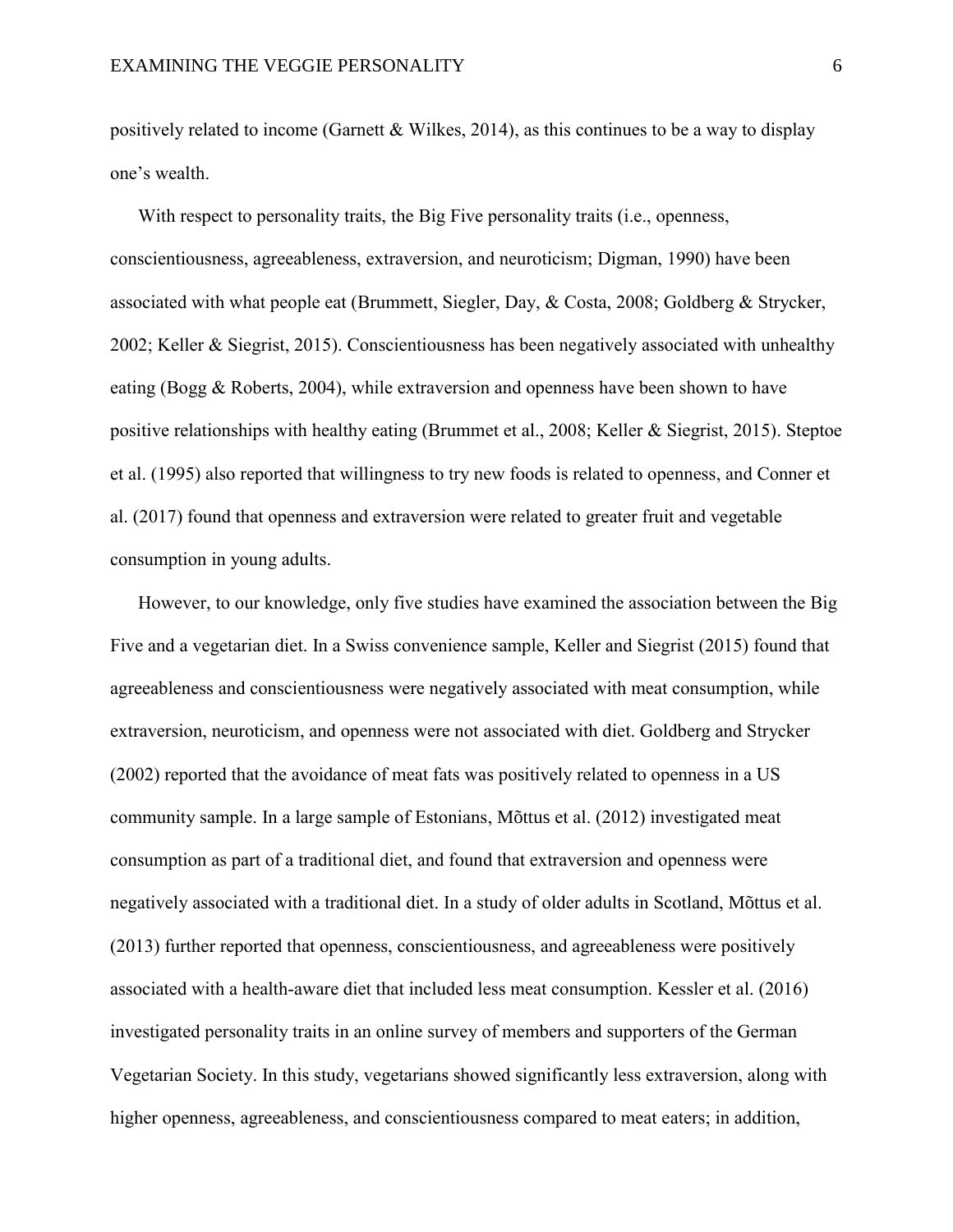vegans reported significantly less neuroticism and extraversion, as well as higher openness, agreeableness, and conscientiousness compared to meat eaters (Kessler et al., 2016).

In sum, research to date has yielded inconsistent results regarding the associations between personality difference and diet: Although four of five studies examining the association between the Big Five and a vegetarian diet reported a positive relation between openness and a vegetarian diet, and three of five studies reported a positive association between a vegetarian diet and agreeableness and conscientiousness, results regarding the association between diet and extraversion and neuroticism have been inconsistent. Furthermore, all of these studies used nonrepresentative convenience samples, and three examined a vegetarian diet indirectly, via a dietary pattern (e.g., traditional diet, health-conscious diet) that included meat consumption.

Another line of research has investigated the relationship between dietary groups and political attitudes. As meat consumption can be viewed as a social and traditional norm in the Western world (Beardsworth & Bryman, 2004; Fiddes, 1992), it may be associated with conservative attitudes. This assumption has been confirmed by recent research showing that a vegetarian diet is negatively associated with both conservatism (Monteiro et al., 2017) and with right-wing ideologies (Allen, Wilson, Ng, & Dunne, 2000; Dhont & Hodson, 2014; Veser, Taylor & Singer, 2015). Moreover, research has shown that political values are in general an important motive in food choices (Chen, 2007; Honkanen, Verplanken, & Olsen; 2006).

Past studies indicate that perceived healthiness of food and health-related issues generally tend to be an important factor influencing food choice (Roininen, Lähteenmäki, & Tuorila, 1999; Scheibehenne, Miesler, & Todd, 2007; Steptoe, Pollard, & Wardle, 1995). As a growing body of research has linked meat consumption with an increased risk of obesity, heart disease, and cancer (Chao et al., 2005; Sinha, Cross, Graubard, Leitzmann, & Schatzkin, 2009; Wang & Beydoun, 2009), it is not surprising that health concerns are one of the most important motives for changing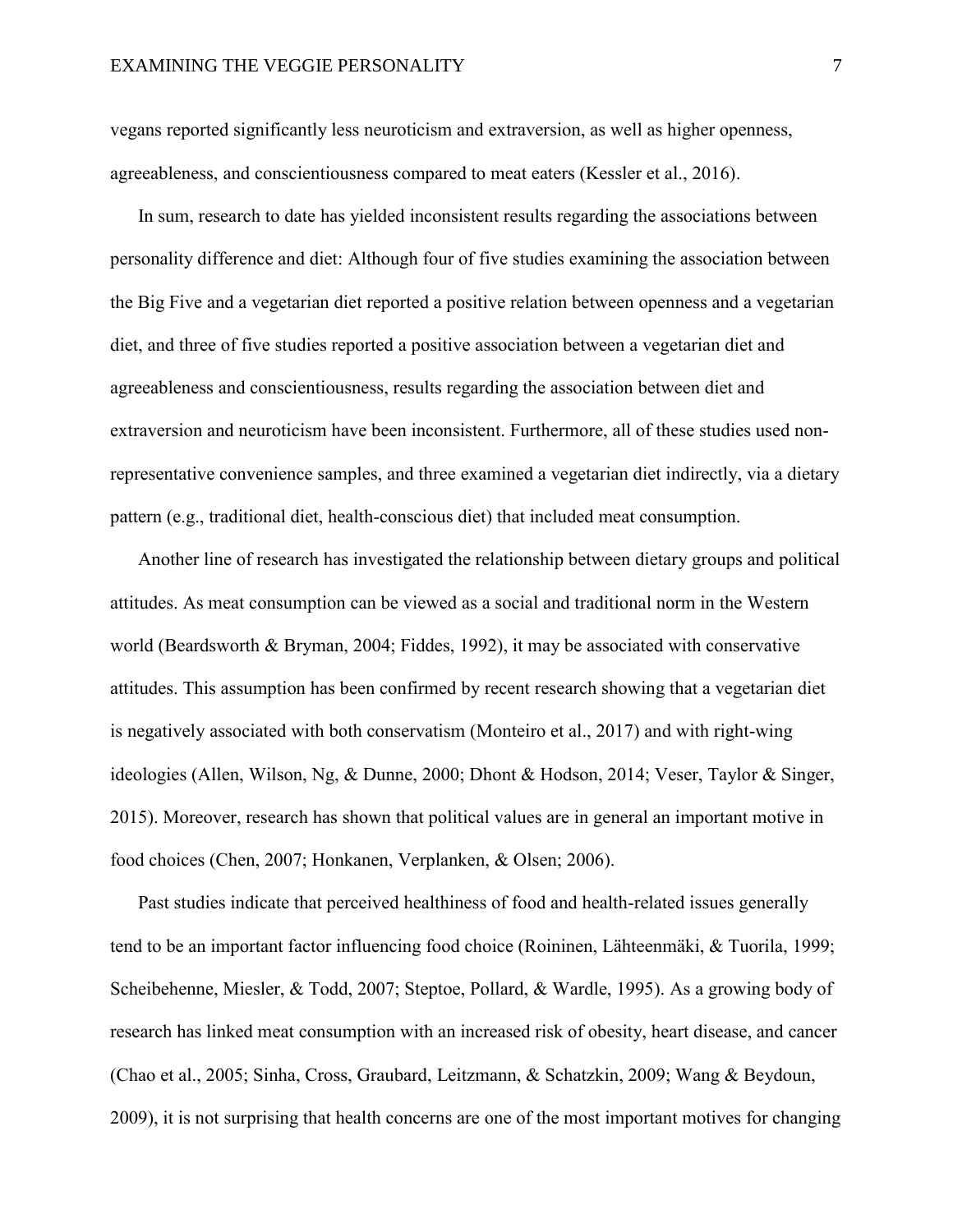to a vegetarian diet (Dibb & Fitzpatrick, 2014, Tobler et al., 2011). Based on these findings, it could be argued that following a vegetarian diet might be associated with better self-reported levels of health relative to meat eaters.

#### **1.3. The present studies**

We had three goals with the present studies: The first was to investigate the prevalence of self-defined vegetarians (including vegans) in a German representative sample. The second was to examine the relationships between the socio-demographic variables of age, gender, education, and income on dietary behavior. The third was to investigate individual differences between vegetarians and meat eaters in broader personality traits, political attitudes, and health-related variables. We also analyzed individual differences between vegetarians and meat eaters after controlling for socio-economic variables.

Based on prior research, we hypothesized that, compared to meat eaters, vegetarians were more likely to be female and younger, and to have more education and a higher income. We also anticipated individual differences between vegetarians and meat eaters in the Big Five personality traits, as well as in level of conservatism and in self-reported health. We predicted that vegetarians would have higher scores in openness and conscientiousness, be less conservative, and report perceiving themselves as more healthy. We also explored differences between diet groups for several other personality traits. By controlling for socio-demographic variables in our exploratory analyses, we hoped to determine whether the personality differences found between diet groups could be explained by these factors.

#### **2. Study 1**

Although prior research has shown individual differences between vegetarians and meat eaters, it has produced inconsistent results. Moreover, studies that have demonstrated relationships between personality variables and diet using representative samples are scarce. The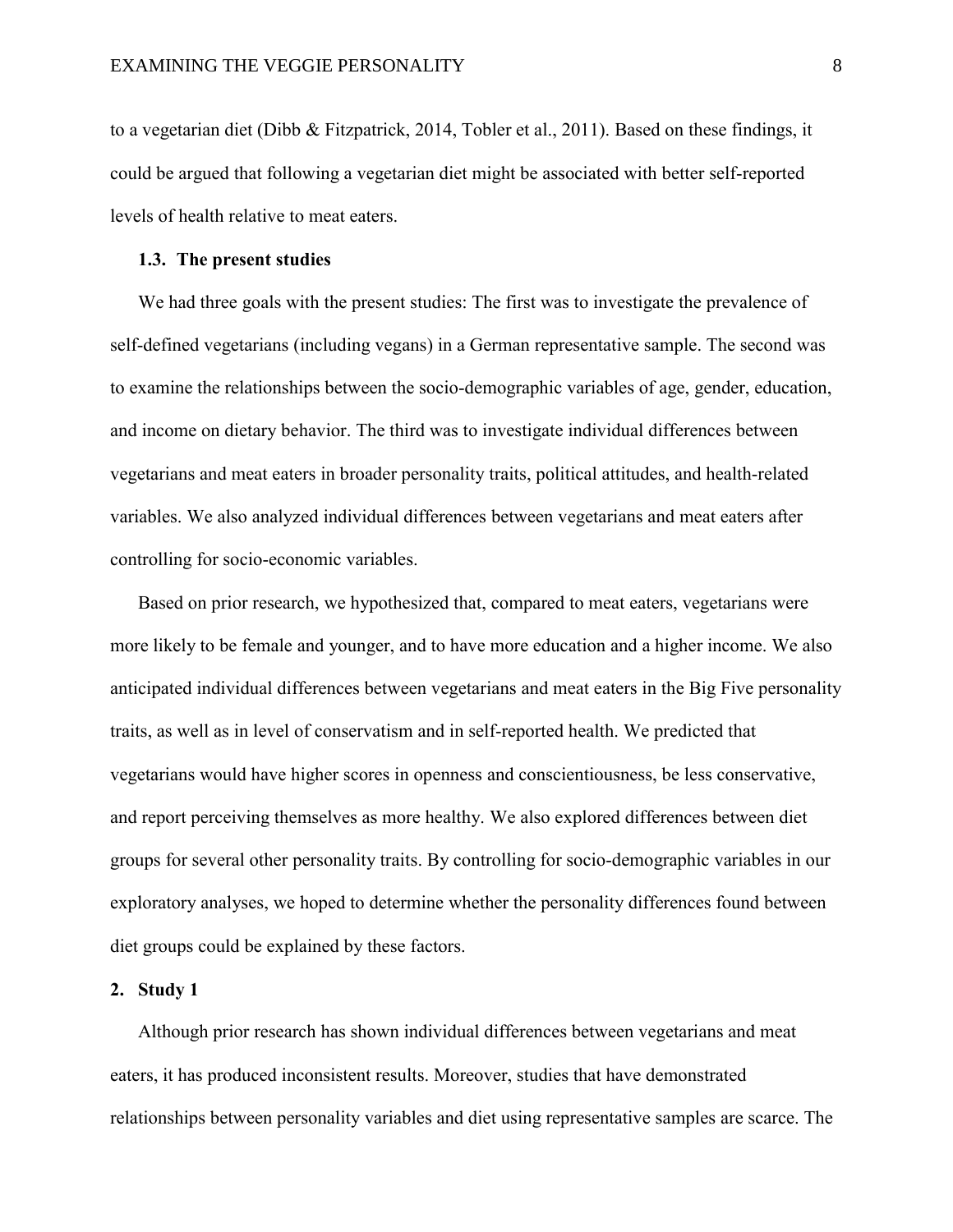goal of Study 1 was therefore to examine individual difference in socio-demographics, personality traits, political attitudes, and self-reported health between meat eaters and strictly defined vegetarians in a representative German survey.

#### **2.1. Method**

The data used in Study 1 were provided by the German Socio-Economic Panel (SOEP) of the German Institute for Economic Research (Wagner, Frick, & Schupp, 2007) and the Innovation Sample of the SOEP in 2014 (SOEP-IS; Schupp et al., 2014). The SOEP-Core panel is a large longitudinal representative survey of private households and persons in Germany that started in 1984. The SOEP-IS panel is a subsample of the SOEP-Core panel designed for short-term experiments, as well as long-term surveys that are not possible in the SOEP-Core (see Richter  $\&$ Schupp, 2012). The SOEP-IS meets the SOEP's criteria for representative sampling of the entire German population (Kroh, Kühne, & Siegers, 2017; Richter & Schupp, 2015). Annual SOEP-IS interviews have started in 2012, and each year new modules are selected in a peer-reviewed competition. Diet was assessed in the 2014 SOEP-IS, and the individual difference variables used in the present study were assessed in the 2013 and 2014 SOEP-CORE. We matched both data sets via a unique identifier for each person.

#### **2.1.1. Participants**

In 2014, the SOEP-IS contained  $N = 4,496$  individuals (52.3% female, 47.7% male), all of whom responded to the question about diet (see Section 2.1.2). Their mean age was 51.84 years  $(SD = 18.36)$ .

#### **2.1.2. Measures**

Diet was assessed with one item ("Are you vegetarian or vegan?"), based on the provided definition of "Vegetarians are people who do not eat meat and if so also avoid fish. Vegans do not eat any product of animals". Diet was coded with 1 = *yes, I am vegetarian*, 2 = *yes, I am*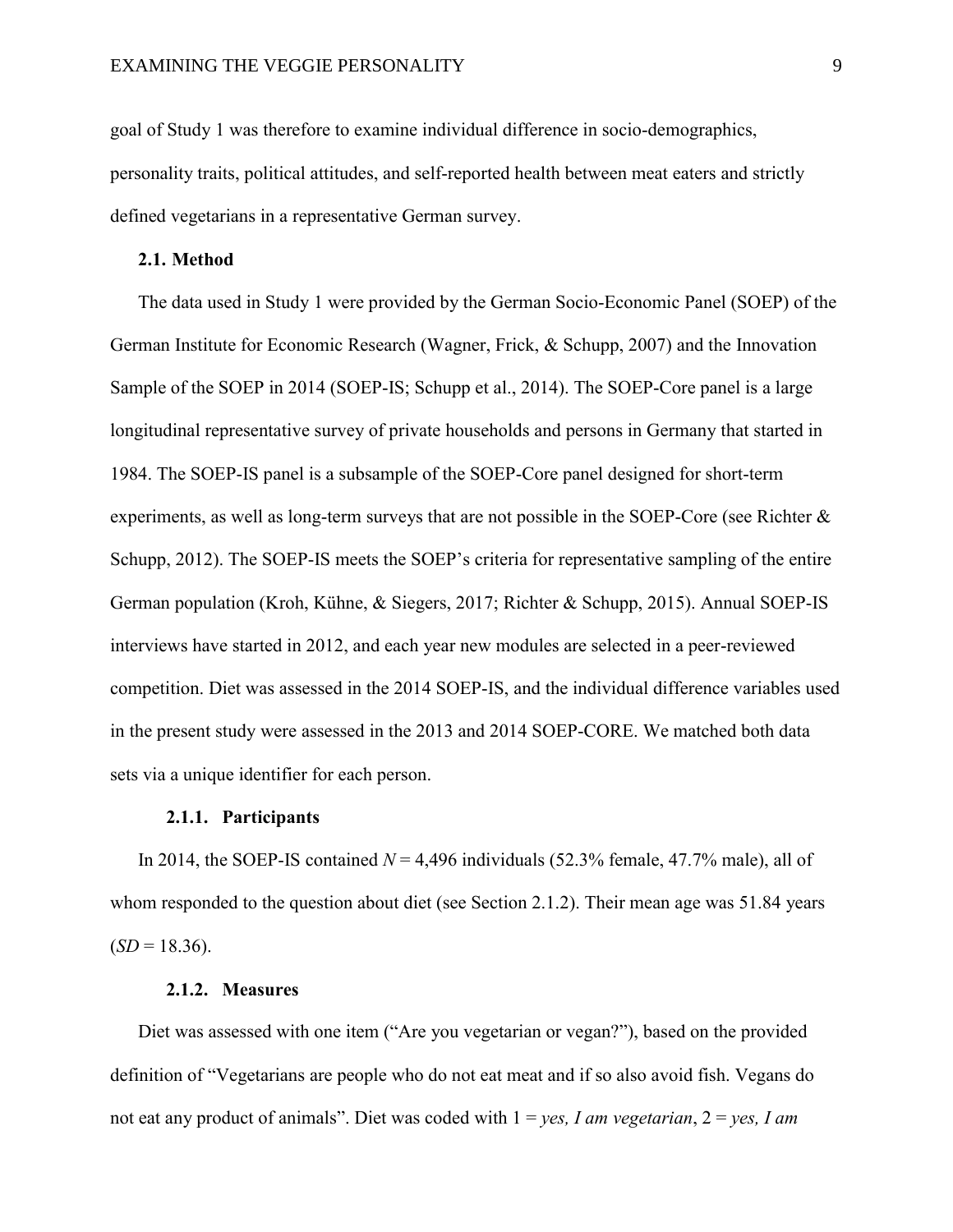*vegan*,  $3 = no$ . In the 2014 SOEP-IS,  $N = 13$  individuals indicated that they were vegan and  $N =$ 110 persons identified as vegetarian. To increase statistical power, we combined vegetarians and vegans into one group (vegetarians = 1) for our analyses.

#### *Socio-demographic variables*

The socio-demographic variables that we analyzed were age, gender, education, and household after-tax income assessed in 2014. Education was assessed at the individual level using multiple items and was based on the International Standard Classification of Education (ISCED-1997). These categories are:  $0 =$  in school,  $1 =$  school dropout,  $2 =$  lower secondary education,  $3 =$  upper secondary education,  $4 =$  post-secondary non-tertiary education,  $5 =$  first stage of tertiary education, and  $6 =$  second stage of tertiary education (for details, see Organization for Economic Co-Operation and Development, 1999). The monthly household after-tax income was generated in the SOEP and given in Euros (Schwarze, 1995).

#### *Personality variables*

We investigated the following personality variables: The Big Five personality traits, trust, patience, impulsivity, and risk aversion (all of which were assessed in the SOEP-CORE in 2013), as well as current life-satisfaction and affective well-being (which were assessed in 2014).

The Big Five personality traits (i.e., openness, conscientiousness, extraversion, agreeableness, and neuroticism) were measured using a 15-item German short version of the Big Five Inventory (BFI-S, Gerlitz & Schupp, 2005; see Hahn, Gottschling, & Spinath, 2012, for information regarding validity). The openness trait reflects the tendency to be willing to try new things, open to emotion, and to be sensitive to aesthetics. Conscientiousness is characterized by displaying self-discipline, acting dutiful, and preferring planned behavior. Extraverted individuals tend to be enthusiastic and action-oriented, like to talk and assert themselves. Agreeableness is a tendency to show general concern for social harmony, to value getting along with others, and to be trusting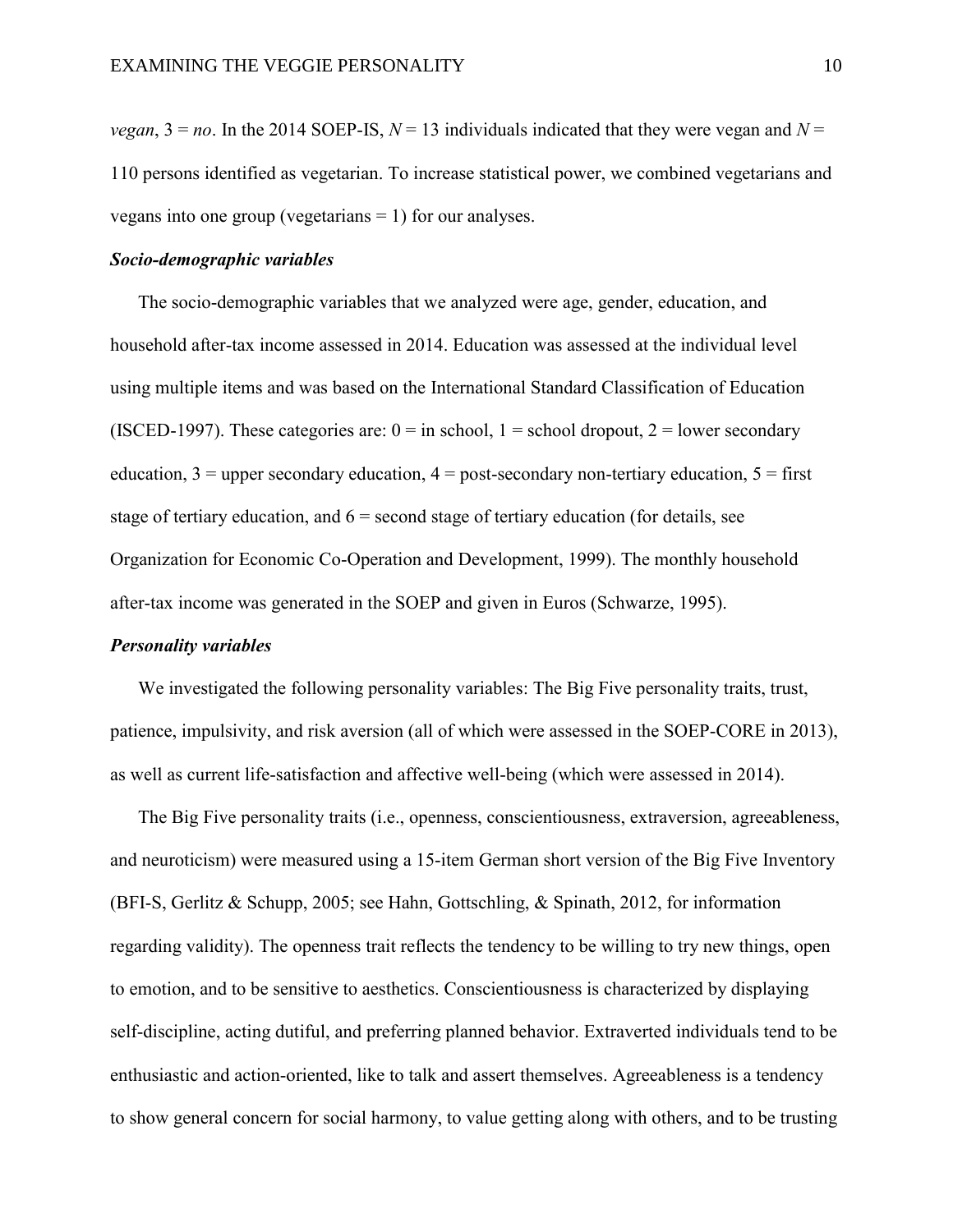and helpful. The neuroticism trait is characterized by experiencing more negative emotions, being emotional instable, and having low tolerance for stress and aversive stimuli. All five personality traits were measured using three items on a 7-point Likert scale ranging from 1 (*does not apply at all*) to 7 (*applies completely*). Cronbach's alpha for the Big Five personality traits were: openness:  $\alpha$  = .59, conscientiousness:  $\alpha$  = .59, extraversion:  $\alpha$  = .66, agreeableness:  $\alpha$  = .43, and neuroticism:  $\alpha$  = .62.

Trust was measured using three items (e.g., "People can generally be trusted";  $\alpha$  = .54) on a 4-point Likert scale (1 = *totally disagree*, 4 = *agree completely*) based on the scales used in the General Social Survey (GSS) and in the World Values Survey (WSS); an additional item was also added (for further information see Dohmen, Falk, Huffman, & Sunde, 2008).

Patience and impulsivity were assessed with one item each (Vischer et al., 2013; patience: "Would you describe yourself as an impatient or patient person in general?"; impulsivity: "Do you generally think things over for a long time before acting – in other words, are you not impulsive at all? Or do you generally act without thinking things over a long time – in other words, are you very impulsive?") on a scale ranging from 0 (patience: *very impatient;*  impulsivity: *not at all impulsive*) to 10 (patience: *very patient;* impulsivity: *very impulsive*).

Risk aversion (Dohmen et al., 2011; Kahneman & Tversky, 1979; "Are you generally a person who is fully prepared to take risks or do you try to avoid taking risks?") was measured on an 11-point scale (0 = *risk averse*, 10 = *fully prepared to take risks*).

Current life-satisfaction was assessed using on item ("How satisfied are you with your life, all things considered?"; Schimmack, Krause, Wagner, & Schupp, 2009), with answers given on a 0 to 10 scale (0 = *completely dissatisfied,* 10 = *completely satisfied*).

Affective well-being was assessed using three items (Schimmack, Diener, & Oishi, 2002; e.g., "Thinking back on the last four weeks, please state how often you have experienced each of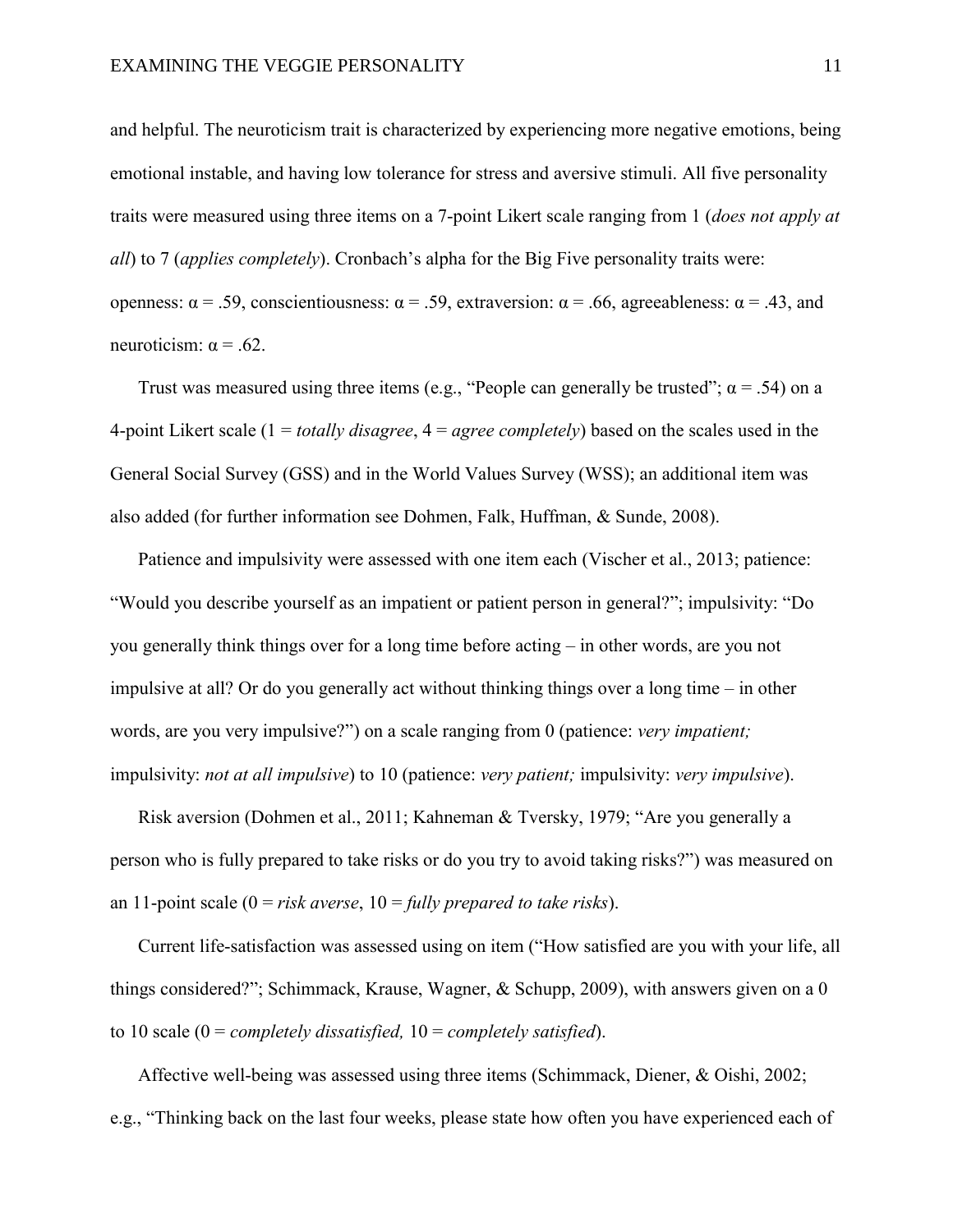the following feelings very rarely, rarely, occasionally, often, or very often. How often have you felt angry?",  $\alpha$  = .65) on a 5-point Likert-type scale (1 = *very rarely*, 5 = *very often*).

Optimistic attitude about the future was assessed using one item ("When you think about the future, are you …?"; Trommsdorff, 1994) on a 4-point scale (1 = *pessimistic* to 4 = *optimistic*).

#### *Political attitudes*

Political attitudes were assessed in 2014. One item assessed conservatism on an 11-point Likert-type scale ("In politics people sometimes talk of left and right. Where would you place yourself on a scale from 0 to 10 where 0 means the left and 10 means the right?"). One item assessed level of political interest ("Generally speaking, how much are you interested in politics? A lot, heavily, not so much interested, or not interested at all?"), with answers given on a 4-point Likert scale (1 = *not interested at all*, 4 = *a lot interested*)

#### *Self-reported health*

Satisfaction with health and self-reported health status were measured using one item each in 2014. Satisfaction with health ("How satisfied are you with your health") was assessed on an 11 point Likert-type scale (0 = *totally unhappy*, 10 = *totally happy*), while current health status ("How would you describe your current health?") was assessed on a 5-point Likert scale  $(1 =$ *bad*, 5 = *very good*).

#### **2.2. Results**

#### **2.2.1. Prevalence of vegetarianism and veganism**

In the SOEP-IS 2014 sample,  $N = 123$  (2.74%) individuals reported being vegetarian ( $N =$ 110, 2.45%) or vegan (*N* = 13, 0.29%), while *N* = 4,373 individuals (97.26%) indicated that they consumed meat.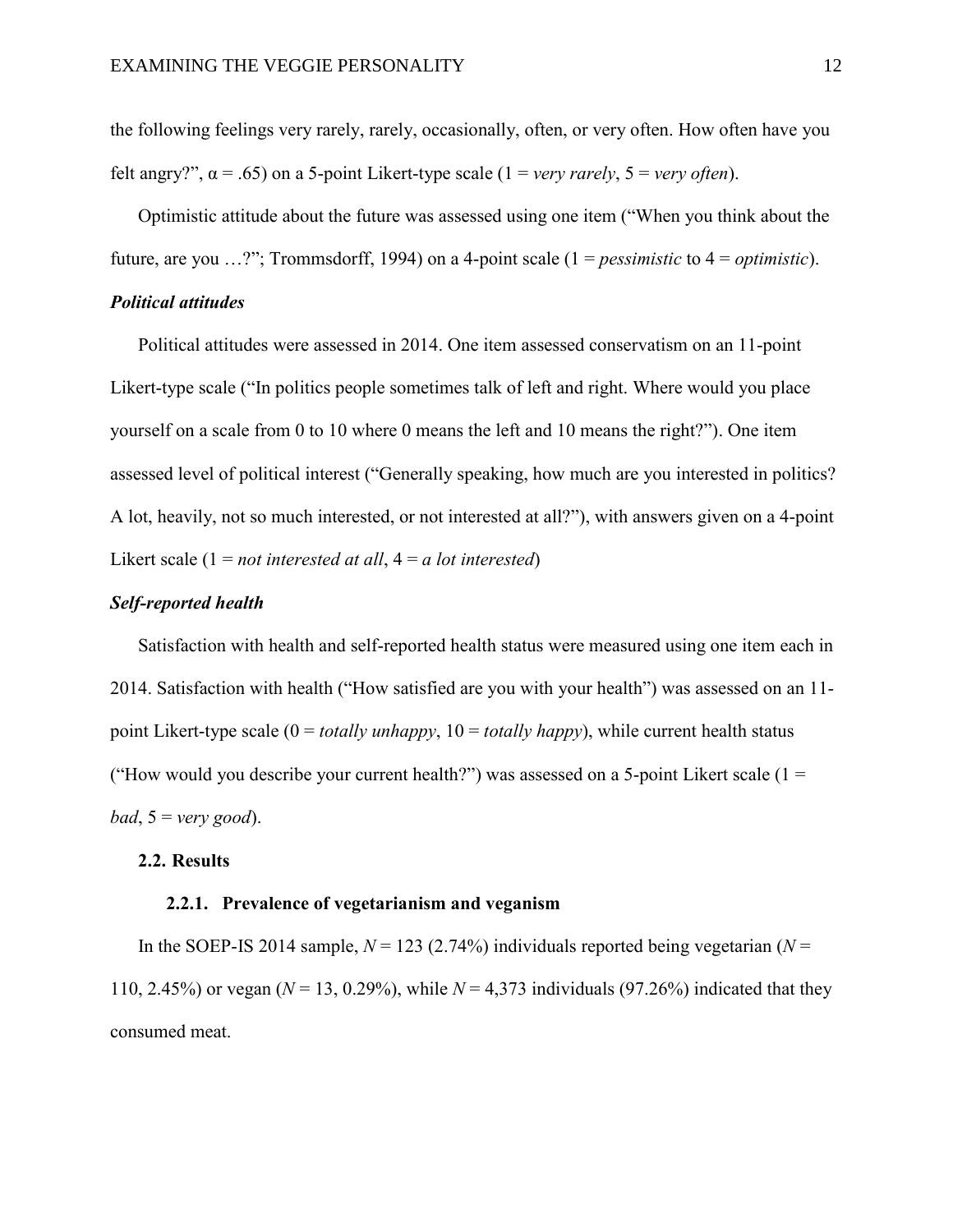Women and men significantly varied in how often they reported following a vegetarian diet  $(chi<sup>2</sup> = 22.19, p < .001)$ . Of the  $N = 123$  vegetarians, almost three times as many women ( $N = 90$ , 73.17%) followed a vegetarian diet than men (*N* = 33, 26.83%).

#### **2.2.2. Individual differences between diet groups**

To test difference between the diet groups, we conducted several *t*-tests (see Table 1). As hypothesized, vegetarians were younger and more educated compared to meat eaters; however, there was no significant difference between these groups in their household after-tax income. Vegetarians had significantly higher scores in openness, lower scores in conscientiousness, and higher levels of trust than individuals who ate meat. Individuals who reported not to eat meat displayed significantly lower levels of conservatism and greater political interest compared to meat eaters. With regard to current health status, vegetarians reported significantly better health than meat eaters. There were no significant differences between diet groups for any of the other study variables.

To test whether these significant individual differences between diet groups held after controlling for socio-demographic variables, we conducted hierarchical regression analyses with individual difference variables as dependent variables; the effects of socio-demographic variables were entered in the first step, and diet group was entered in the second step. As can be seen in Table 2, socio-demographic variables accounted for significant variance in openness, *F*(4, 4020)  $= 41.09, p \lt 0.001$ , conscientiousness,  $F(4, 4017) = 37.38, p \lt 0.001$ , trust,  $F(4, 4018) = 93.12, p \lt 0.001$ .001, conservatism, *F*(4, 4052) = 17.81, *p* < .001, political interests, *F*(4, 4215) = 275.44, *p* < .001, and current health status,  $F(4, 4214) = 133.55$ ,  $p < .001$ . Including diet group in the second step led to a significant increase in the explained variance of openness,  $F_{\Delta}(1, 4019) = 7.80$ ,  $p =$ .005, conscientiousness,  $F_{\Delta}(1, 4016) = 11.63$ ,  $p < .001$ , conservatism,  $F_{\Delta}(1, 4051) = 26.89$ ,  $p < .005$ .001, and political interest,  $F_\Delta(1, 4214) = 18.93$ ,  $p < .001$ . However, the effect of diet group on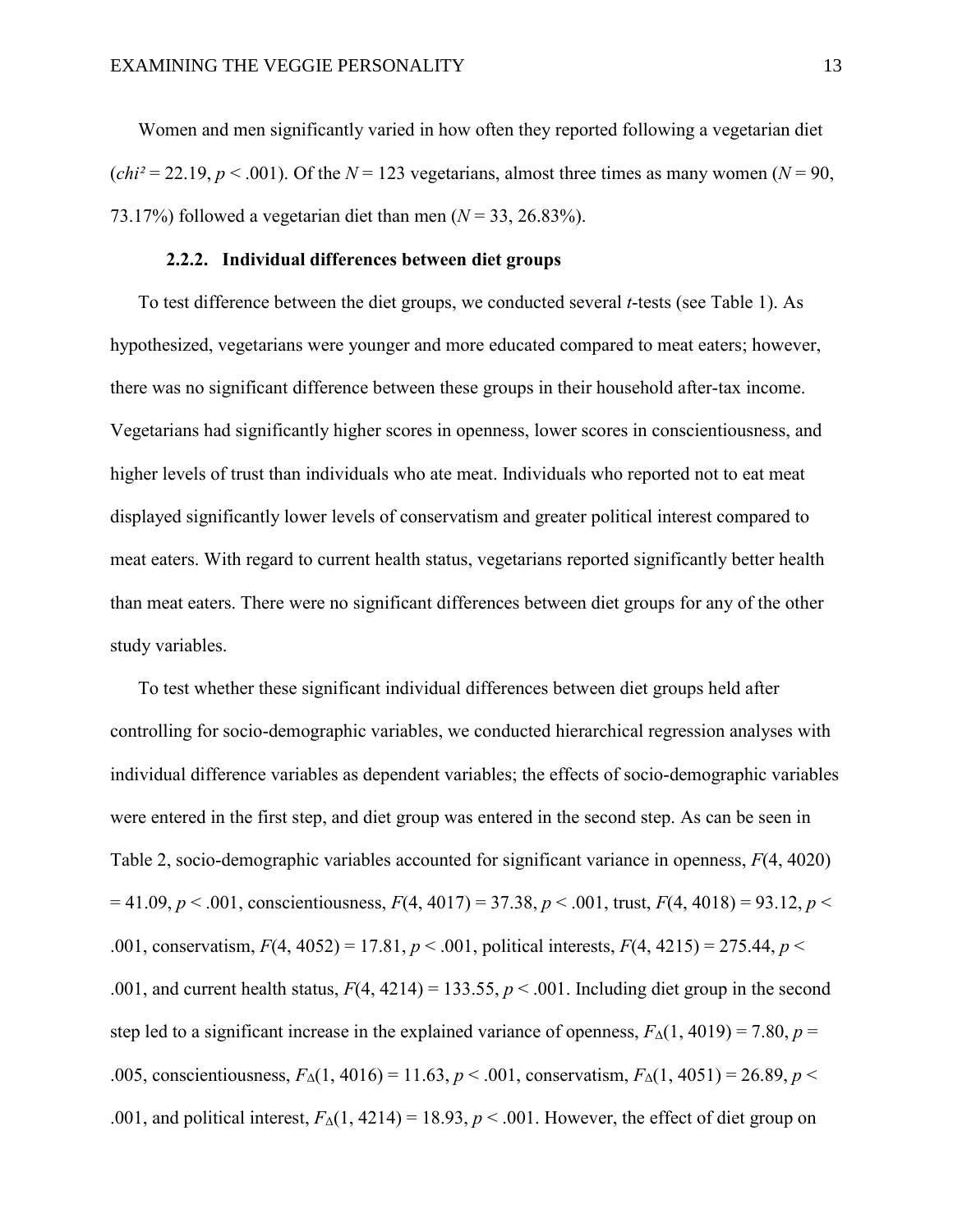current health status found in the *t-*tests did not hold when sociodemographic variables were controlled for trust,  $F_{\Delta}(1, 4017) = 3.78$ ,  $p = .052$ , and current health status,  $F_{\Delta}(1, 4213) = 0.27$ , *p*  $= .606.$ 

Finally, to test whether any of the personality traits show a *unique* additional effect beyond the socio-demographic variables (i.e. testing the importance of those personality variables against each other), we conducted a stepwise logistic regression analysis. Here, we treated diet as an outcome variable and included socio-demographic variables in the first block, and all significant individual difference variables in the second block (see Table 3). In the first block, sex, age, and education were significant predictors of diet. In the second block, openness, conscientiousness, conservatism, and political interest were all significant predictors of diet. Individuals with higher scores in openness and political interest had a higher probability of being vegetarian, whereas people with higher scores in conscientiousness and conservatism had a smaller likelihood of being vegetarian. Thus, all the included individual difference variables showed a unique effect on diet.

#### **2.3. Discussion**

Study 1 showed a prevalence of vegetarians of about 2.74% using a large representative German sample (ages 17–96). In Study 1 we investigated individual differences between vegetarians and meat eaters with regard to socio-demographic variables, personality traits, political attitudes, and subjective health. As we had expected, our findings highlighted that vegetarians are more often female, younger, and more educated compared to meat eaters. Moreover, vegetarians were more open, more trusting, less conscientious, less conservative, and more interested in politics; they also reported better self-reported health compared to meat eaters. After controlling for socio-demographic variables, however, diet group played a significant role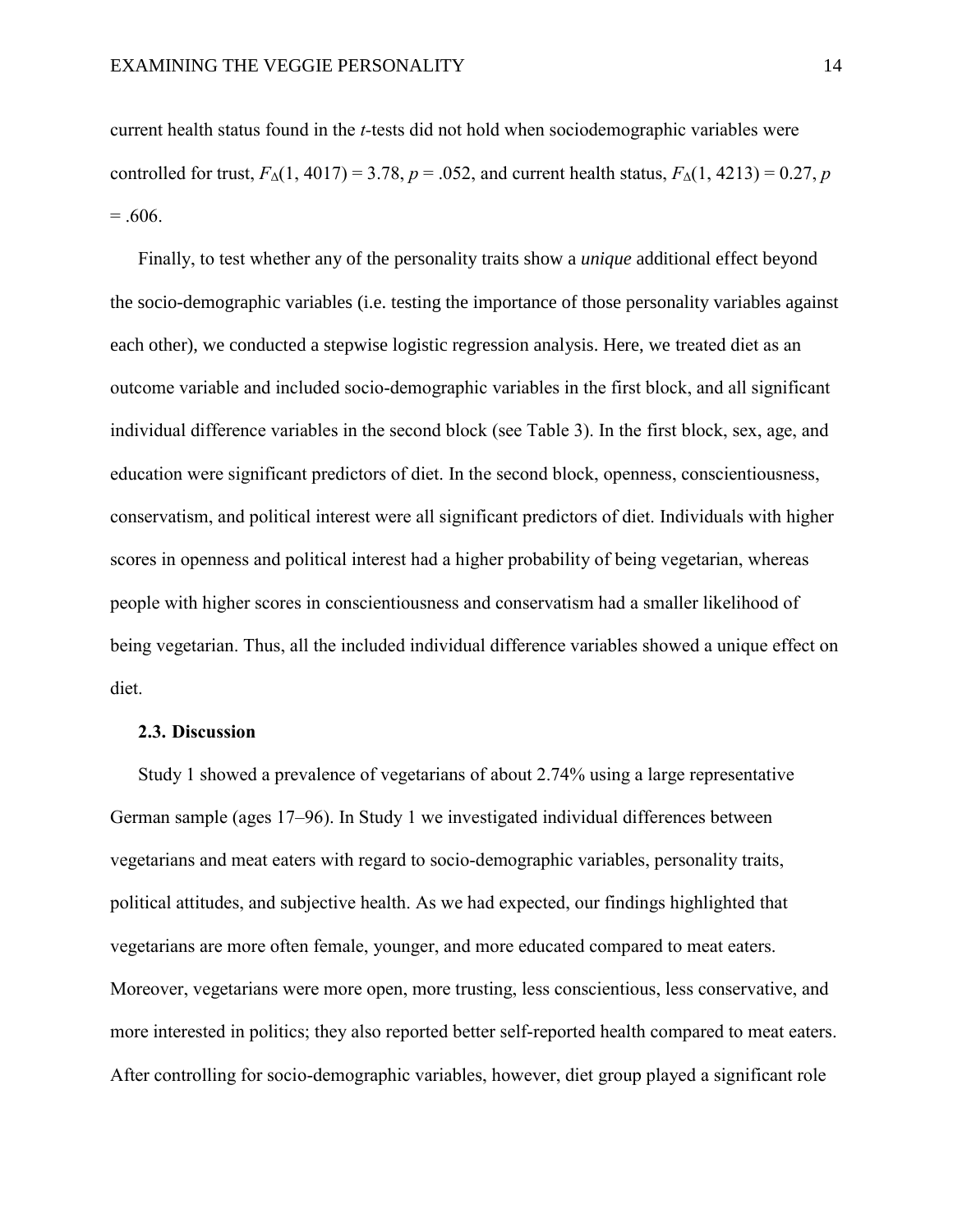in explained variance of openness, conscientiousness, conservatism, and political interest, while it no longer played a significant role in the explained variance in trust and current health.

**3. Study 2**

Study 1 provided evidence regarding individual differences between strict vegetarians and meat eaters with respect to socio-demographic variables, openness, conscientiousness, and political attitudes. In Study 2, we examined these relationships between individual differences and diet group after applying a laxer definition of a vegetarian diet.

#### **3.1. Method**

#### **3.1.1. Participants**

In the 2015 SOEP-IS,  $N = 5,125$  individuals (2,669 women, 2,409 men, 47 individuals who did not indicate their gender) answered the diet question (see Section 3.1.2). Their mean age was 52.42 years (*SD* = 18.34). Please note that as the 2015 SOEP-IS contained 3,868 persons who were also sampled in 2014 (a  $75.47\%$  overlap), the 2015 sample included a total of  $N = 1,257$ new individuals (24.53%) who did not take part in the 2014 SOEP-IS.

#### **3.1.2. Measures**

In the 2015 SOEP-IS, participants indicated if they "predominantly or exclusively follow a vegetarian or vegan diet" (1 = vegan, 2 = vegetarian, 3 = no). This question is different from the diet assessment made in the 2014 SOEP-IS, in which (a) participants were asked if they were vegetarian or vegan, a definition of these diet types was explicitly given, and (b) the qualifier "predominantly" was not mentioned. Thus, the definition of "vegetarian diet" was laxer in the 2015 SOEP-IS. In the 2015 SOEP-IS,  $N = 278$  individuals identified as vegetarians and  $N = 28$  as vegans. To increase our statistical power, we combined the vegetarians and vegans (vegetarians = 1; meat eaters  $= 0$ ) for our analyses of diet groups.

In Study 2, we analyzed the same individual difference measures as we did in Study 1.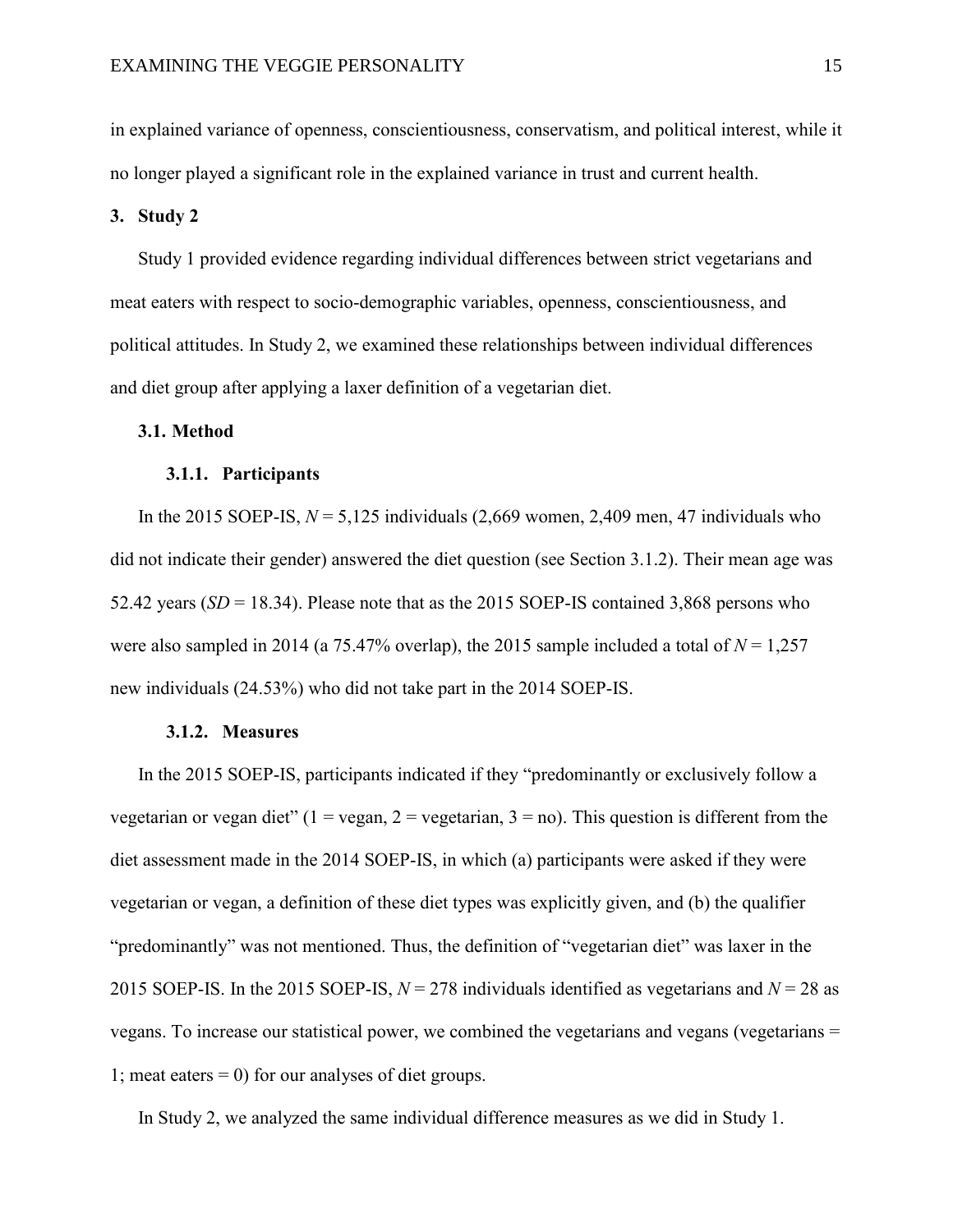#### **3.2. Results**

#### **3.2.1. Prevalence of vegetarianism and veganism**

In the SOEP-IS 2015 sample,  $N = 306$  individuals (5.97%) indicated being predominantly or exclusively vegetarian  $(N = 278, 5.42\%)$  or vegan  $(N = 28, 0.55\%)$ , while  $N = 4,819$  (94.03%) reported not following a vegetarian or vegan diet. As in Study 1, there was a significant difference between women and men regarding how often they reported following a vegetarian diet (*chi*<sup>2</sup> = 65.81, *p* < .001). Women were far more likely than men ( $N = 227$  vs.  $N = 75$ , respectively;  $N = 4$  did not indicate their gender) to report following a vegetarian diet.

#### **3.2.2. Individual Difference Variables**

As in Study 1, we conducted several *t*-tests to investigate differences between the diet groups (see Table 3). In the 2015 SOEP-IS sample, vegetarians were younger and more educated, and reported a higher household after-tax income compared to meat eaters. Regarding personality variables, vegetarians were more open, and gave higher scores in trust and optimism about the future than meat eaters. Vegetarians were less conservative and more interested in politics than people who reported to eat meat. Additionally, vegetarians reported a better current health status and a higher satisfaction with their health compared to meat eaters.

As in Study 1, we conducted hierarchical regression analyses with all variables that showed significant relationships with diet as dependent variables, to test whether the individual differences between diet groups held after controlling for socio-demographic variables. Sociodemographic variables were entered in the first step, diet group in the second step (see Table 4). Including socio-demographic variables led to a significant increase in explained variance of openness,  $F(4, 3488) = 33.49$ ,  $p < .001$ , trust,  $F(4, 3488) = 88.67$ ,  $p < .001$ , optimism about the future,  $F(4, 4496) = 32.52$ ,  $p < .001$ , conservatism,  $F(4, 4335) = 19.16$ ,  $p < .001$ , political interest,  $F(4, 4504) = 303.98$ ,  $p < .001$ , satisfaction with health,  $F(4, 4508) = 80.67$ ,  $p < .001$ , and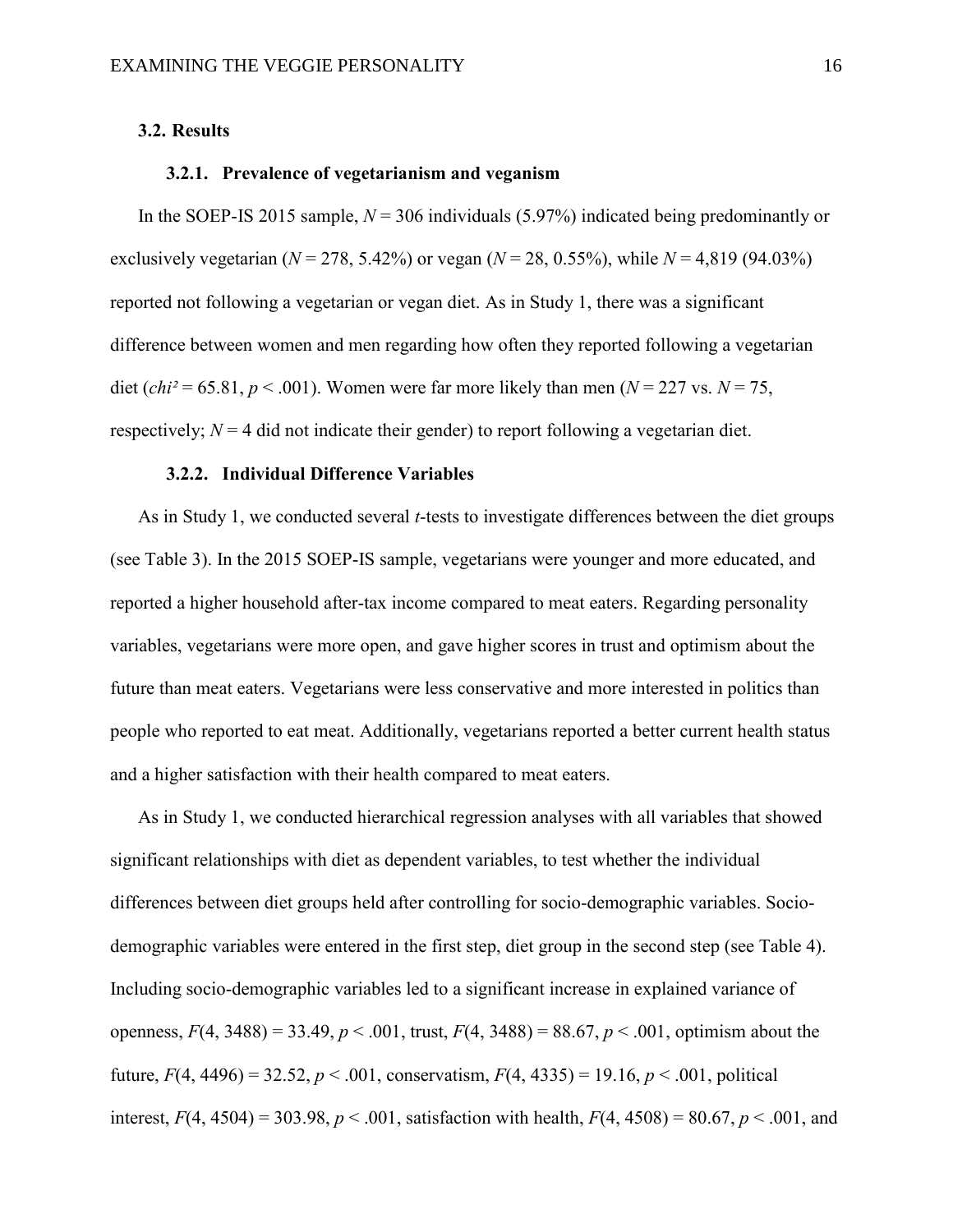current health status,  $F(4, 4506) = 123.79$ ,  $p < .001$ . Adding diet group as a predictor in the second step significantly accounted for explained variance in openness,  $F_{\Delta}(1, 3487) = 30.86$ ,  $p <$ .001, trust,  $F_{\Delta}(1, 3487) = 8.99$ ,  $p = .003$ , conservatism,  $F_{\Delta}(1, 4334) = 29.15$ ,  $p < .001$ , and political interest,  $F_{\Delta}(1,4503) = 14.76$ ,  $p < .001$ . In contrast, associations between diet group and optimism, satisfaction with health, and current health status found in the *t*-tests were not significant after controlling for socio-demographic variables: optimism,  $F_{\Delta}(1, 4495) = 0.70$ ,  $p =$ .405, satisfaction with health,  $F_{\Delta}(1, 4507) = 0.41$ ,  $p = .521$ , and current health status,  $F_{\Delta}(1, 4505)$  $= 2.25, p = .134.$ 

We also conducted an analogous set of hierarchical regression analyses with the variables that showed *p*-values between .05 to .10 in the *t*-tests (conscientiousness, neuroticism, and risk aversion), however, including diet group in the second step did not lead to a significant increase in explained variance (all  $p > .23$ ).

As in Study 1, we conducted a stepwise logistic regression analysis to test whether any of the personality traits shows a unique additional effect beyond the socio-demographic variables on diet (see Table 6). In the first block, sex, age, and education were significant predictors of diet. In the second block, openness, trust, and conservatism were significant predictors of diet, only political interest was not a significant predictor. Individuals with higher scores in openness and trust had a higher probability of being vegetarian, whereas people with higher scores in conservatism had a smaller likelihood of being vegetarian. Thus, openness, trust, and conservatism, but not political interest showed a unique effect on diet.

#### **3.3. Discussion**

In Study 2 we used a laxer definition of a vegetarian (including vegan) diet. In the 2015 SOEP-IS, we found that approximately 6% of a representative German sample self-defined as vegetarian or vegan. People who indicated that they predominantly or exclusively ate vegetarian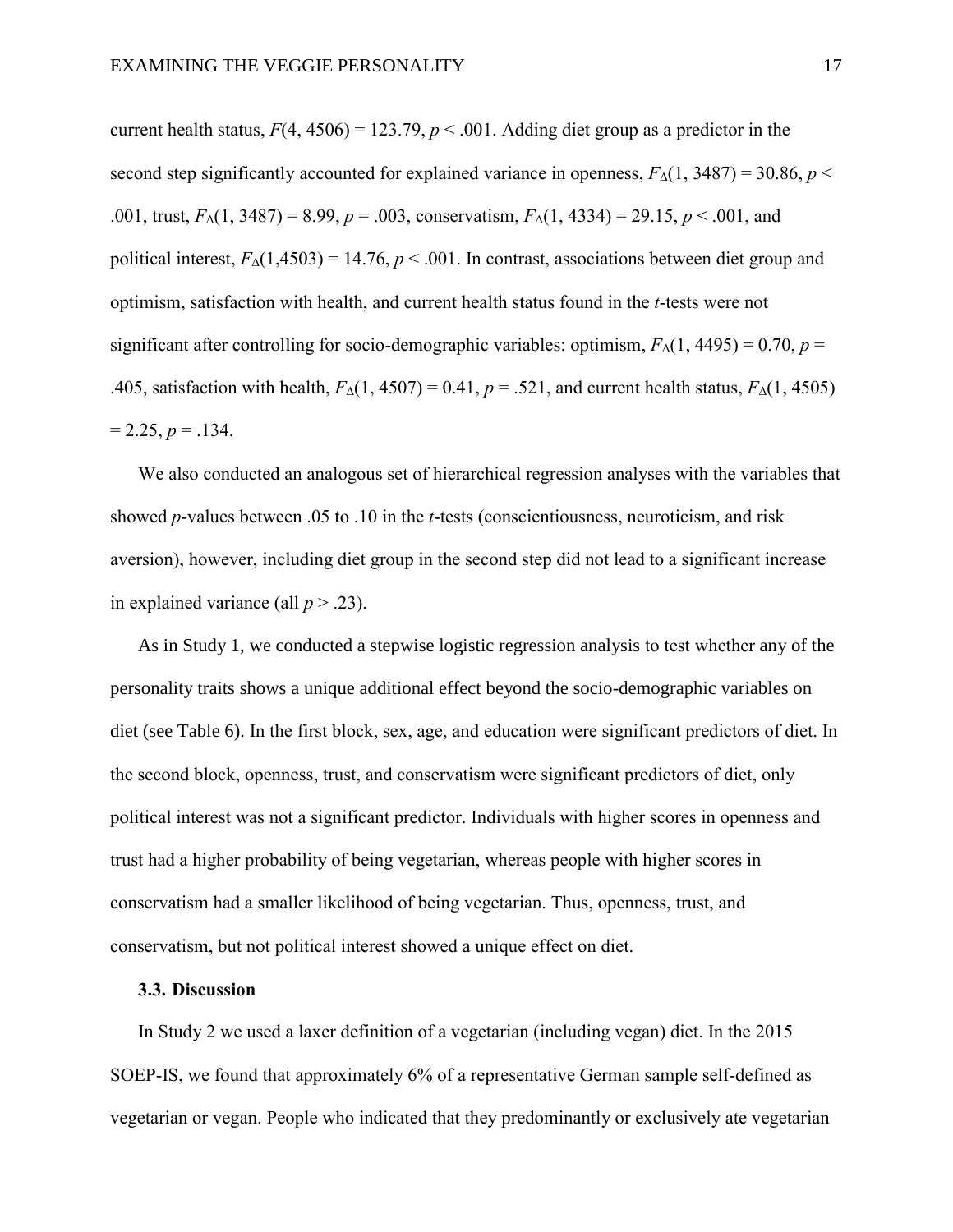or vegan were more often female, younger, and more educated; additionally, in contrast to Study 1, they reported a higher household after-tax income compared to meat eaters. With respect to personality traits, the vegetarians in Study 2 scored significantly higher in openness, trust, and optimism than meat eaters. Vegetarians in Study 2 had reported lower levels of conservatism, greater interest in politics, and both more satisfaction with their health and better current selfreported health status compared to individuals who ate meat. After controlling for sociodemographic variables in multiple hierarchical regression analyses, diet group was a significant predictor of openness, trust, conservatism, and political interest, but not of either optimism about the future or subjective health variables.

#### **4. General Discussion**

In the present research we investigated (a) the prevalence of self-defined vegetarians in a German representative sample, (b) the effects of socio-demographic variables on dietary behavior, and (c) individual differences between vegetarians and meat eaters in broader personality traits, political attitudes, and health-related variables. We analyzed these questions using data from two waves of a German representative sample (the SOEP-IS).

#### **4.1. Prevalence of a vegetarian diet**

A recent study by the Robert-Koch Institute (Mensink et al., 2016) reported a 4.3% prevalence of vegetarians in a German representative sample. In the present research, the prevalence of vegetarians was much lower when using the strict definition of diet type given in Study 1 (2.74%: 0.29% vegan and 2.45% vegetarian), and much higher in Study 2 (5.97%: 0.55% vegan and 5.42% vegetarian), which employed a laxer definition. The difference between the prevalence in both studies was significant,  $\chi^2 = 200.73$ ,  $p < .001$ . On average, the prevalence found in our studies was comparable with Mensink et al.'s (2016). Based on these findings, it seems that how diet is assessed influences estimated prevalence. In Study 1 individuals were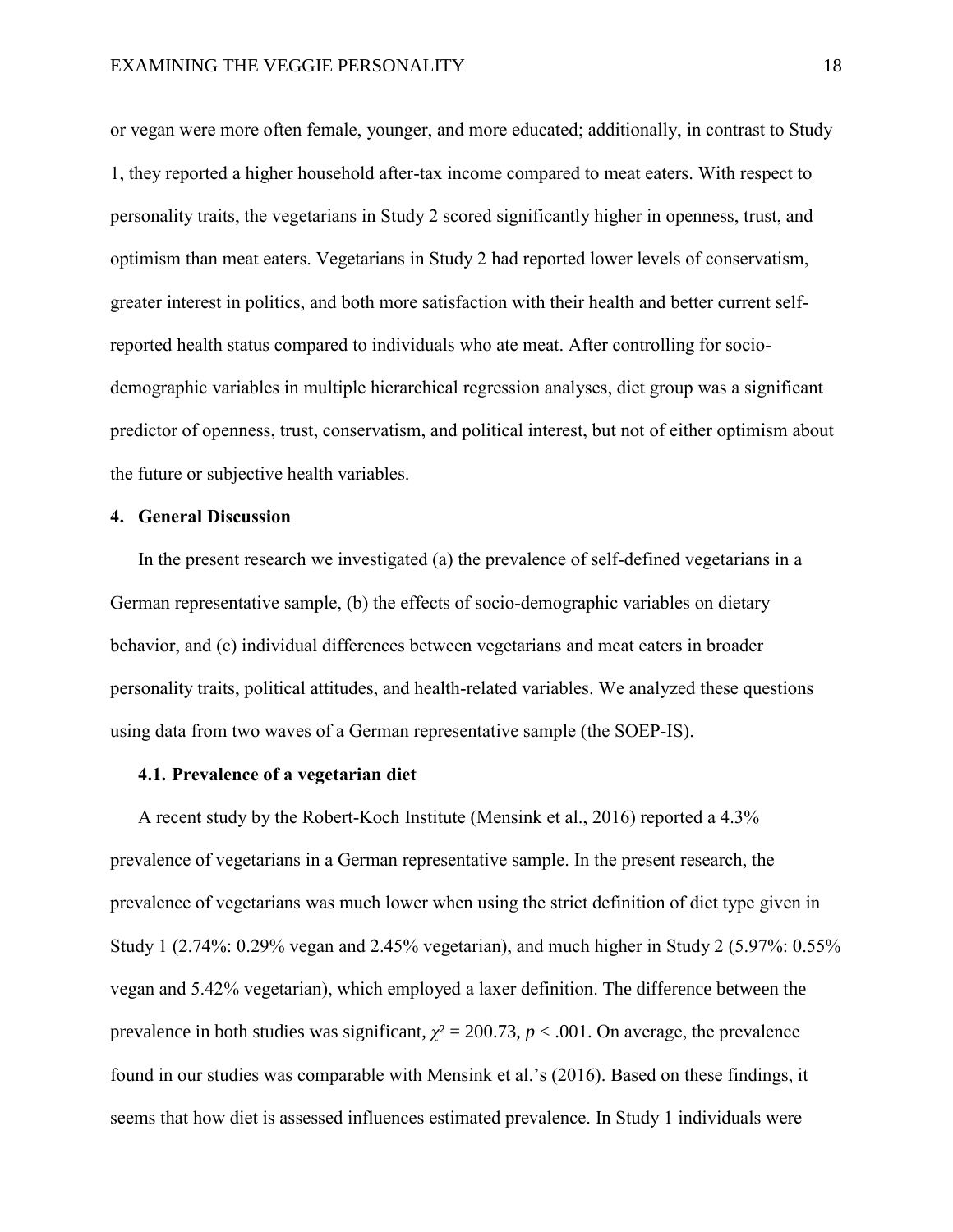asked if they self-identified as either vegans or vegetarians ("Are you vegan or vegetarian?") and definitions of these diet types were given; in Study 2, the diet question was more behaviorally based ("Are you predominantly or exclusively following a vegetarian diet"). This laxer definition therefore includes not only strict vegetarians, but also people who occasionally consume meat or fish. It should be acknowledged that the higher prevalence of a vegetarian diet observed in Study 2 compared with Study 1 could be an effect of (a) the different definitions used in the two studies or (b) real changes in behavior (i.e., a larger number of people are following a vegetarian diet in 2015 compared with 2014) or (c) both. Unfortunately, the two factors (different definitions and real changes in behavior) are inseparably confounded with each other. In our view, it seems more plausible that the higher prevalence in 2015 was due to the laxer definition of a vegetarian diet than due to an increase in people who changed their behavior within 1 year by a factor of 2.2. Thus, we are more inclined to attribute the increase in prevalence from 2014 to 2015 to an effect of the (laxer) definition than to real changes in behavior. However, future longitudinal studies using the same definitions are needed to disentangle the effects of definitions and real behavioral change.

Taken together, the findings of these three studies of German representative samples emphasize how important the definition of vegetarian diet is (i.e., strict or lax behaviorally based vs. self-defined group membership) in predicting participant response, leading to varying estimates of prevalence.

Other recent studies that did not use representative samples have offered higher estimated prevalence of vegetarians and vegans in Germany. For example, the German Vegetarian Society (VEBU, *Vegetarierbund Deutschland*) has summarized results of different online surveys conducted in 2006, reporting the prevalence of a vegetarian diet as being between 7.6% and 9.8%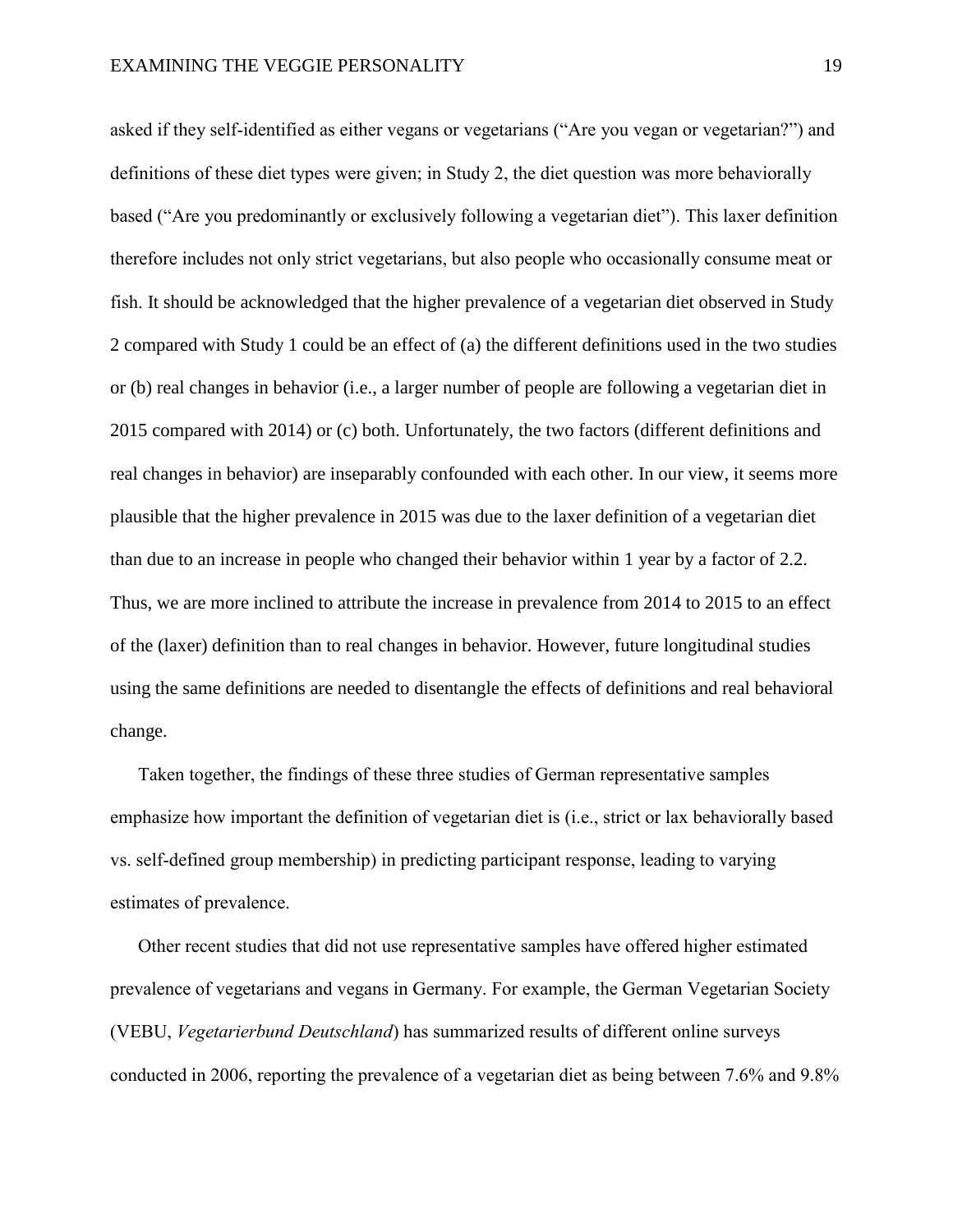(for an overview see VEBU, 2015). However, all of these online studies employed convenience and self-selected samples, and therefore offer limited evidence regarding the general population.

#### **4.2. Individual differences between vegetarians and meat eaters**

In light of prior research, we anticipated individual differences between meat eaters and vegetarians in socio-demographic variables, personality traits, political attitudes, and healthrelated variables. With regard to the effect of socio-demographic variables, we found that vegetarians are more often female, younger, and more educated (Studies 1 and 2), and have a higher income (Study 2). These findings are comparable to prior studies that have reported that women are more likely than men to be vegetarians (Allen et al., 2000; Neumark-Sztainer et al., 1997; Tobler et al., 2011), and that younger and more educated people are more likely than older and less educated people, respectively, to follow a vegetarian diet (Aston et al., 2013; Wiig & Smith, 2008). Although income has previously been positively related to a vegetarian diet (Leahy et al., 2010), in the present research we found a relationship between income and diet only when using a laxer definition of a vegetarian diet (Study 2).

With respect to individual differences between vegetarians and meat eaters in personality traits, our *t*-tests indicated that vegetarians had higher scores in openness (Studies 1 and 2) and lower scores in conscientiousness (Study 1), and that they reported more trust (Studies 1 and 2) and optimism (Study 2). The different findings in Studies 1 and 2 revealed minor different results in individual differences between vegetarians and meat eaters and indicated that some of these differences might be due to the different definitions of diet used in these studies.

Openness has been negatively associated with meat consumption (Goldberg & Strycker, 2002; Mottus et al., 2012, 2013) and vegetarians often score higher in openness compared to meat eaters (Kessler et al., 2016). Because most people in Western societies are raised as meat eaters, trying vegetarian or vegan foods and changing to a vegetarian diet should therefore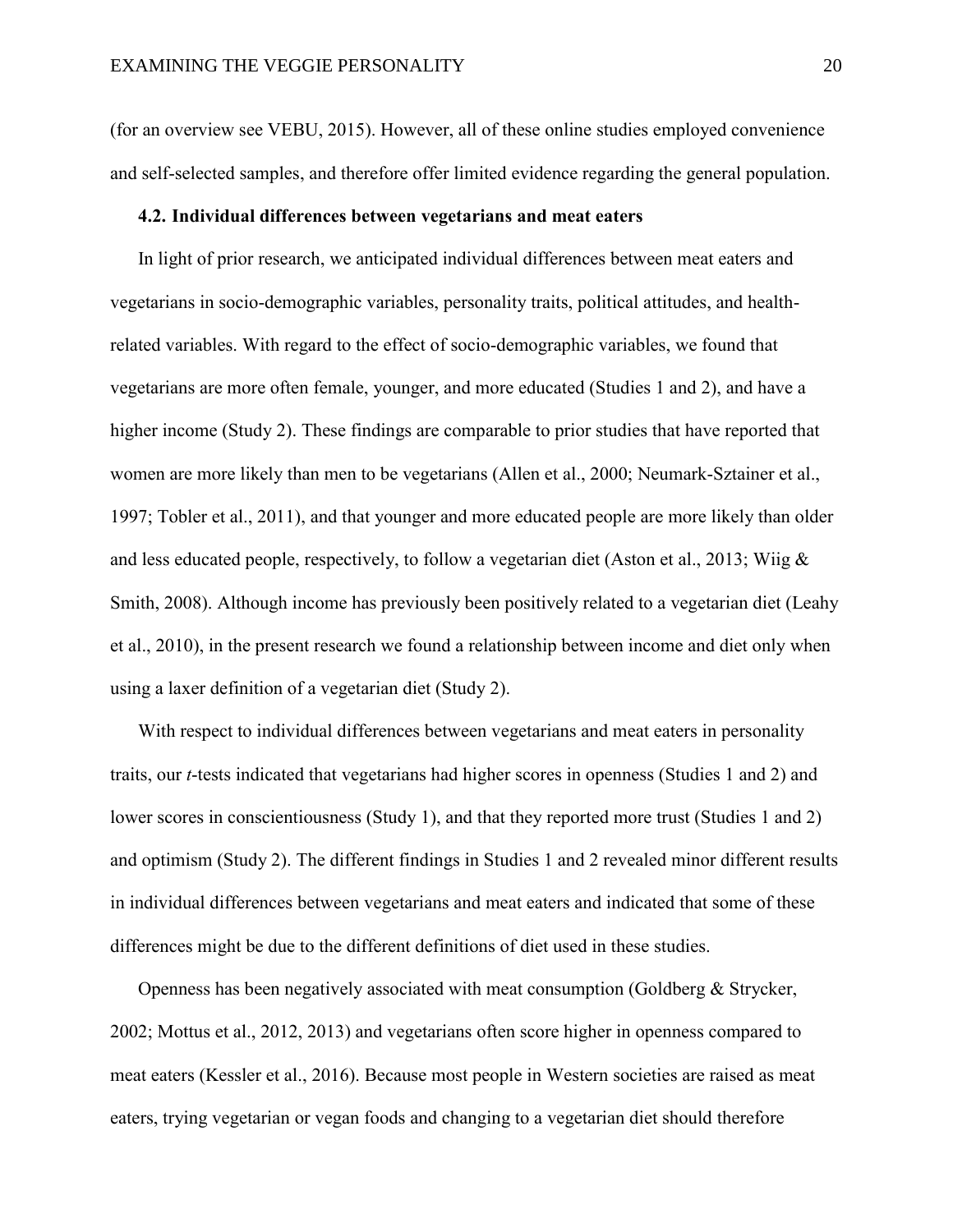logically also be related to openness to new experiences, and open individuals have indeed been found to be more open to new foods (Steptoe et al., 1995).

In contrast to our finding in Study 1, in which vegetarians had lower scores in conscientiousness than meat eaters, prior studies have consistently reported that conscientiousness is negatively related to meat consumption (Keller & Siegrist, 2015; Kessler et al., 2016). It should be noted, however, that the present studies compared self-reported and selfidentified vegetarians and meat eaters, and did not assess actual meat consumption.

As meat consumption is part of the traditional and social norm in Western societies (Dhont  $\&$ Hodson, 2014; Joy, 2010; Monteiro et al., 2017), we anticipated that a vegetarian diet would be negatively associated with conservatism. Both of our studies confirmed this expected difference between vegetarians and meat eaters for both conservatism and political interest. The most commonly reported motivation for choosing a vegetarian diet is ethical concerns about the raising and slaughtering of animals (e.g., Beardsworth & Keil, 1991; Fox & Ward, 2008; Hussar & Harris, 2009). It could therefore be argued that vegetarians reported having more political interest because they are more interested in politically relevant issues like environmental protection, animal ethics, or sustainability.

Regarding individual differences in health-related variables, *t*-tests in both studies revealed that vegetarians reported a better current self-reported health status than meat eaters, while Study 2 was the only study in which a difference in personal satisfaction with one's health varied by diet group.

In a further set of analyses we tested if the effect of diet on these individual differences held after controlling for socio-demographic variables to reveal the pure (adjusted for sociodemographic variables) personality differences between diet groups. We found that the effect of diet held only for openness (Studies 1 and 2), conscientiousness (Study 1), trust (Study 2),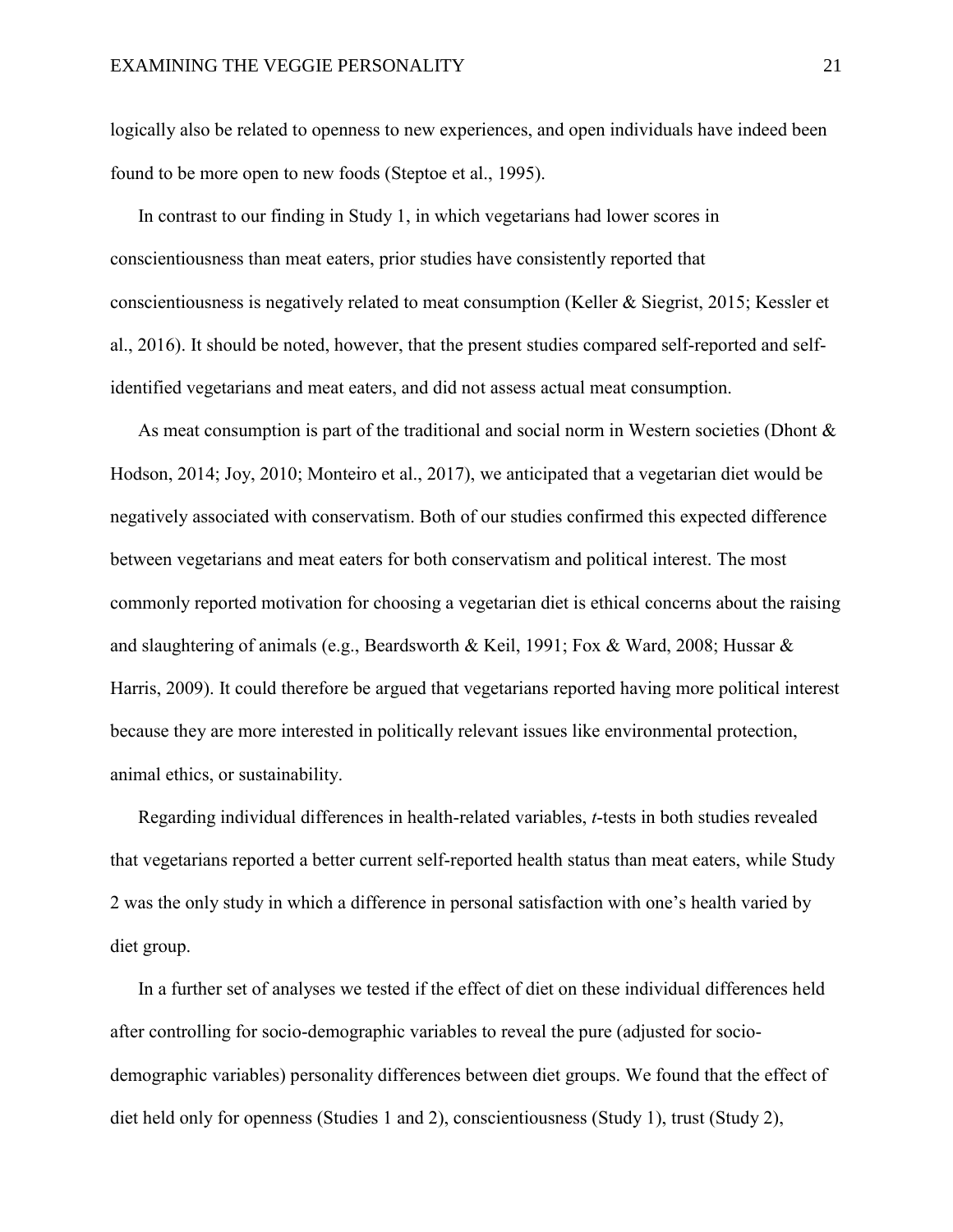conservatism (Studies 1 and 2), and political interest (Studies 1 and 2), but not for optimism (Study 2), current health status (Studies 1 and 2), and satisfaction with health (Study 2). Thus, the effects of diet on optimism and health-related variables appeared to be based on the effect of socio-demographic variables.

Because we used two different definitions to assess vegetarian diet, it could be argued that the diet question in Study 1 using a strict definition only identified individuals who self-defined as vegetarians, while the laxer definition used in Study 2 included individuals who predominantly followed a vegetarian diet, but who also occasionally consumed meat products. We argue that the operationalization of self-defined diet group in Study 1 might be a better test of analyzing individual differences between vegetarians and meat eaters compared to Study 2, as in Study 1 a strict definition of vegetarians was given. Independent of the different definitions that were used in the two studies, however, we found consistent evidence for individual differences between vegetarians and meat eaters in openness, conservatism, and political interest.

Finally, we tested the importance of the personality variables against each other. We found a unique additional effect of openness, (Study 1 and 2), conscientiousness (Study 1), trust (Study 2), conservatism (Study 1 and 2) and political interest (Study 1) on diet. Thus, all the included individual differences variables showed a unique additional effect on diet.

Taken together, the present research showed that there are not only differences between selfdefined vegetarians and meat eaters in socio-demographics, but also in openness and political attitudes. Moreover, our findings indicate that there are also personality differences between vegetarians and meat eaters when including individuals who occasionally eat meat in the vegetarian diet group.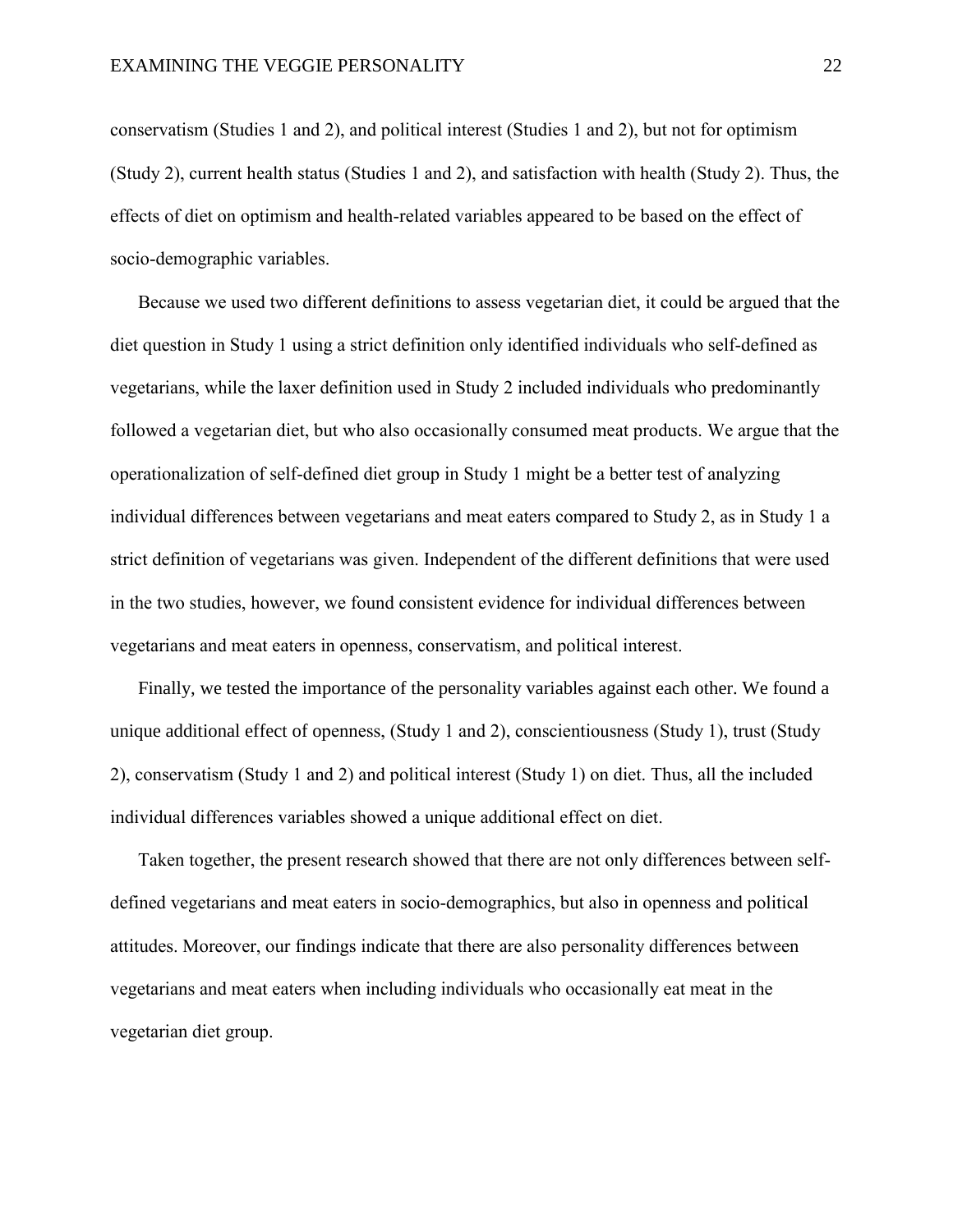#### **4.3. Limitations and future directions**

As the present studies examined representative samples, conclusions regarding the German general population can be extrapolated. Furthermore, by comparing two different definitions of a vegetarian diet and controlling for the effect of socio-demographics, we were able to reveal the pure personality differences between diet groups. In doing so, the present studies provide evidence for personality differences between vegetarians and meat eaters.

It should be noted, however, that the present research is limited by its cross-sectional design, and no conclusions can be made regarding the causality of the association between diet and the examined individual differences. Longitudinal studies are needed to investigate whether personality traits and political attitudes affect dietary behavior, or whether dietary behavior affects changes in personality traits and political attitudes and to provide causal evidence for these relationships.

Another limitation of the current studies is that the participant sample in the 2015 SOEP-IS overlapped that of the 2014 SOEP-IS by about 75%. Studies 1 and 2 are therefore not independent of each other, with the 2014 SOEP-IS instead being a stricter subsample of the 2015 SOEP-IS (which employed a laxer definition of vegetarian diet).

A further limitation of the present studies is that individuals were asked a) to self-report identification as vegetarians and whether they b) predominantly or exclusively follow a vegetarian diet; however, we did not assess actual meat consumption. This is a key distinction, as previous studies have shown that self-identified vegetarians do not necessarily completely abstain from meat, fish, or chicken (Ruby, 2012). For example, a recent survey conducted by the Robert-Koch Institute found that self-defined vegetarians reported consuming an average of 49 grams of meat and 22 grams of fish per day (Mensink et al., 2016). Similarly, in a study of female vegetarians in the US, 40% of respondents reported consuming meat products (Kwan & Roth,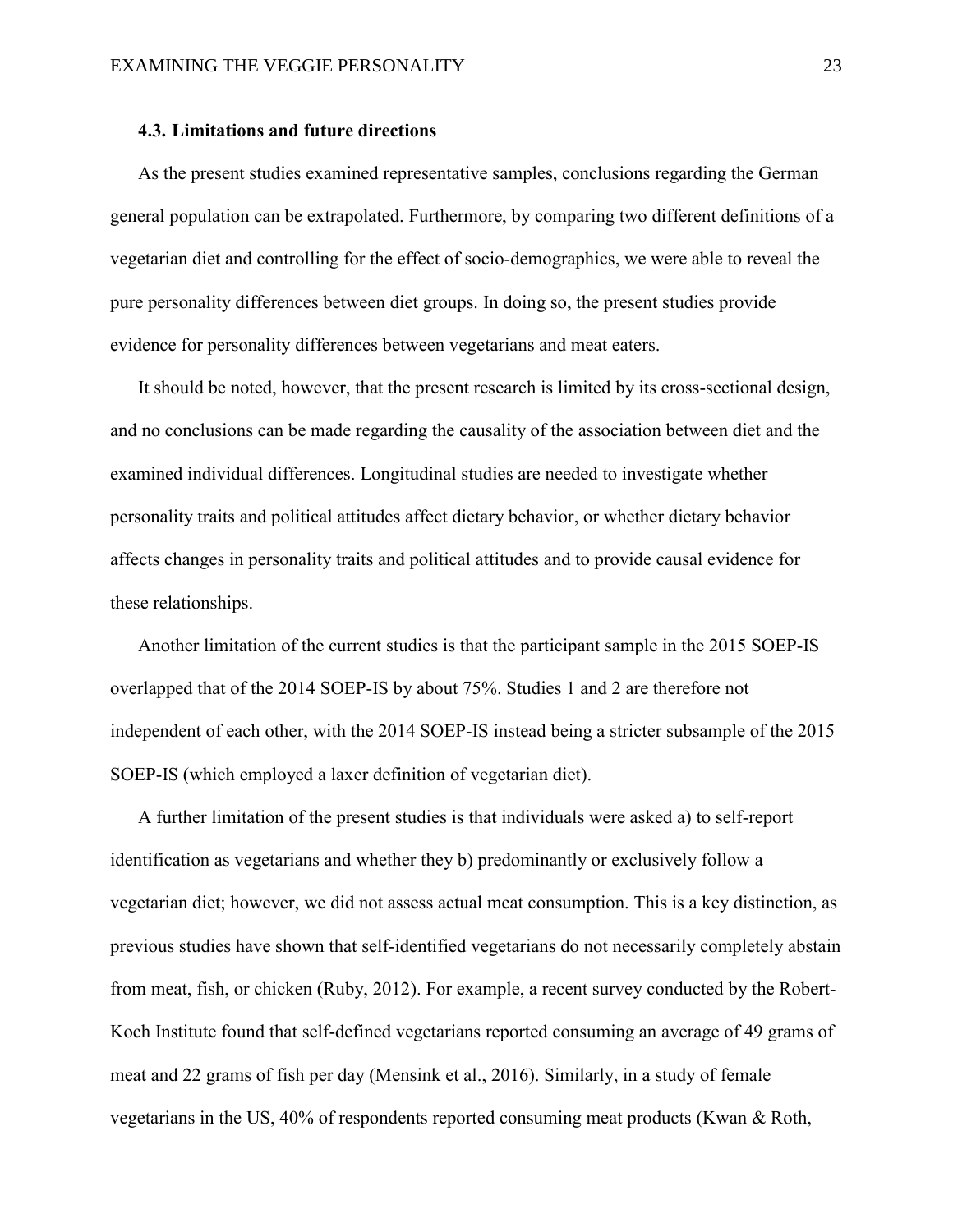2004). As it could also be argued that this inconsistency between self-defined vegetarians and actual meat consumption could be caused by different definitions of a vegetarian diet, future studies could benefit from (a) assessing both self-defined diet group and actual meat consumption, (b) investigating if results depending on how diet is defined and operationalized, and (c) examining how these different definitions of vegetarian diet relate to personality traits.

Additionally, it could be that different motivations for diet choice play a role in how consistent individuals are following a vegetarian or vegan diet. The main motivations to convert to a vegetarian or vegan diet are concerns about the ethics of raising and slaughtering animals (e.g. Fox & Ward, 2008; Rozin, Markwith, & Stoess, 1997; White, Seymour, & Frank, 1999). Other than ethical concerns for animals, personal health, the environmental impact of meat consumption, disgust of meat, or spiritual purity are often reported as motivations for choosing a vegetarian diet (see Ruby, 2012, for an overview). Motivations for being vegetarian, however, are not static and can be modified over time (Beardsworth & Keil, 1992).

Vegetarianism or veganism can also be a trendy lifestyle among urban youth. Further research is needed to examine how these different motivations are associated with different personality traits, and what the level of consistency is between how people self-identify and what they actually consume.

Finally, it should be noted that the effects of diet on individual difference variables were relatively small after controlling for socio-demographics, and it could be argued that these small effect sizes do not necessarily indicate relevant differences between the personalities of vegetarians and meat eaters. However, according to Greenwald, Banaji, and Nosek (2015) "[…] statistically small effects can have societally large effects under two conditions – if they apply to many people or if they apply repeatedly to the same person." (pp. 557).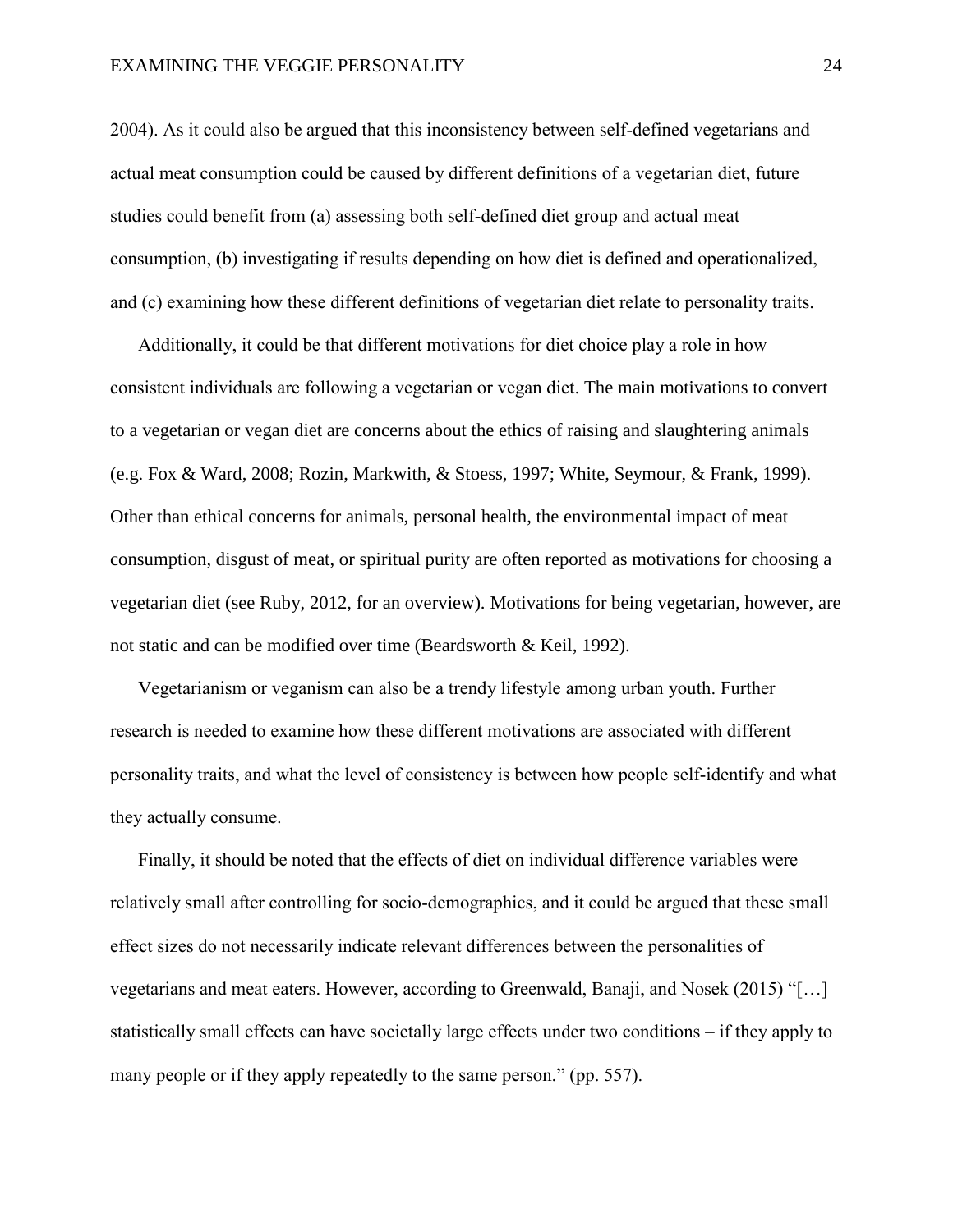#### **4.4. Conclusion**

The present studies provided evidence for individual differences between vegetarians and meat eaters in socio-demographics, personality traits, and political attitudes in a representative German sample. The prevalence of self-defined vegetarians was 2.74% in Study 1 using a strict definition, and 5.97% in Study 2 using a laxer definition. Independent of the different definitions that were used in both studies, we found consistent evidence for individual differences between vegetarians and meat eaters in gender, age, and education as well as in openness, conservatism, and political interest.

## **5. References**

Adams, C. (2000). *The sexual politics of meat: A feminist-vegetarian critical theory.* New York, NY: Continuum.

Allen, M. W., Wilson, M., Ng, S. H., & Dunne, M. (2000). Values and beliefs of vegetarians and omnivores. *The Journal of Social Psychology, 140*, 405–422. doi: [10.1080/00224540009600481](https://doi.org/10.1080/00224540009600481)

- Aston, L. M., Smith, J. N., & Powles, J. W. (2013). Meat intake in Britain in relation to other dietary components and to demographic and risk factor variables: Analyses based on the National Diet and Nutrition Survey of 2000/2001. *Journal of Human Nutrition and Dietetics, 26*, 96–106. doi: 10.1111/j.1365-277X.2012.01278.x
- Barr, S. I., & Chapman, G. E. (2002). Perceptions and practices of self-defined current vegetarian, former vegetarian, and non-vegetarian women. *Journal of the American Dietetic Association, 102*, 354–360. doi: [10.1016/S0002-8223\(02\)90083-0](http://dx.doi.org/10.1016/S0002-8223(02)90083-0)
- Beardsworth, A. D., & Bryman, A. (1999). Meat consumption and vegetarianism among young adults in the UK: An empirical study. *British Food Journal, 101*, 289–300. doi: 10.1108/00070709910272169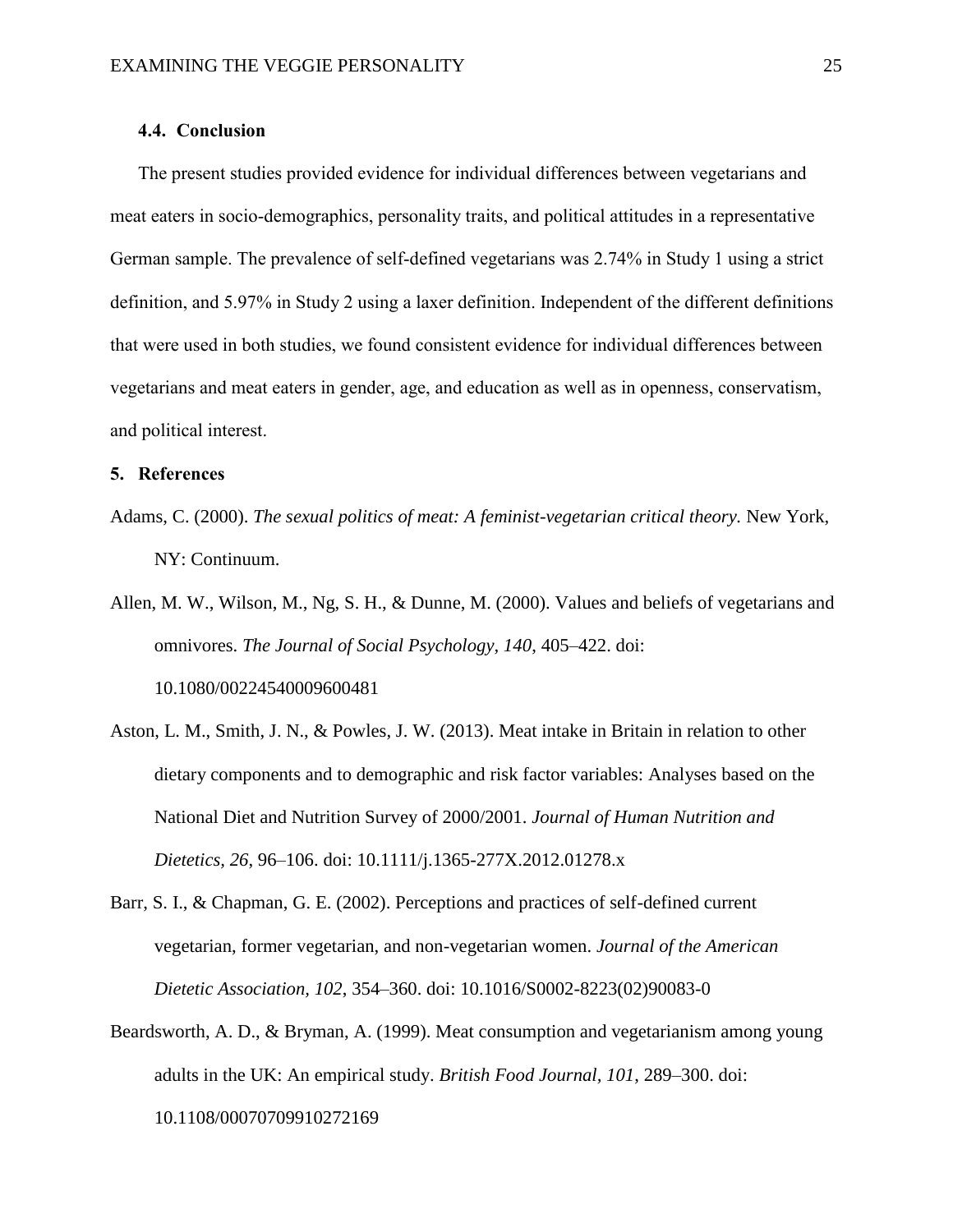- Beardsworth, A. D., & Bryman, A. (2004). Meat consumption and meat avoidance among young people: An 11-year longitudinal study. *British Food Journal, 106*, 313–327. doi: 10.1108/00070700410529573
- Beardsworth, A. D., & Keil, E. T. (1991). Vegetarianism, veganism, and meat avoidance: Recent trends and findings. *British Food Journal, 93,* 19–24. doi: 10.1108/00070709110135231
- Beardsworth, A. D., & Keil, E. T. (1992). The vegetarian option. Varieties, conversions, motives and careers. *The Sociological Review, 40(2)*, 253–293.
- Bogg, T., & Roberts, W. (2004). Conscientiousness and health-related behaviors: A metaanalysis of the leading behavioral contributors to mortality. *Psychological Bulletin, 130*, 887–919. doi: 10.1037/0033-2909.130.6.887
- Brummett, B. H., Siegler, I. C., Day, R. S., & Costa, P. T. (2008). Personality as a predictor of dietary quality in spouses during midlife. *Behavioral Medicine, 34*, 5–10. doi: [10.3200/BMED.34.1.5-10](https://dx.doi.org/10.3200%2FBMED.34.1.5-10)
- Chao, A., Thun, M. J., Connell, C. J., McCullough, M. L., Jacobs, E. J., Flanders, W. D., Rodriguez, C., Sinha, R., & Calle, E. E. (2005). Meat consumption and risk of colorectal cancer. *JAMA, 293*, 172–182. doi: [10.1001/jama.293.2.172](https://doi.org/10.1001/jama.293.2.172)
- Chen, M.-F. (2007). Consumer attitudes and purchase intentions in relation to organic food in Taiwan: Moderating effects of food-related personality traits. *Food Quality and Preference, 18,* 1008-1021. doi: [10.1016/j.foodqual.2007.04.004](https://doi.org/10.1016/j.foodqual.2007.04.004)
- Conner, T. S., Thompson, L. M., Knight, R. L., Flett, J. A. M., Richardson, A. C., & Brookie, K. L. (2017). The role of personality traits in young adult fruit and vegetable consumption. *Frontiers in Psychology, 8*, 119. doi: 10.3389/fpsyg.2017.00119
- Darmon, N., & Drewnowski, A. (2008). Does social class predict diet quality? *The American Journal of Clinical Nutrition, 87*, 1107–1117.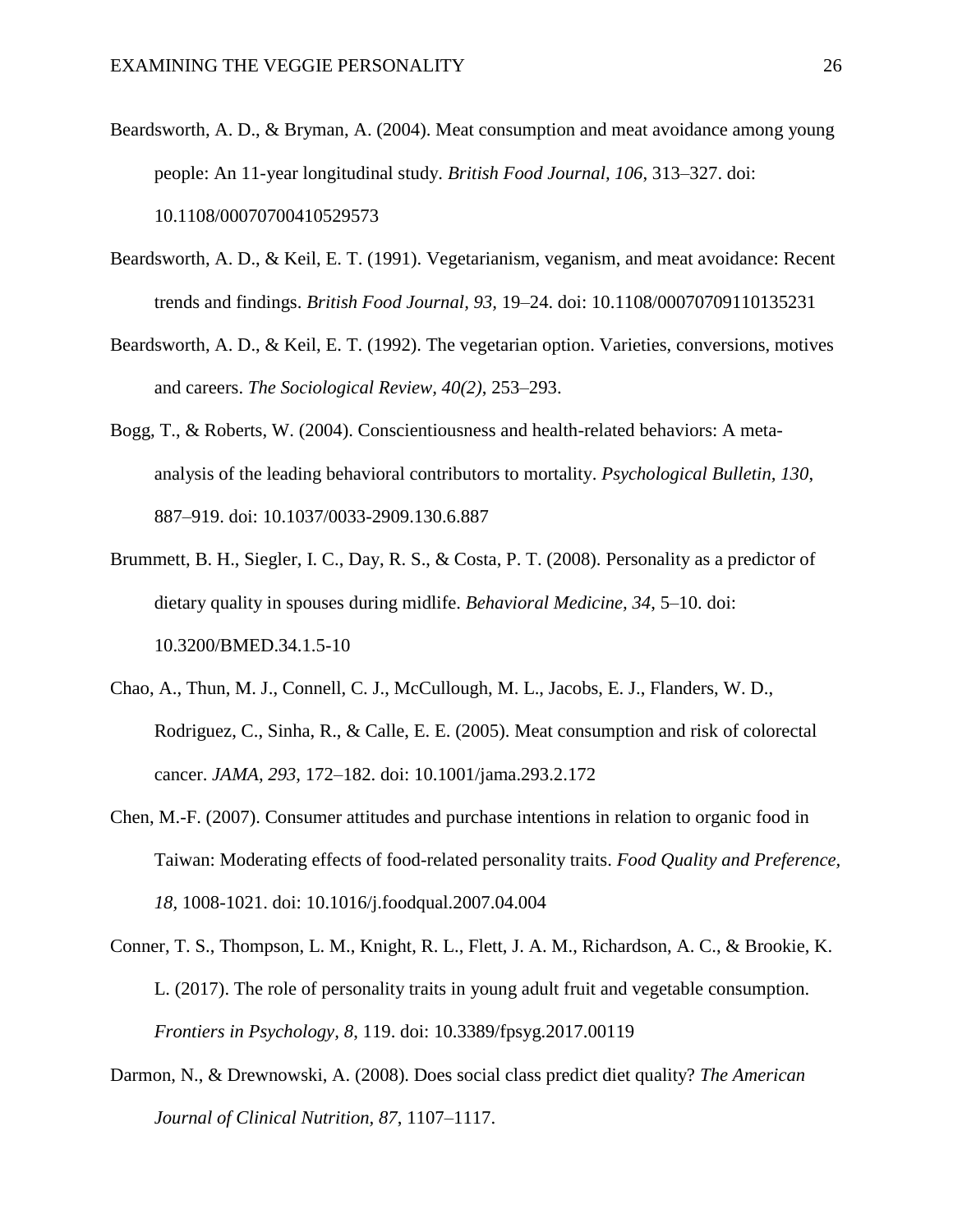- Dhont, K., & Hodson, G. (2014). Why do right-wing adherents engage in more animal exploitation and meat consumption? *Personality and Individual Differences, 64,* 12–17. doi: 10.1016/j.paid.2014.02.002
- Dibb, S., & Fitzpatrick, I. (2014). *Let's talk about meat: Changing dietary behaviour for the 21st century*. London, England: Eating Better.
- Digman, J. M. (1990). Personality structure: Emergence of the Five Factor Model. *Annual Review of Psychology, 41,* 417–440. doi:10.1146/annurev.ps.41.020190.002221
- Dohmen, T., Falk, A., Huffman, D., & Sunde, U. (2008). Representative trust and reciprocity: Prevalence and determinants. *Economic Inquiry, 46*, 81–90. doi: 10.1111/j.1465- 7295.2007.00082.x
- Dohmen, T., Falk, A., Huffman, D., Sunde, U., Schupp, J., & Wagner, G. G. (2011). Individual risk attitudes: Measurement, determinants and behavioral consequences. *Journal of the European Economic Association, 9*, 522–550. doi: 10.1111/j.1542-4774.2011.01015.x

Fiddes, N. (2004). *Meat: A natural symbol.* London, England: Taylor & Francis.

- Fox, N., & Ward, K. (2008). Health, ethics and environment: A qualitative study of vegetarian motivations. *Appetite, 50*, 422–429. doi: 10.1016/j.appet.2007.09.007
- Fraser, G. E., Welch, A., Luben, R., Bingham, S. A., & Day, N. E. (2000). The effect of age, sex, and education on food consumption of a middle-aged English cohort: EPIC in East Anglia. *Preventive Medicine, 30*, 26–34. doi: 10.1006/pmed.1999.0598
- Garnett, T., & Wilkes, A. (2014). *Appetite for change. Social, economic and environmental transformations in China's food system*. Oxford, England: Food Climate Research Network.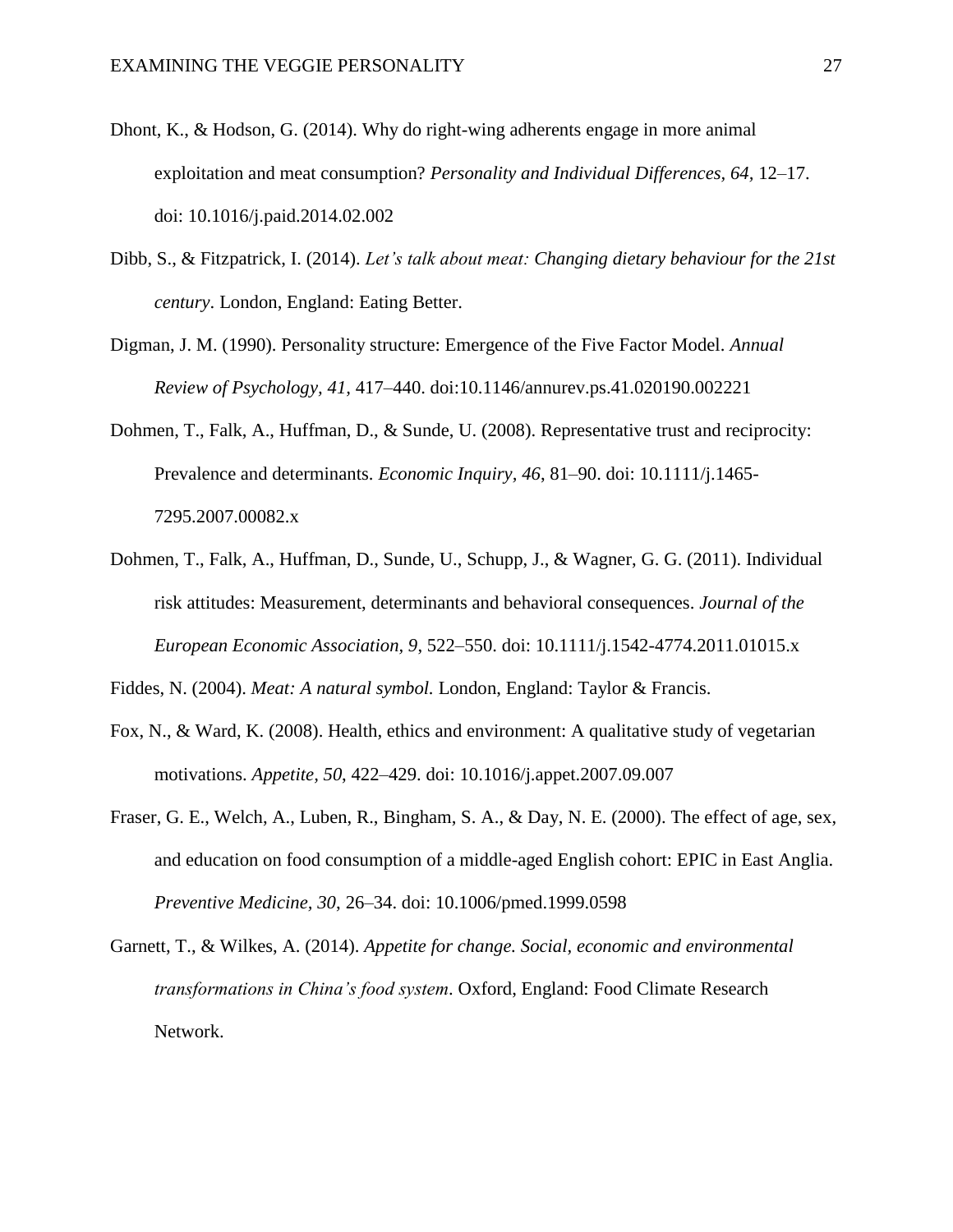Gerlitz, J.-Y., & Schupp, J. (2005). *Zur Erhebung der Big-Five-basierten Persönlichkeitsmerkmale im SOEP.* [DIW Research Notes 4]. Retrieved from http://www.diw.de/sixcms/detail.php?id=diw\_02.c.231308.de

- Goldberg, L. R., & Strycker, L. A. (2002). Personality traits and eating habits: The assessment of food preferences in a large community sample. *Personality and Individual Differences, 32*, 49–65. doi:10.1016/S0191-8869(01)00005-8
- Gossard, M. H., & York, R. (2003). Social structural influences on meat consumption. *Human Ecology Review, 10,* 1–9.
- Greenwald, A. G., Banaji, M. R., & Nosek, B. A. (2015). Statistically small effects of the Implicit Association Test can have societally large effects. *Journal of Personality and Social Psychology, 108*, 553–561. doi: 10.1037/pspa0000016
- Hahn, E., Gottschling, J., & Spinath, F. M. (2012). Short measurements of personality: Validity and reliability of the GSOEP Big Five Inventory (BFI-S). *Journal of Research in Personality, 46*, 355–359. doi: 10.1016/j.jrp.2012.03.008
- Honkanen, P., Verplanken, B., & Olsen, S. O. (2006). Ethical values and motives driving organic food choices. *Journal of Consumer Behavior, 5*, 420-430. doi: 10.1002/cb.190
- Hussar, K. M., & Harris, P. L. (2009). Children who choose not to eat meat: A study of early moral decision-making. *Social Development, 19*, 627–641. doi: 10.1111/j.1467- 9507.2009.00547.x
- Joy, M. (2010). *Why we love dogs, eat pigs and wear cows: An introduction to carnism, the belief system that enables us to eat some animals and not others*. San Francisco, CA: Conari Press.
- Kahneman, D., & Tversky, A. (1979). Prospect Theory: An analysis of decision under risk. *Econometrica, 47*, 263–291.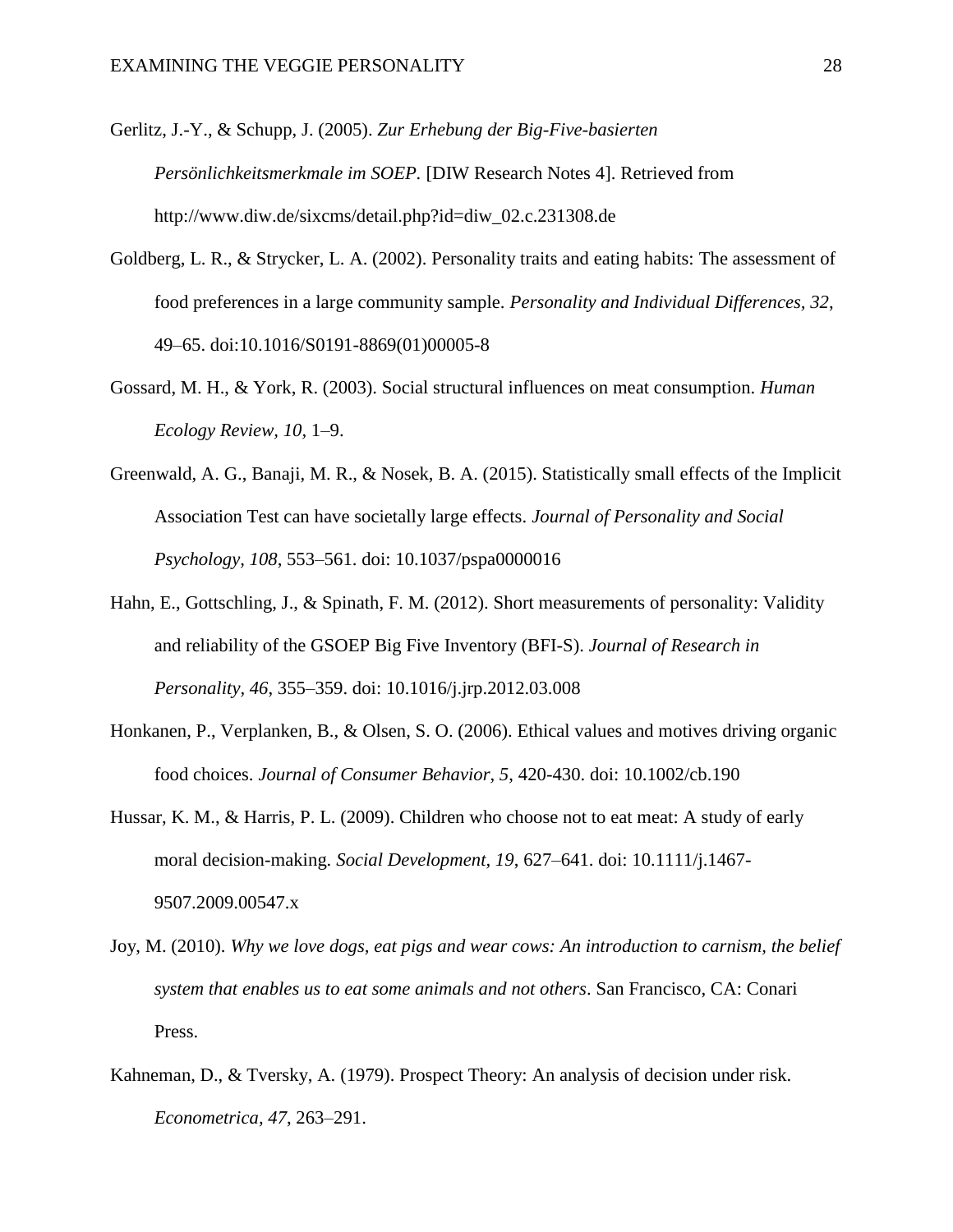- Keller, C., & Siegrist, M. (2015). Does personality influence eating styles and food choices? Direct and indirect effects. *Appetite, 84*, 128–138. doi: 10.1016/j.appet.2014.10.003
- Kessler, C. S., Holler, S., Joy, S., Dhruva, A., Michalsen, A., Dobos, G., & Cramer, H. (2016). Personality profiles, values and empathy: Differences between lacto-ovo-vegetarians and vegans. *Forschende Komplementärmedizin, 23*, 95–102. doi: 10.1159/000445369
- Krizmanic, J. (1992). Here's who we are. *Vegetarian Times, 182*, 78–80.
- Kroh, M., Kühne, S., & Siegers, R. (2017). Documentation of sample sizes and panel attrition in the German Socio-Economic Panel (SOEP) (1984 until 2015*). SOEP Survey Papers 408: Series C*. Berlin, Germany: DIW/SOEP.
- Kwan, S., & Roth, L. (2004, August). *Meat consumption and its discontents: Vegetarianism as counter-hegemonic embodiment*. Paper presented at the annual meeting of the American Sociological Association. Abstract retrieved from http://citation.allacademic.com/meta/p\_mla\_apa\_research\_citation/1/1/0/5/1/p110511\_inde x.html
- Leahy, E., Lyons, S., & Tol, R. S. J. (2010). *An estimate of the number of vegetarians in the world* (ESRI Working Paper No. 340). Retrieved from The Economic and Social Research Institute Dublin website: https://www.esri.ie/pubs/WP340.pdf
- Lang, F. R., John, D., Lüdtke, O., Schupp, J., & Wagner, G. G. (2011). Short assessment of the Big Five: Robust across survey methods except telephone interviewing. *Behavior Research Methods, 43*, 548–567. doi:10.3758/s13428-011-0066-z
- Lea, E., & Worsley, A. (2001). Influences on meat consumption in Australia. *Appetite, 36*, 127– 136. doi: doi:10.1006/appe.2000.0386
- Leitzmann, C. (2014). Vegetarian nutrition: Past, present, future. *The American Journal of Clinical Nutrition, 4,* 496S–502S. doi: 10.3945/ajcn.113.071365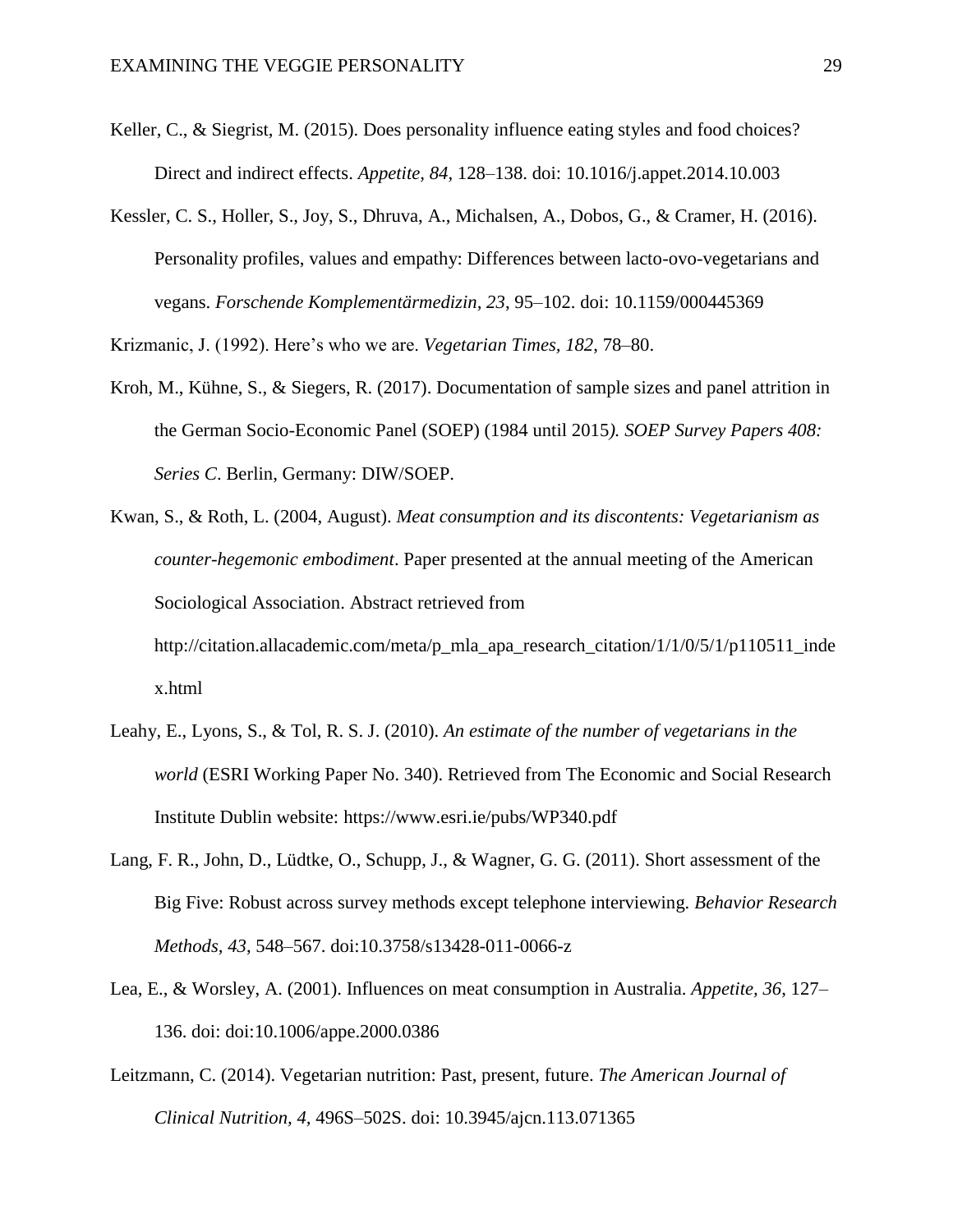- Max Rubner-Institut (MRI) (2008). *Nationale Verzehrsstudie II. Ergebnisbericht Teil 1* [Nationale consumption study II]. Retreived from https://www.mri.bund.de/fileadmin/MRI/Institute/EV/NVSII\_Abschlussbericht\_Teil\_2.pdf
- McCaffery, M., & Beebe, A. (1993). *Pain: Clinical Manual for Nursing Practice.* Baltimore, MD: V.V. Mosby Company.
- Mensink, G. B. M., Barbosa, C. L., & Brettschneider, A.-K. (2016). Prevalence of persons following a vegetarian diet in Germany. *Journal of Health Monitoring, 1*, 2–15. doi: 10.17886/RKI-GBE-2016-033
- Monteiro, C. A., Pfeiler, T. M.**,** Patterson, M. D., & Milburn, M. A. (2017). The Carnism Inventory: Measuring the ideology of eating animals. *Appetite, 113,* 51–62. doi: [10.1016/j.appet.2017.02.011](http://dx.doi.org/10.1016/j.appet.2017.02.011)
- Mõttus, R., McNeill, G., Jia, X., Craig, L. C. A., Starr, J., & Deary, I. J. (2013). The association between personality, diet and body mass index in older people. *Health Psychology, 32*, 353–360. doi: 10.1037/a0025537
- Mõttus, R., Realo, A., Allik, J., Deary, I. J., Esko, T., & Metspalu, A. (2012). Personality traits and eating habits in a large sample of Estonians. *Health Psychology, 31*, 806–814. doi: 10.1037/a0027041
- Neumark-Sztainer, D., Story, M., Resnick, M. D., & Blum, R. W. (1997). Adolescent vegetarians: A behavioral profile of a school-based population in Minnesota. *Archives of Pediatrics and Adolescent Medicine, 151,* 833–838.
- Organization for Economic Cooperation and Development (1999). *Classifying educational programmes: Manual for ISCED-97 implementation in OECD countries.* Paris, France: OECD.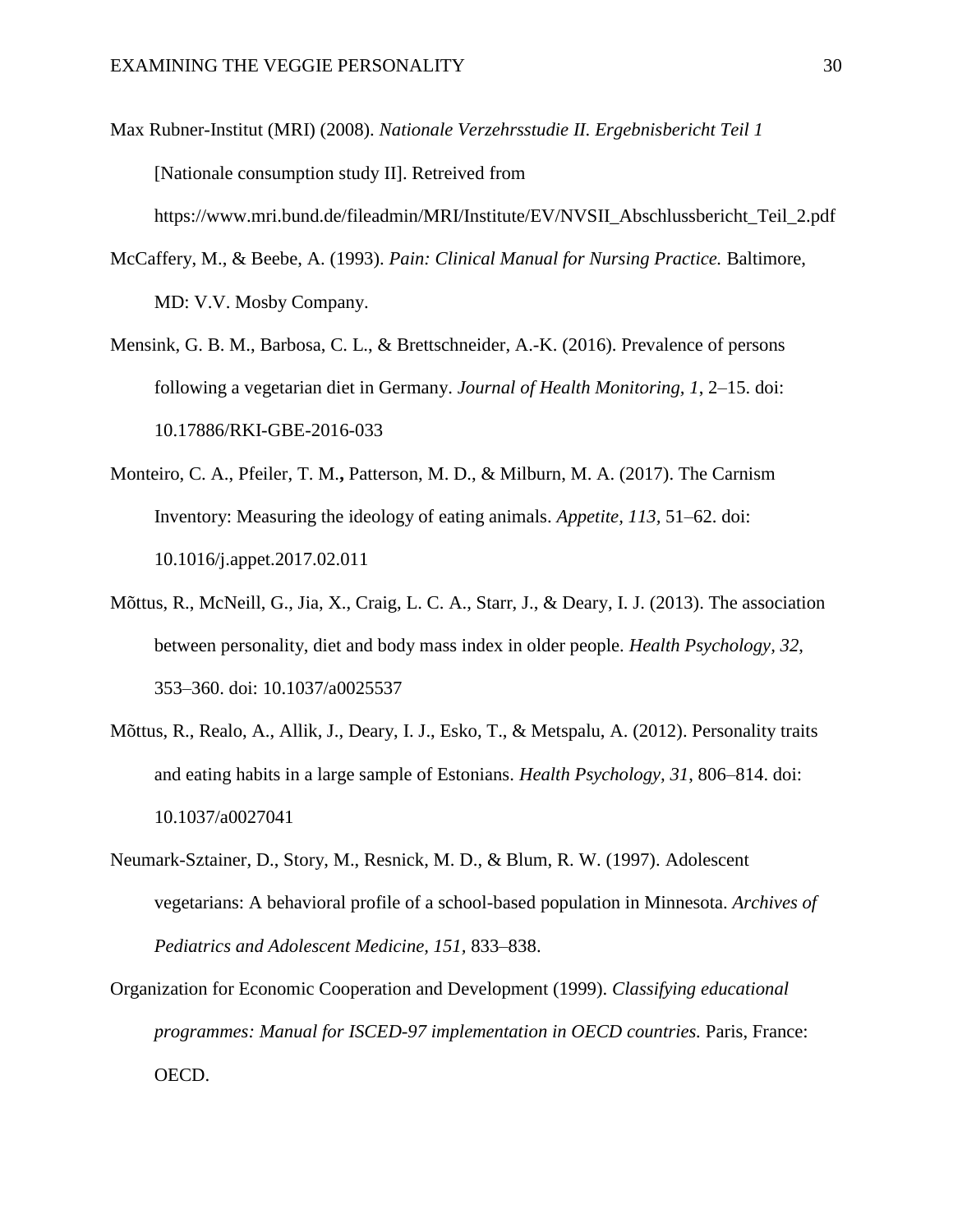- Richter, D., & Schupp, J. (2012). *SOEP Innovation Sample (SOEP-IS): Description, structure and documentation. SOEP Paper 463*. Berlin, Germany. DIW Berlin. doi: [10.5684/soep.is.2014](http://www.diw.de/en/diw_01.c.530041.en/soep_is_2014.html) resp. [10.5684/soep.is.2014.1](http://www.diw.de/en/diw_01.c.540558.en/soep_is_2014_1.html)
- Richter, D., & Schupp, J. (2015). *The SOEP Innovation Sample (SOEP IS).* Schmollers Jahrbuch, 135, 389-400. Berlin: Duncker & Humblot.
- Roininen, K., Lähteenmäki, L., & Tuorila, H. (1999). Quantification of consumer attitudes to health and hedonic characteristics of foods. *Appetite, 33*, 71–88. doi: [10.1006/appe.1999.0232](https://doi.org/10.1006/appe.1999.0232)
- Rosenfeld, D. L., & Burrow, A. L. (2017). The unified model of vegetarian identity: A conceptual framework for understanding plant-based food choices. *Appetite, 112*, 78–95. doi: [10.1016/j.appet.2017.01.017](http://dx.doi.org/10.1016/j.appet.2017.01.017)
- Rothgerber, H. (2013). Real men don't eat (vegetable) quiche: Masculinity and the justification of meat consumption. *Psychology of Men & Masculinity, 14*, 363–375. doi: [10.1037/a0030379](http://psycnet.apa.org/doi/10.1037/a0030379)
- Rozin, P., Markwith, M., & Stoess, C. (1997). Moralization and becoming a vegetarian. The transformation of preferences into values and the recruitment of disgust. *Psychological Science, 8*, 67–73.
- Rozin, P., Hormes, J. M., Faith, M. S., & Wansink, B. (2012). Is meat male? A quantitative multimethod framework to establish metaphoric relationships. *Journal of Consumer Research, 39,* 659–643. doi: 10.1086/664970
- Ruby, M. B. (2012). Vegetarianism: A blossoming field of study. *Appetite, 58*, 141–150. doi: [10.1016/j.appet.2011.09.019](http://dx.doi.org/10.1016/j.appet.2011.09.019)
- Ruby, M. B., & Heine, S. J. (2011). Meat, morals, and masculinity. *[Appetite.](https://www.ncbi.nlm.nih.gov/pubmed/21256169) 56*, 447–50. doi: 10.1016/j.appet.2011.01.018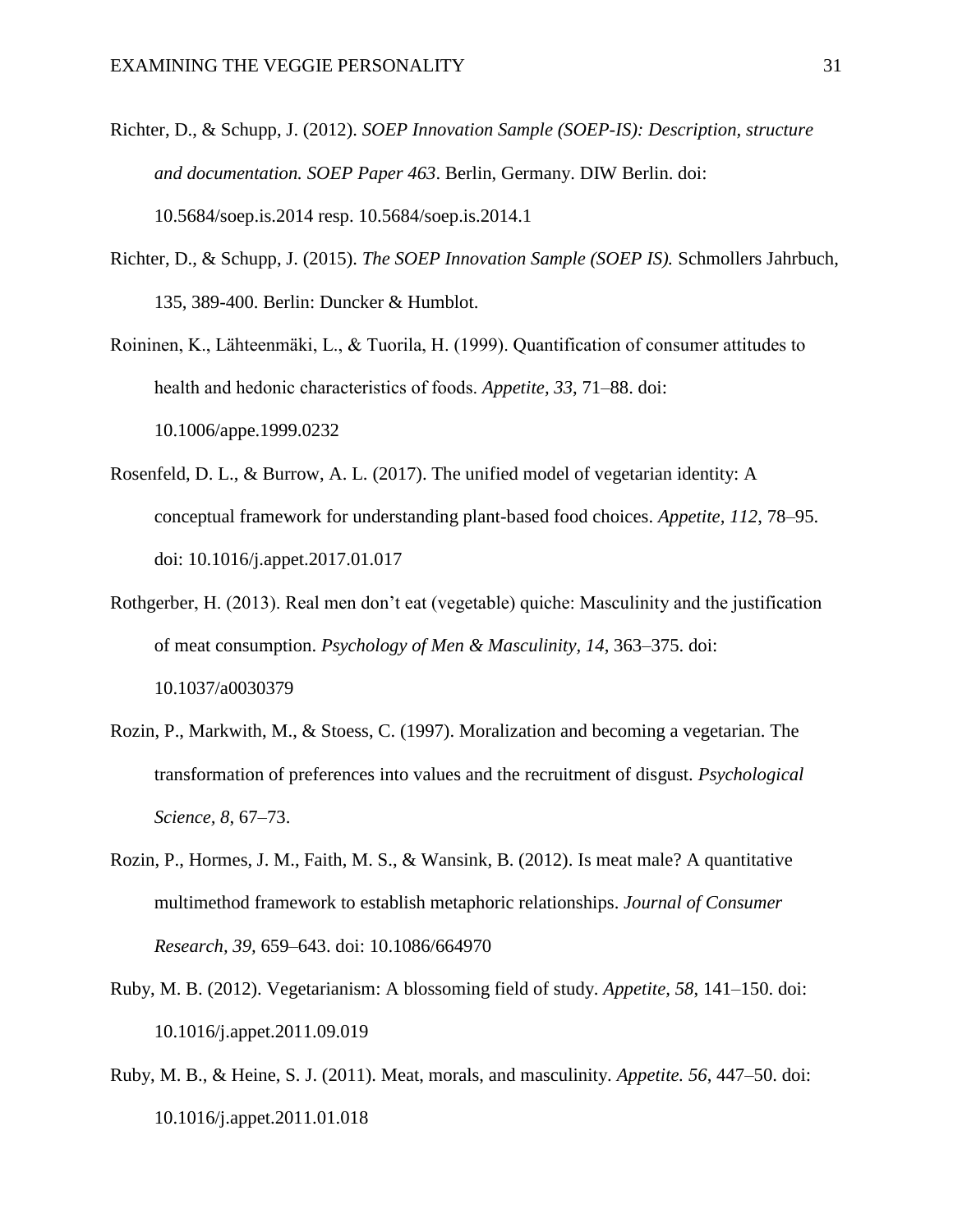- Scheibehenne, B., Miesler, L., & Todd, P. M. (2007). Fast and frugal food choices: Uncovering individual decision heuristics. *[Appetite.](https://www.ncbi.nlm.nih.gov/pubmed/21256169) 49*, 578–589. doi: [10.1016/j.appet.2007.03.224](https://doi.org/10.1016/j.appet.2007.03.224)
- Schimmack, U., Diener, E., & Oishi, S. (2002). Life-satisfaction is a momentary judgment and a stable personality characteristic: The use of chronically accessible and stable sources. *Journal of Personality, 70*, 345–384. doi: 10.1111/1467-6494.05008
- Schimmack, U., Krause, P., Wagner, G. G., & Schupp, J. (2009). Stability and change of wellbeing: An experimentally enhanced Latent State-Trait-Error Analysis. *Social Indicators Research, 95,* 19–31. doi: 10.1007/s11205-009-9443-8
- Schupp, J., Richter, D., Goebel, J., Kroh, M., Schröder, C., Liebau, E., Metzing, M., & Wenzig, K. (2016). *SOEP-Innovationssample (SOEP-IS), Daten der Jahre 1998–2014*. doi: 10.5684/soep.is.2014
- Schwarze, J. (1995) *Simulating German income and social security tax payments using the GSOEP.* Syracuse, NY: All-University Gerontology Center Maxwell School of Citizenship and Public Affairs.
- Sinha, R., Cross, A. J., Graubard, B. I., Leitzmann, M. F., & Schatzkin, A. (2009). Meat intake and mortality: A prospective study of over half a million people. *Archives of Internal Medicine, 169*, 562–571. doi: [10.1001/archinternmed.2009.6](https://doi.org/10.1001/archinternmed.2009.6)
- Sobal, J. (2005). Men, meat, and marriage: Models of masculinity. *Food and Foodways, 13*, 1–5. doi: [10.1080/07409710590915409](http://dx.doi.org/10.1080/07409710590915409)
- Steptoe, A., Pollard, T. M., & Wardle, J. (1995). Development of a measure of the motives underlying the selection of food: The food choice questionnaire*. Appetite, 25*, 267–284. doi: [10.1006/appe.1995.0061](https://doi.org/10.1006/appe.1995.0061)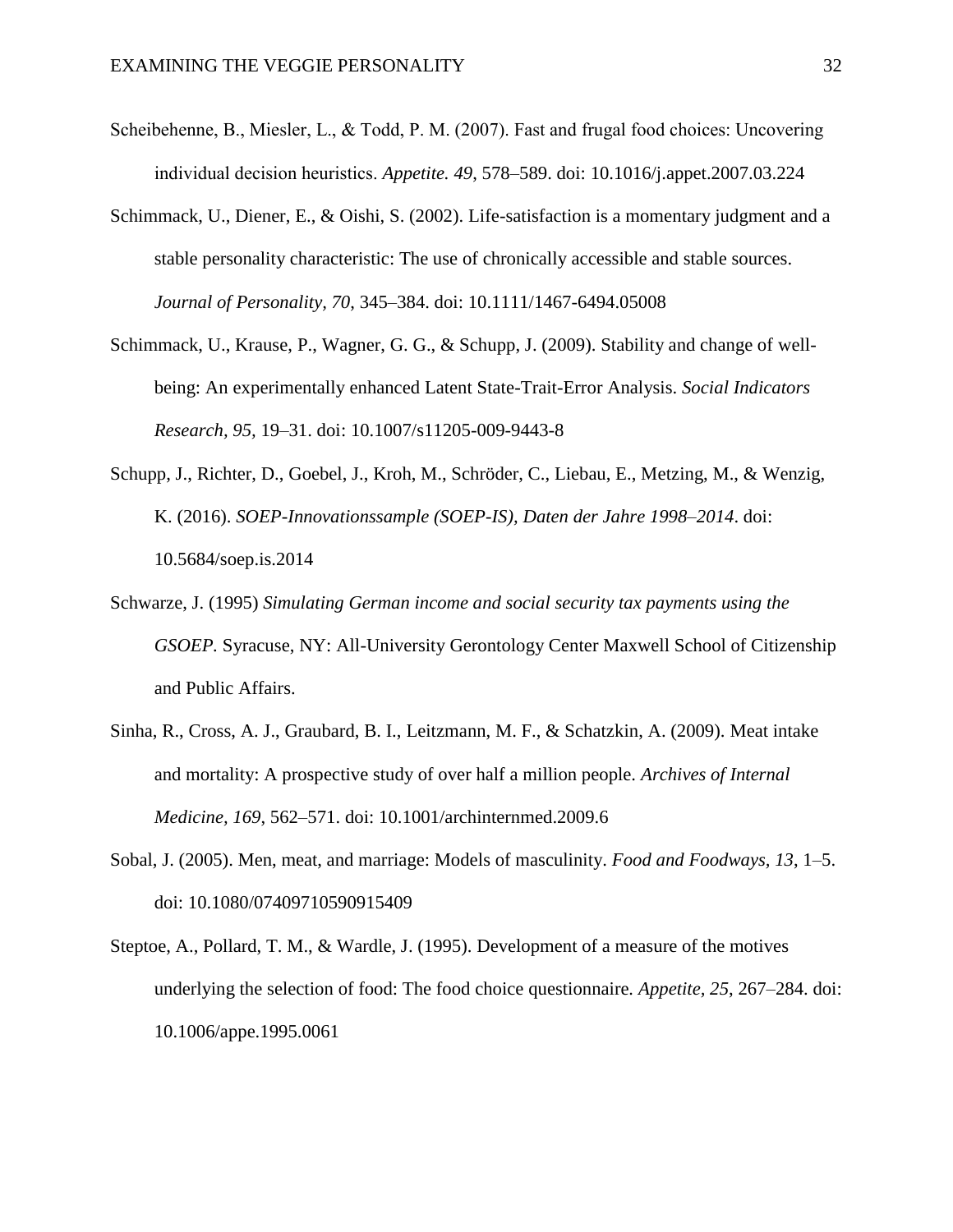- Stoll-Kleemann, S. & Schmidt, U. J. (2016). Reducing meat consumption in developed and transition countries to counter climate change and biodiversity loss: A review of influence factors. *Regional Environmental Change, 16*, 1–17. doi: 10.1007/s10113-016-1057-5.
- Tobler, C., Visschers, V. H. M., & Siegrist, M. (2011). Eating green. Consumers' willingness to adopt ecological food consumption behavior. *Appetite, 57*, 674–682. doi: 10.1016/j.appet.2011.08.010
- Trommsdorff, G. (1994). Zukunft als Teil individueller Handlungsorientierungen. In E. Holst, J. P. Rinderspacher, & J. Schupp (Hrsg.), *Erwartungen an die Zukunft. Zeithorizonte und Wertewandel in der sozialwissenschaftlichen Diskussion* (pp. 45–76). Frankfurt a. M., Germany: Campus.
- United Nations Educational, Scientific, Cultural Organization (1997, November). *International Standard Classification of Education. ISCED 1997*. Retrieved from [http://www.unesco.org/education/information/nfsunesco/doc/isced\\_1997.htm](http://www.unesco.org/education/information/nfsunesco/doc/isced_1997.htm)
- Vegetarierbund Deutschland (VEBU, 2015). *Anzahl der Veganer und Vegetarier in Deutschland* [Number of vegans and vegetarians in Gemany]. Retrieved from https://vebu.de/veggiefakten/entwicklung-in-zahlen/anzahl-veganer-und-vegetarier-in-deutschland/
- Veser, P., Taylor, K., & Singer, S. (2015). Diet, authoritarianism, social dominance orientation, and predisposition to prejudice: Results of a German survey. *British Food Journal, 117*, 1949–1960. doi: 10.1108/BFJ-12-2014-0409
- Vischer, T., Dohmen, T., Falk, A., Huffman, D., Schupp, J., Sunde, U., & Wagner, G. G. (2013). Validating an ultra-short survey measure of patience. *Economics Letters, 120,* 142–145. doi:10.1016/j.econlet.2013.04.007
- Wagner, G. G., Frick, J. R., & Schupp, J. (2007). *The German Socio-Economic Panel Study (SOEP): Scope, evolution and enhancements*. *Schmollers Jahrbuch, 127(1)*, 139–169.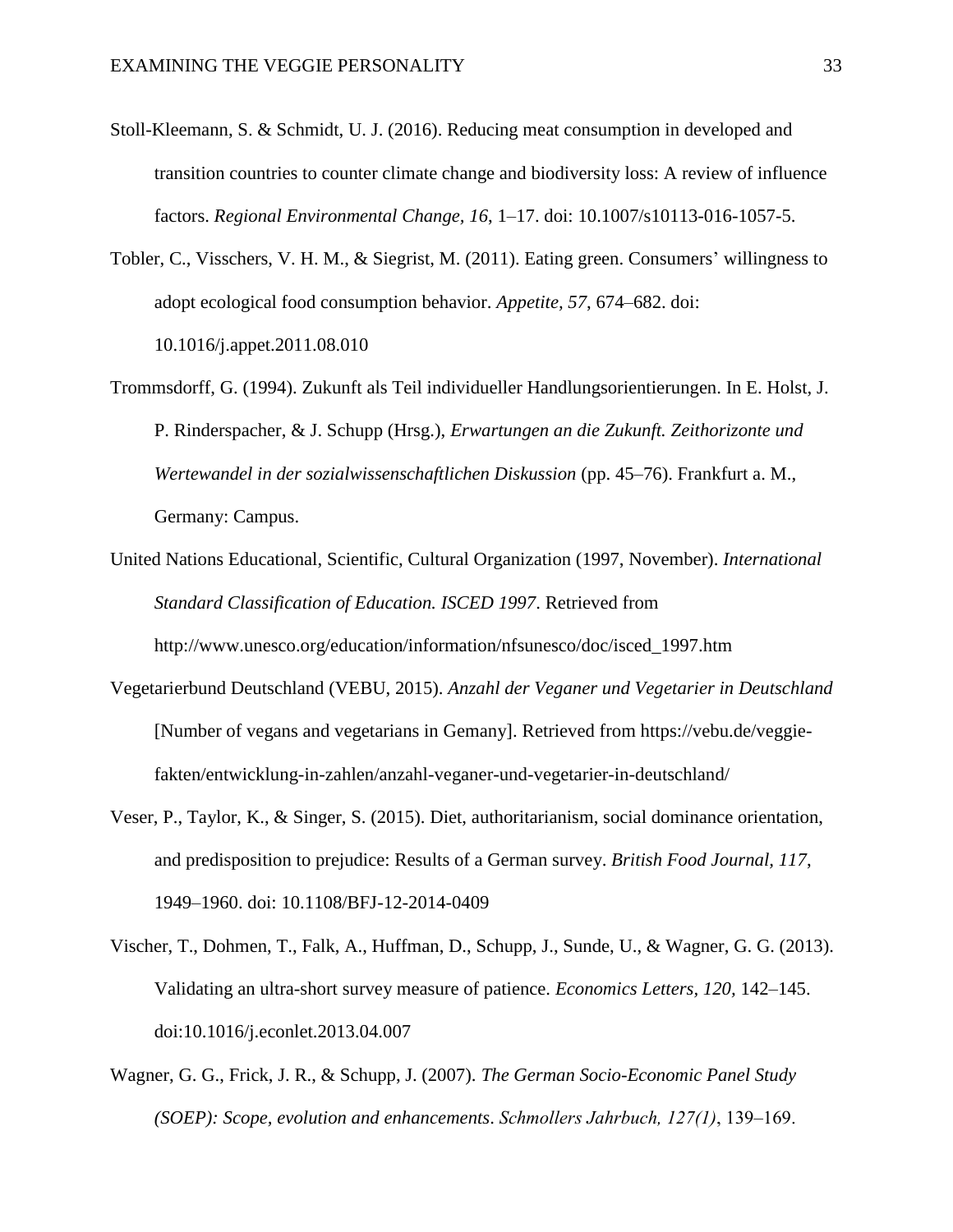- Wang, Y., & Beydoun, M. A. (2009). Meat consumption is associated with obesity and central obesity among US adults. *International Journal of Obesity, 33*, 621–628. doi: 10.1038/ijo.2009.45
- Wiig, K., & Smith, C. (2008). The art of grocery shopping on a food stamp budget: Factors influencing the food choices of low-income women as they try to make ends meet. *Public Health Nutrition, 12*, 1726–1734. doi: 10.1017/S1368980008004102
- Willetts, A. (1997). Bacon sandwiches got the better of me. In P. Caplan (Ed.), *Food, health, and identity* (pp. 111–131). New York, NY: Routledge.
- White, R. F., Seymour, J., & Frank, E. (1999). Vegetarianism among women physicians. *Journal of the American Dietetic Association, 99(5)*, 595–598.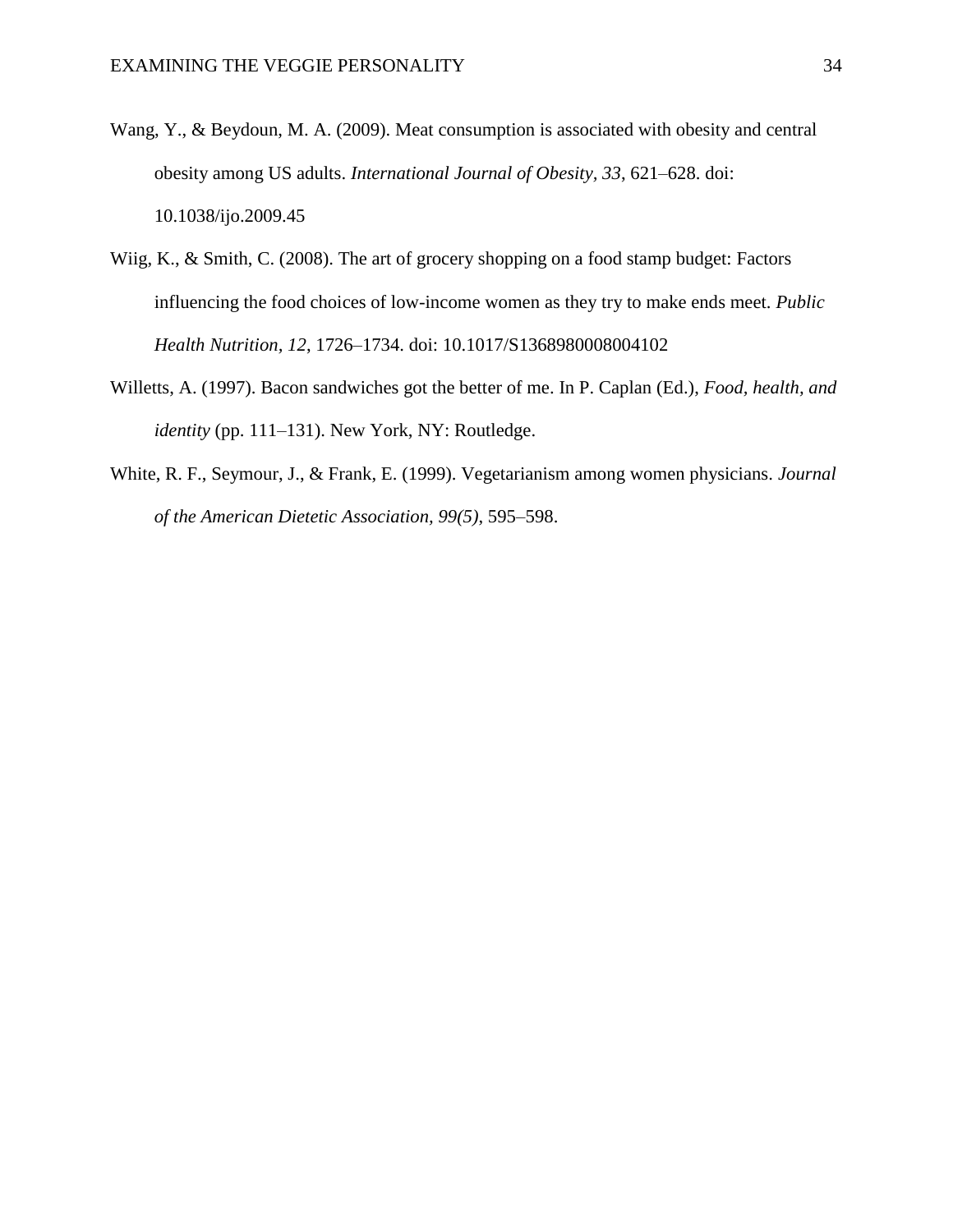# Table 1

Means and standard deviations of study variables and individual differences between diet groups tested with *t*-tests in SOEP-IS 2014

|                                  | Vegetarians         | Meat eaters         |          |         |                  |                 |
|----------------------------------|---------------------|---------------------|----------|---------|------------------|-----------------|
| Variables                        | M(SD)               | M(SD)               |          | n       | $\boldsymbol{d}$ | 95% CI          |
| Socio-economic Variables         |                     |                     |          |         |                  |                 |
| Age                              | 46.55 (17.24)       | 51.99 (18.37)       | 3.240    | .001    | .296             | [.12, .48]      |
| Education                        | 3.78(1.10)          | 3.02(1.11)          | $-7.405$ | < .001  | $-.680$          | $[-.86, -.50]$  |
| Household Income                 | 2,949.75 (1,364.93) | 2,805.65 (1,610.68) | $-0.962$ | .336    | $-.090$          | $[-.27, .09]$   |
| <b>Personality Variables</b>     |                     |                     |          |         |                  |                 |
| <b>Openness</b>                  | 5.19(1.08)          | 4.67(1.23)          | $-4.570$ | < 0.001 | $-.423$          | $[-.60, -0.24]$ |
| Conscientiousness                | 5.48(1.01)          | 5.85(0.93)          | 4.272    | < .001  | .396             | [.21, .58]      |
| Extraversion                     | 4.96(1.19)          | 4.89(1.18)          | $-0.691$ | .490    | $-.064$          | $[-.25, .12]$   |
| Agreeableness                    | 5.52(0.87)          | 5.46(0.96)          | $-0.720$ | .472    | $-.067$          | $[-.25, .11]$   |
| Neuroticism                      | 3.98(1.30)          | 3.80(1.30)          | $-1.487$ | .137    | $-.138$          | $[-.32, .04]$   |
| Affective Well-Being             | 3.36(0.47)          | 3.35(0.43)          | $-0.220$ | .826    | $-.020$          | $[-.20, .16]$   |
| Patience                         | 6.23(2.24)          | 6.08(2.38)          | $-0.691$ | .489    | $-.064$          | $[-.25, .12]$   |
| Impulsivity                      | 5.49(2.46)          | 5.42(2.31)          | $-0.355$ | .722    | $-.033$          | $[-.21, .15]$   |
| Risk aversion                    | 4.75(2.22)          | 4.64(2.45)          | $-0.496$ | .620    | $-.046$          | $[-.23, .14]$   |
| Trust                            | 2.50(0.60)          | 2.33(0.53)          | $-3.619$ | < .001  | $-.335$          | $[-.52, -.15]$  |
| Optimism                         | 3.28(0.73)          | 3.19(0.81)          | $-1.180$ | .238    | $-.108$          | $[-.29, .07]$   |
| <b>Current Life satisfaction</b> | 7.29(2.16)          | 7.43(1.65)          | 0.909    | .364    | .083             | $[-.10, .26]$   |
| <b>Political Attitudes</b>       |                     |                     |          |         |                  |                 |
| Conservatism                     | 3.90(1.67)          | 4.78(1.55)          | 6.131    | < .001  | .563             | [.38, .74]      |
| Political interests              | 2.70(0.86)          | 2.38(0.87)          | $-3.942$ | < .001  | $-.360$          | $[-.54, -.18]$  |
| <b>Health Variables</b>          |                     |                     |          |         |                  |                 |
| Satisfaction with Health         | 7.02(2.48)          | 6.71(2.21)          | $-1.491$ | .136    | $-.137$          | $[-.32, .04]$   |
| <b>Current Health Status</b>     | 3.58(1.04)          | 3.38(0.97)          | $-2.187$ | .029    | $-.200$          | $[-.38, -.02]$  |

*Note.*  $N = 120-123$  vegetarians vs.  $N = 4,142-4,373$  meat-eaters.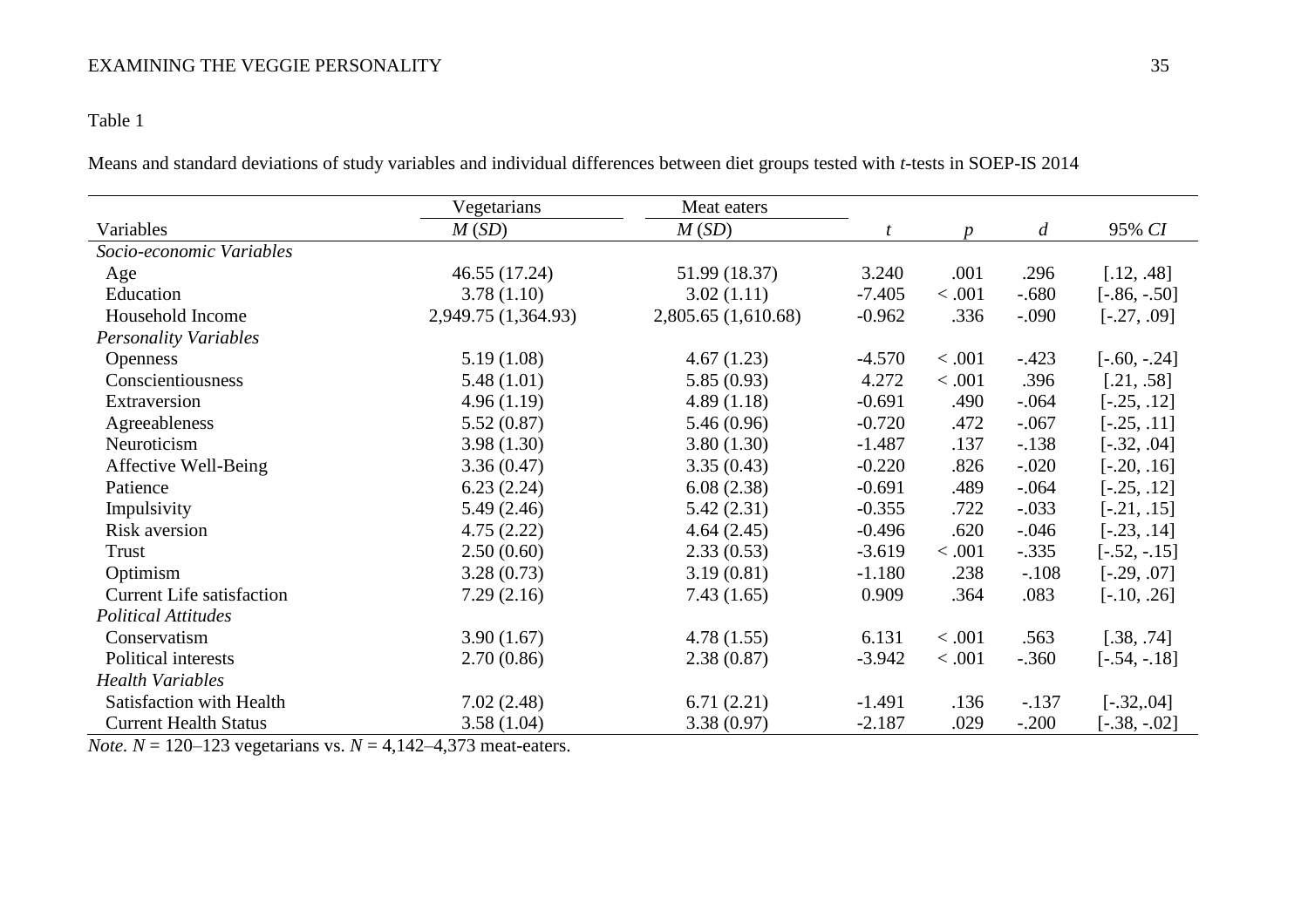# Table 2

Hierarchical regression analyses predicting individual difference variables from socio-demographic variables and diet (SOEP-IS 2014)

|           | Openness <sup>1</sup> |               |         | Conscientiousness <sup>1</sup> |        |         | Trust <sup>1</sup> |     |         | Conservatism <sup>1</sup> |        |         |
|-----------|-----------------------|---------------|---------|--------------------------------|--------|---------|--------------------|-----|---------|---------------------------|--------|---------|
|           | $\Delta R^2$          |               |         | $\Delta R^2$                   |        |         | $\Delta R^2$       |     |         | $\Delta R^2$              |        |         |
| Step 1    | $.039***$             |               |         | $.036***$                      |        |         | $.085***$          |     |         | $.017***$                 |        |         |
| Sex       |                       | .07           | < .001  |                                | .07    | < 0.001 |                    | .01 | .762    |                           | $-.05$ | .004    |
| Age       |                       | $-.05$        | .004    |                                | .15    | < 0.001 |                    | .04 | .019    |                           | .05    | .002    |
| Education |                       | .17           | < 0.001 |                                | $-.07$ | < 0.001 |                    | .24 | < .001  |                           | $-12$  | < 0.001 |
| Income    |                       | .01           | .452    |                                | .05    | .004    |                    | .11 | < 0.001 |                           | .05    | .005    |
| Step 2    | $.002**$              |               |         | $.003***$                      |        |         | .001               |     |         | $.006***$                 |        |         |
| Diet      |                       | .04<br>$\sim$ | .005    |                                | $-.05$ | < .001  |                    | .03 | .052    |                           | $-.08$ | < .001  |

*Note.* <sup>1</sup>*N* = 4,022-4,057; <sup>2</sup>*N* = 4,214-4,220. \*\*\**p* < .001; \*\**p* < .01.

# Table 2 (continued)

|            | Political Interests <sup>2</sup> |        |         | Current Health Status <sup>2</sup> |        |        |
|------------|----------------------------------|--------|---------|------------------------------------|--------|--------|
|            | $\Delta R^2$                     |        |         | $\Delta R^2$                       |        |        |
| Step 1     | $.207***$                        |        |         | $.113***$                          |        |        |
| <b>Sex</b> |                                  | $-.23$ | < .001  |                                    | $-.05$ | .001   |
| Age        |                                  | .29    | < 0.001 |                                    | $-.26$ | < .001 |
| Education  |                                  | .27    | < 0.001 |                                    | .12    | < .001 |
| Income     |                                  | .07    | < .001  |                                    | .08    | < .001 |
| Step 2     | $.004***$                        |        |         | .000                               |        |        |
| Diet       |                                  | .06    | < .001  |                                    | .01    | .606   |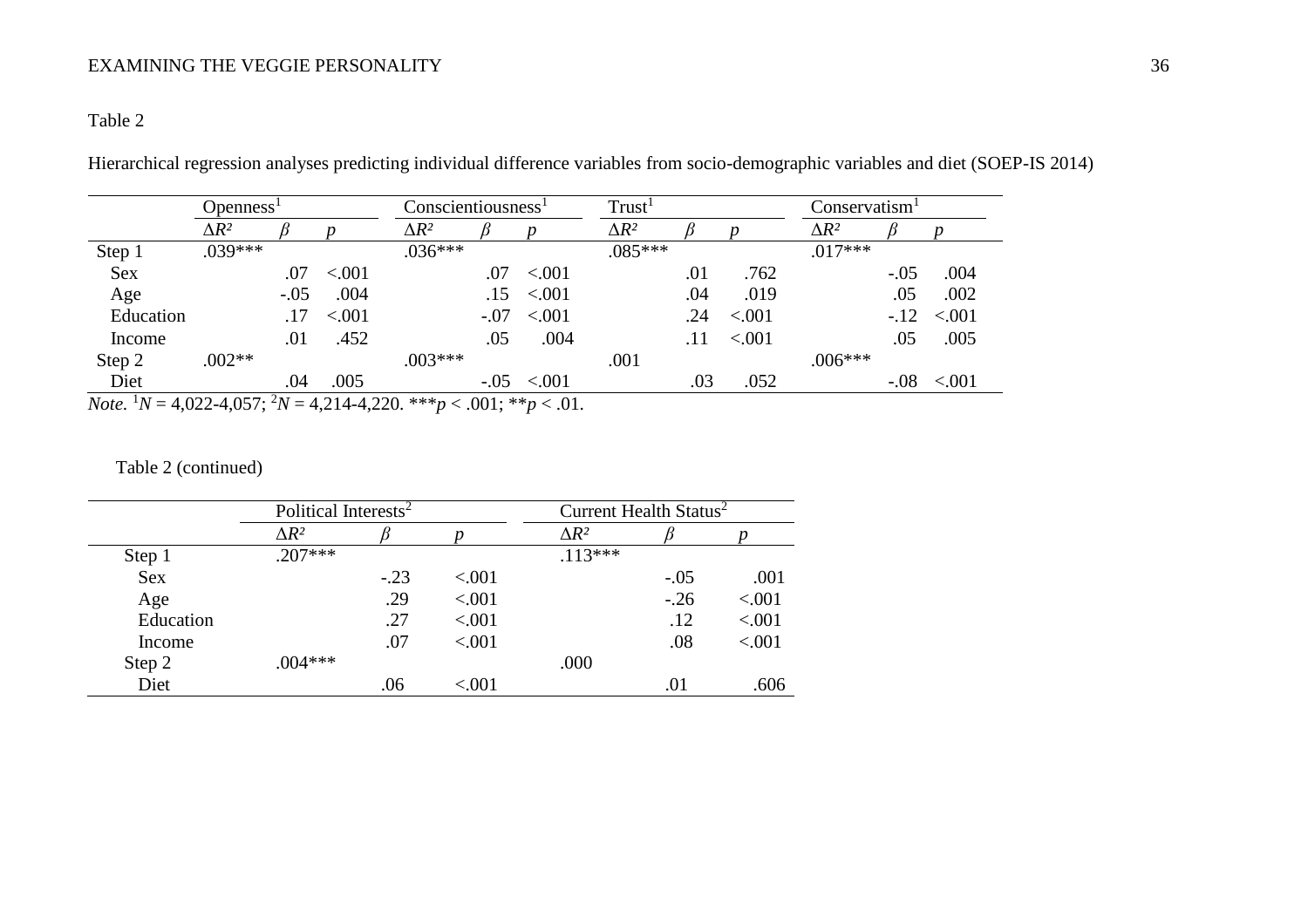# Table 3

Hierarchical logistic regression predicting diet from socio-demographic variables, personality

traits, and political attitudes (SOEP-IS 2014).

|                                                                               | $R^2$ <sub>pseudo</sub> | Odds Ratio |         | 95% CI       |
|-------------------------------------------------------------------------------|-------------------------|------------|---------|--------------|
| Block 1                                                                       | $.09***$                |            |         |              |
| <b>Sex</b>                                                                    |                         | 3.01       | < 0.001 | [1.96, 4.64] |
| Age                                                                           |                         | 0.98       | .003    | [0.97, 0.99] |
| Education                                                                     |                         | 1.82       | < .001  | [1.53, 2.16] |
| Income                                                                        |                         | 1.00       | .184    | [1.00, 1.00] |
| Block 2                                                                       | $.15***$                |            |         |              |
| <b>Openness</b>                                                               |                         | 1.25       | .013    | [1.05, 1.50] |
| Conscientiousness                                                             |                         | 0.70       | < 0.001 | [0.57, 0.85] |
| Conservatism                                                                  |                         | 0.74       | < .001  | [0.65, 0.84] |
| Political interest                                                            |                         | 1.54       | .001    | [1.20, 2.00] |
| $\mathbf{M}$ $\mathbf{M}$ $\mathbf{M}$ $\mathbf{M}$ $\mathbf{M}$ $\mathbf{M}$ | $\sim$ 001              |            |         |              |

*Note*. *N* = 3,876. \*\*\**p* < .001.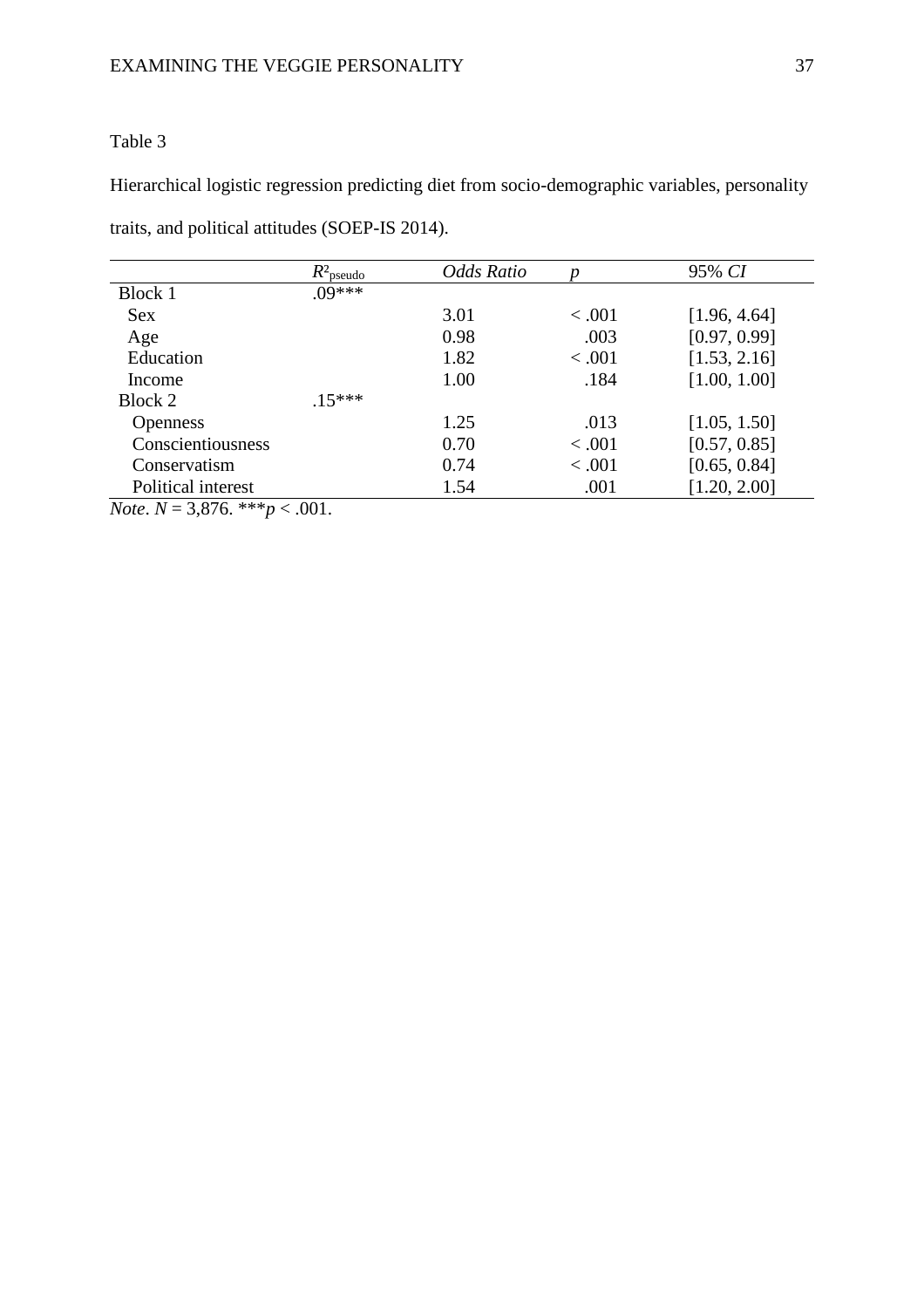# Table 4

Means and standard deviations of study variables and individual differences between diet groups tested with *t*-tests in SOEP-IS 2015

|                                        | Vegetarians         | Meat-eaters         |          |        |                  |                |
|----------------------------------------|---------------------|---------------------|----------|--------|------------------|----------------|
| Variables                              | M(SD)               | M(SD)               |          | n      | $\boldsymbol{d}$ | 95% CI         |
| Socio-economic variables               |                     |                     |          |        |                  |                |
| Age <sup>1</sup>                       | 46.66 (17.82)       | 52.79 (18.32)       | 5.645    | < .001 | .335             | [.22, .45]     |
| Education <sup>1</sup>                 | 3.66(1.16)          | 3.02(1.09)          | $-9.464$ | 0.001  | $-.581$          | $[-.70, -.46]$ |
| Household Income <sup>1</sup>          | 2,981.82 (1,778.33) | 2,750.37 (1,576.46) | $-2.341$ | .019   | $-146$           | $[-.27, -.02]$ |
| <b>Personality Variables</b>           |                     |                     |          |        |                  |                |
| Openness <sup>2</sup>                  | 5.27(1.09)          | 4.66(1.21)          | $-7.266$ | < .001 | $-.509$          | $[-.65, -.37]$ |
| Conscientiousness <sup>2</sup>         | 5.75(0.95)          | 5.86(0.92)          | 1.795    | .073   | .126             | $[-.01, .25]$  |
| Extraversion <sup>2</sup>              | 5.00(1.18)          | 4.90(1.17)          | $-1.156$ | .248   | $-.081$          | $[-.22, .06]$  |
| Agreeableness <sup>2</sup>             | 5.52(0.98)          | 5.47(0.95)          | $-0.766$ | .444   | $-.054$          | $[-.19, .08]$  |
| Neuroticism <sup>2</sup>               | 3.96(1.33)          | 3.79(1.30)          | $-1.865$ | .062   | $-.131$          | $[-.27, .01]$  |
| Affective Well-Being <sup>2</sup>      | 3.33(0.42)          | 3.36(0.43)          | 0.715    | .475   | .050             | $[-.09, .19]$  |
| Patience <sup>2</sup>                  | 6.06(2.29)          | 6.10(2.35)          | 0.191    | .849   | .013             | $[-.12, .15]$  |
| Impulsivity <sup>2</sup>               | 5.42(2.45)          | 5.43(2.29)          | 0.114    | .910   | .008             | $[-.13, .15]$  |
| Risk aversion <sup>2</sup>             | 4.93(2.26)          | 4.64(2.43)          | $-1.710$ | .087   | $-.120$          | $[-.26, .02]$  |
| Trust <sup>2</sup>                     | 2.50(0.54)          | 2.33(0.53)          | $-4.574$ | < .001 | $-.320$          | $[-.46, -.18]$ |
| Optimism <sup>1</sup>                  | 3.29(0.72)          | 3.18(0.82)          | $-2.182$ | .029   | $-.133$          | $[-.23, -.01]$ |
| Current Life-satisfaction <sup>2</sup> | 7.48(1.74)          | 7.53(1.69)          | 0.455    | .649   | .032             | $[-.11, .17]$  |
| <b>Political Attitudes</b>             |                     |                     |          |        |                  |                |
| Conservation <sup>1</sup>              | 4.09(1.56)          | 4.75(1.57)          | 6.811    | < .001 | .427             | [.30, .55]     |
| Political interests <sup>1</sup>       | 2.54(0.84)          | 2.41(0.87)          | $-2.620$ | .009   | $-160$           | $[-.28, -.04]$ |
| <b>Health Variables</b>                |                     |                     |          |        |                  |                |
| Satisfaction with Health <sup>1</sup>  | 7.05(2.17)          | 6.73(2.22)          | $-2.411$ | .016   | $-147$           | $[-.27, -.03]$ |
| Current Health Status <sup>1</sup>     | 3.60(0.96)          | 3.39(0.96)          | $-3.519$ | < .001 | $-.215$          | $[-33, -09]$   |

*Note.* <sup>1</sup>  $N = 270-302$  vegetarians vs.  $N = 4,580-5,076$  meat-eaters; <sup>2</sup>  $N = 215-216$  vegetarians vs.  $N = 3,598-3,600$  meat-eaters.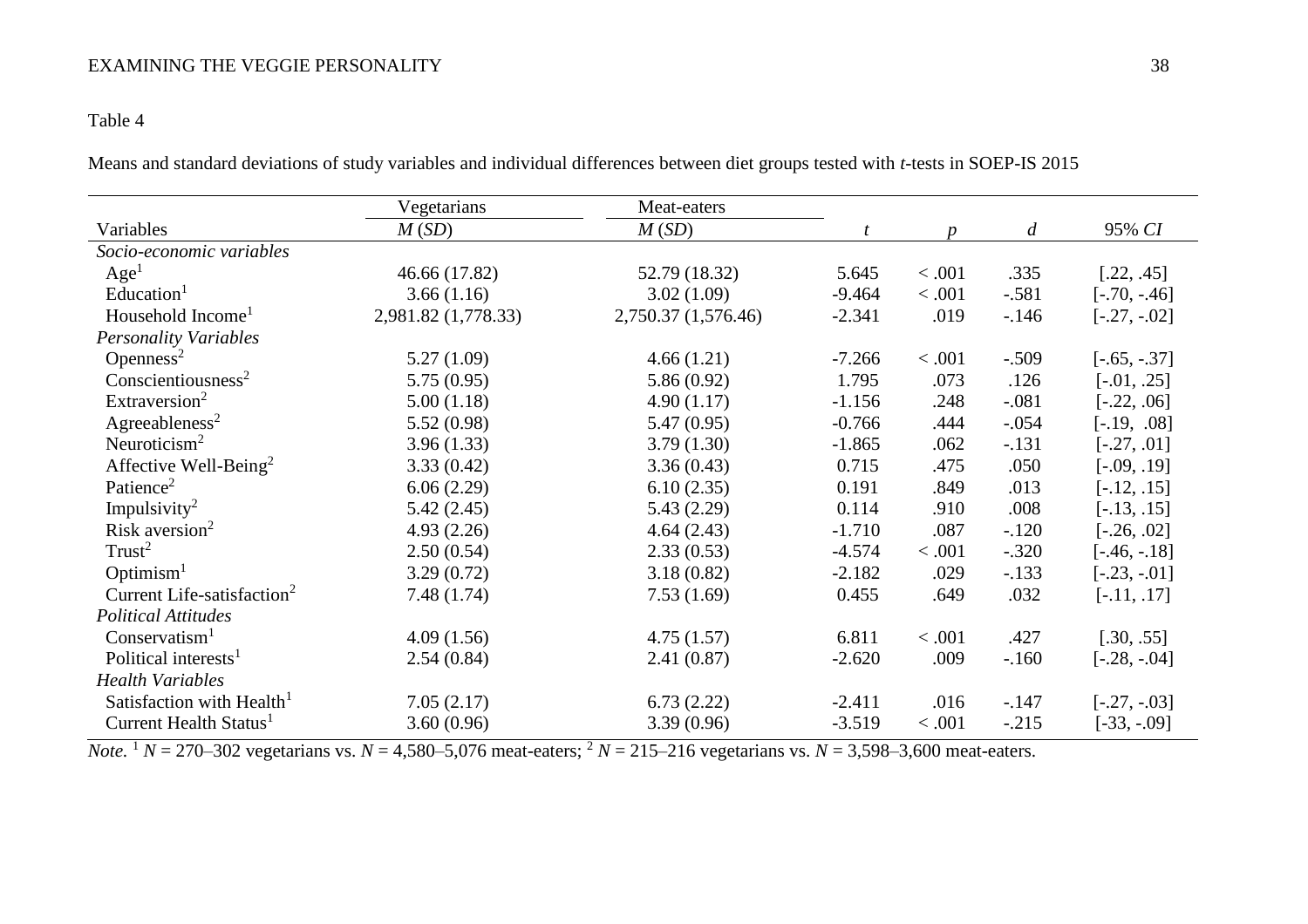# Table 5

Hierarchical regression analyses predicting individual difference variables from socio-demographic variables and diet group (SOEP-IS 2015)

|           | Openness <sup>1</sup> |        |         | Trust <sup>1</sup> |        |                    | Optimism <sup>2</sup> |        |         | Conservatism <sup>3</sup> |        |         |
|-----------|-----------------------|--------|---------|--------------------|--------|--------------------|-----------------------|--------|---------|---------------------------|--------|---------|
|           | $\Delta R^2$          |        |         | $\Delta R^2$       |        |                    | $\Delta R^2$          |        |         | $\Delta R^2$              |        |         |
| Step 1    | $.037***$             |        |         | $.092***$          |        |                    | $.028***$             |        |         | $.017***$                 |        |         |
| Sex       |                       | .08    | < .001  |                    | $-.00$ | .974               |                       | $-.00$ | .845    |                           | $-.04$ | .005    |
| Age       |                       | $-.04$ | .013    |                    | .04    | .016               |                       | $-.11$ | < 0.001 |                           | .05    | .002    |
| Education |                       | .16    | < 0.001 |                    | .25    | < .001             |                       | .03    | .085    |                           | $-.11$ | < 0.001 |
| Income    |                       | .01    | .540    |                    |        | $.12 \quad < .001$ |                       | .09    | < .001  |                           | .07    | < 0.001 |
| Step 2    | $.008***$             |        |         | $.002**$           |        |                    | .000                  |        |         | $.007***$                 |        |         |
| Diet      |                       | .09    | < .001  |                    | .05    | .003               |                       | .01    | .405    |                           | $-.08$ | < .001  |

*Note.* <sup>1</sup>*N* = 3,513; <sup>2</sup>*N* = 4,527-4,539, <sup>3</sup>*N* = 4.364. \*\*\**p* < .001, \*\**p* < .01.

# Table 5 (continued)

|            | Political Interest <sup>2</sup> |        |        | Satisfaction with Health <sup>2</sup> |         |        | Current Health Status <sup>2</sup> |        |        |
|------------|---------------------------------|--------|--------|---------------------------------------|---------|--------|------------------------------------|--------|--------|
|            | $\Delta R^2$                    |        |        | $\Delta R^2$                          |         |        | $\Delta R^2$                       |        |        |
| Step 1     | $.213***$                       |        |        | $.067***$                             |         |        | $.099***$                          |        |        |
| <b>Sex</b> |                                 | $-.22$ | < .001 |                                       | $-.04$  | .003   |                                    | $-.04$ | .002   |
| Age        |                                 | .30    | < .001 |                                       | $-.16$  | < .001 |                                    | $-.23$ | < .001 |
| Education  |                                 | .28    | < .001 |                                       | .11     | < .001 |                                    | .12    | < .001 |
| Income     |                                 | .07    | < .001 |                                       | $.10\,$ | < .001 |                                    | .09    | < .001 |
| Step 2     | $.003***$                       |        |        | .000                                  |         |        | .000                               |        |        |
| Diet       |                                 | .05    | < 001  |                                       | .01     | .521   |                                    | .02    | .134   |